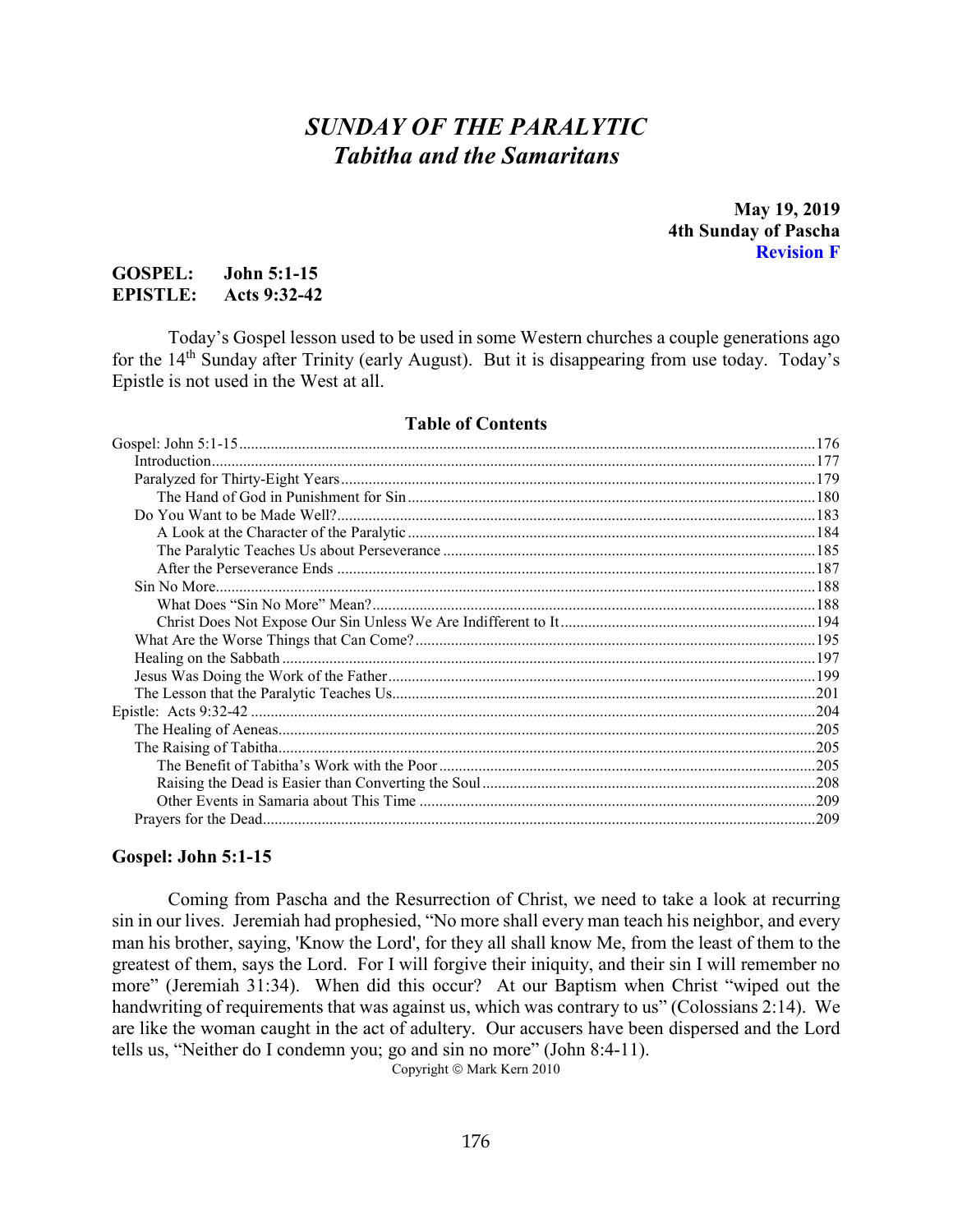John Chrysostom stated<sup>[1](#page-1-1)</sup> that our bodily ills are caused by the wickedness of the soul. This is shown both by him that was paralyzed thirty eight years, by him that was let down through the roof, and by Cain also before these. From many other things likewise one may perceive this. Let us do away then with the well-spring of our evils, and all the channels of our diseases will be stopped. The disease is not just physical paralysis, but also our sin. Let us look at these things in more detail.

#### <span id="page-1-0"></span>**Introduction**

The pool of Bethesda mentioned in the Gospel lesson was 100 yards from the Temple area near the Sheep Gate and was used for washing the sacrificial lambs before they were slain. This means that quite a few sheep got washed in this pool. One thousand sheep passed through this pool per year just from the morning and evening Continual Burnt Offerings, the Sabbath Offering and the first of the month offering (Numbers 28:1-11). At the dedication of the Temple, Solomon offered 120,000 sheep over the course of one week (1 Kings 8:63), and they all were probably washed in this pool of Bethesda. Figuring at least 10,000 sheep per year as an average, the pool of Bethesda may not have been as clean and crystal clear as a Southern California backyard swimming pool. This may explain why the lame and paralyzed were sitting around the pool and not in the pool.

With many sheep passing through the pool of Bethesda, there had to be an organized effort and various captive industries to support it. For example, the shepherds who were keeping watch over their flocks by night (Luke 2:8-21) when Jesus was born were part of this industry. Their flocks were in the queue for the sacrifices in Jerusalem.

The old city of Jerusalem had an extensive and intricate underground water system that is still being explored today. Extensive tunnels and underground springs existed. Some people have "explained" the stirring of the water of the pool as being caused by the hydraulic effects of intermittencies in the underground springs. The close connection of the pool to the Temple and the Presence of God (in the Holy of Holies) makes the angelic explanation (John 5:4) quite plausible also. One can expect to see a lot of angelic activity in the Presence of God. (Compare John 1:51, Psalm 91:11-12). Others have attributed the "stirring" of the Pool of Bethesda to the Archangel Raphael; for more details, see the Feast Day for Archangels, November 8<sup>th</sup>.

Jerome stated<sup>[2](#page-1-2)</sup> that the moving of the waters and the healing of the sick at the pool of Bethesda had to have been the work of the Holy Spirit.

"A man, baptized in the name of the Father, the Son and the Holy Spirit, becomes a temple of the Lord. While the old abode is destroyed a new shrine is built for the Trinity. How can you say that sins can be remitted among the Arians without the coming of the Holy Spirit? How is a soul purged from its former stains, when it doesn't have the Holy Spirit? It is not mere water which washes the soul, but it is itself first purified by the Spirit that it may be able to spiritually wash the souls of men. 'The Spirit of the Lord', says Moses, 'moved upon the face of the waters' (Genesis 1:2), from which it appears that there is no baptism without the

<span id="page-1-1"></span><sup>&</sup>lt;sup>1</sup> John Chrysostom, Homilies on Matthew, XIV, 5.

<span id="page-1-2"></span><sup>&</sup>lt;sup>2</sup> Jerome of Bethlehem, "Dialog Against the Luciferians", 6, in Treatises.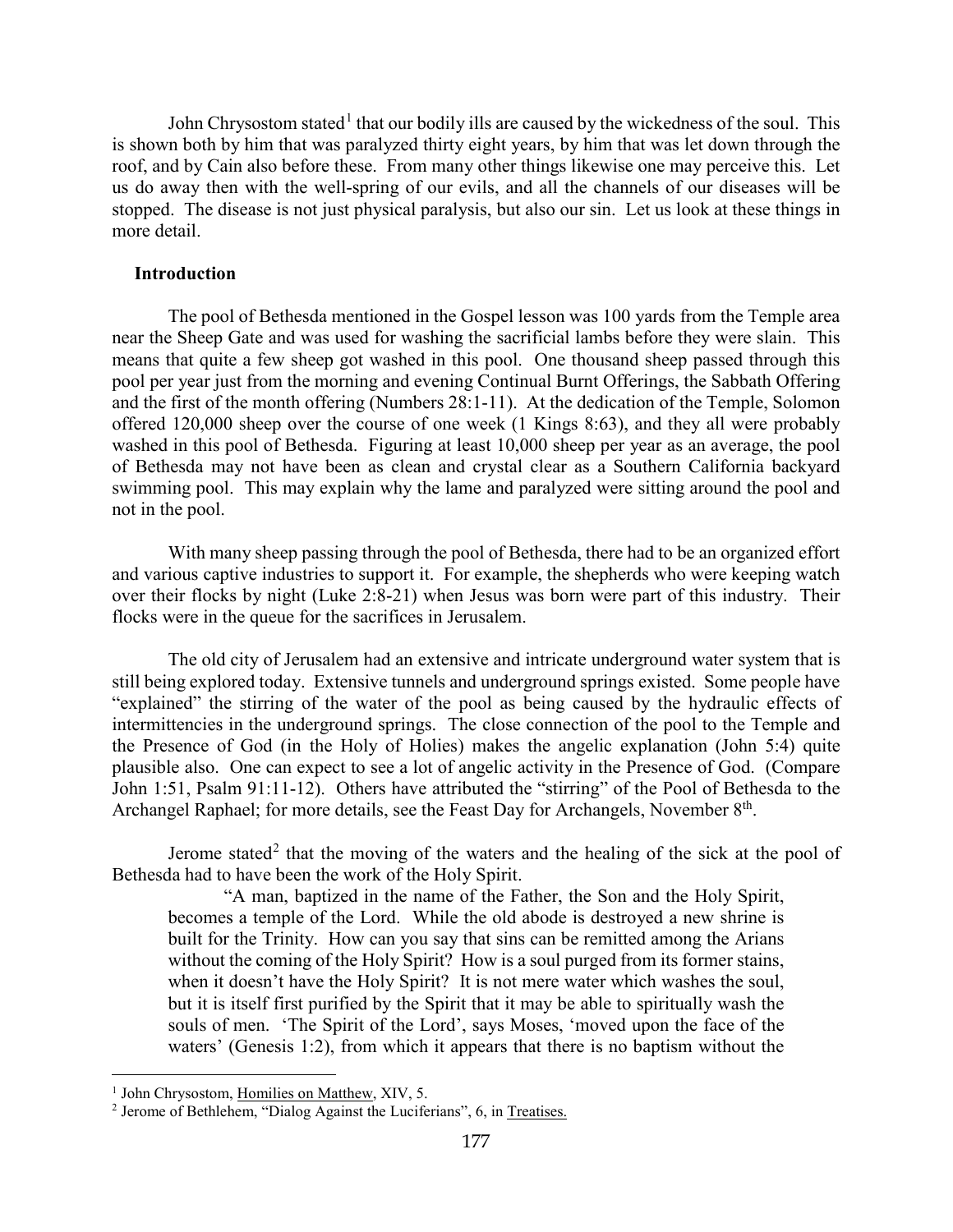Holy Spirit. Bethesda, the pool in Judea, could not cure the limbs of those who suffered from bodily weakness without the appearance of an angel"

Ambrose of Milan stated<sup>[3](#page-2-0)</sup> that the waters of the Pool of Bethesda were troubled as a sign for unbelievers.

"The pool of Bethesda was at Jerusalem, in which one was healed every year, but no one was healed before the angel had descended. Because of those who didn't believe, the water was troubled as a sign that the angel had descended. They had a sign, you have faith; for them an angel descended, for you the Holy Spirit; for them the creation was troubled, for you Christ Himself works, the Lord of the creation."

Ambrose also stated<sup>[4](#page-2-1)</sup> that the descent of the angel into the waters of the pool of Bethesda foreshadowed the Holy Spirit at Baptism.

"We read that the Angel descended at the appointed time into the pool of Bethesda and troubled the water; he who first went down into the pool was made well. The Angel foreshadowed in this type the descent of the Holy Spirit, which was to come to pass in our day, and should consecrate the waters when invoked by the prayers of the priest? That Angel, then, was a herald of the Holy Spirit, inasmuch as by means of the grace of the Spirit, medicine was to be applied to our infirmities of soul and mind. The Spirit, then, has the same ministers as God the Father and Christ. He fills all things, possesses all things, works all and in all in the same manner as God the Father and the Son work."

John Chrysostom concurred<sup>[5](#page-2-2)</sup> that the angel at the Pool of Bethesda foreshadowed Baptism in the Church.

"What manner of cure is this? What mystery does it signify to us? These things are not written carelessly, or without a purpose, but as by a figure and type they show in outline things to come, in order that what was exceedingly strange might not harm the power of faith by coming unexpectedly. A Baptism was about to be given, possessing much power and the greatest of gifts, purging all sins, and making men alive instead of dead. These things are foreshown by the Pool of Bethesda. Under the old covenant one may see many things done by water on this account. 'An Angel came down and troubled the water' (John 5:4), and gave it a healing power, that the Jews might learn that the Lord of Angels could do much more to heal the diseases of the soul. It was not simply the nature of the water that healed, but water joined to the operations of the Angel; so in our case, it is not merely the water that works, but when it has received the grace of the Spirit, then it puts away all our sins."

<span id="page-2-0"></span><sup>3</sup> Ambrose of Milan, Concerning the Mysteries, IV, 22.

<span id="page-2-1"></span><sup>4</sup> Ambrose of Milan, On the Holy Spirit, I, vii, 88.

Ambrose of Milan, Concerning the Mysteries, IV, 22-24.

<span id="page-2-2"></span><sup>5</sup> John Chrysostom, Homilies on John, XXXVI, 1.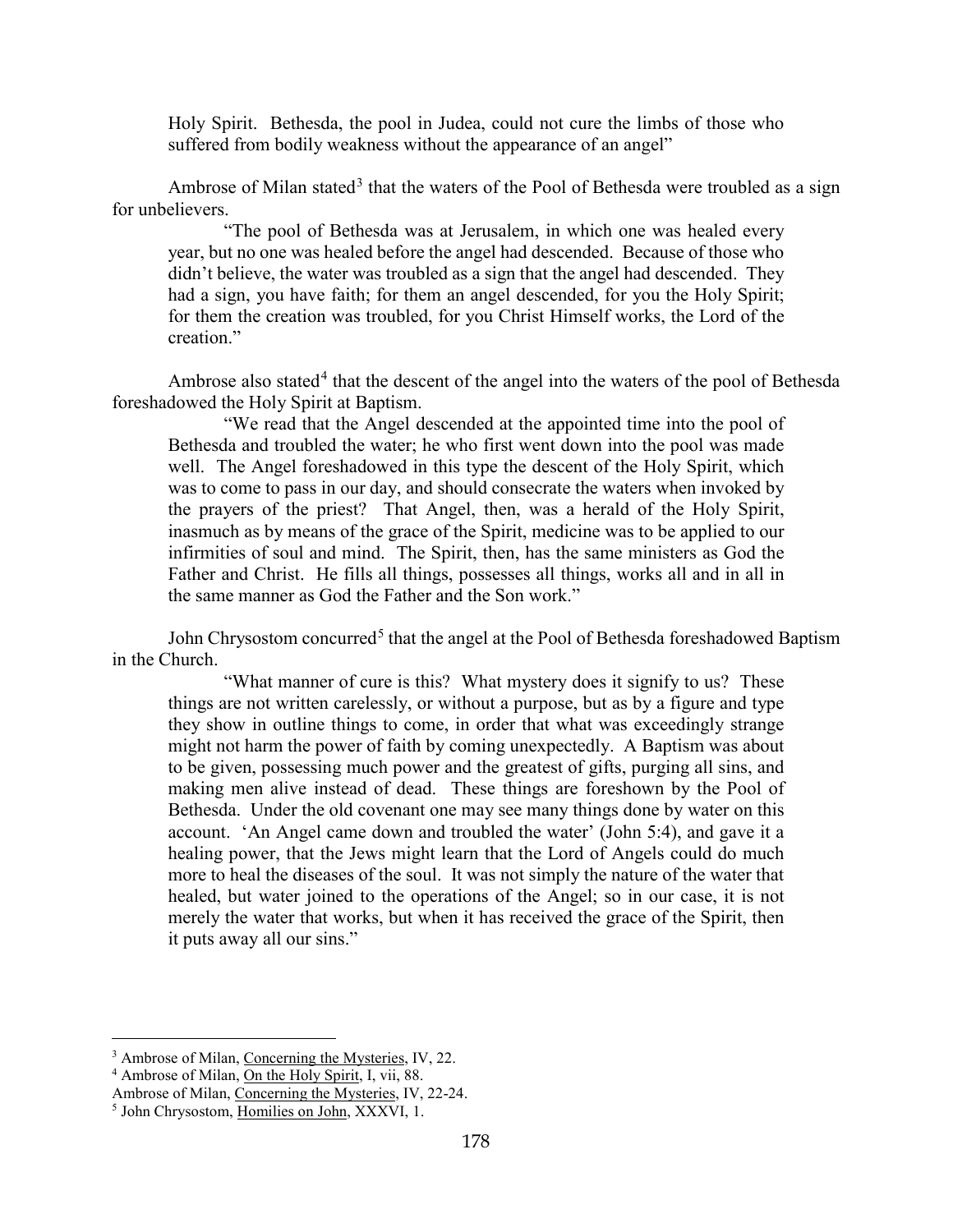Ambrose of Milan stated<sup>[6](#page-3-1)</sup> that many other aspects of material creation are affected by the moving of the Holy Spirit also. The appearance may be an angel, but the Holy Spirit is directing the activities, whether it is the moving of the waters at the Creation or the moving of the waters of the pool of Bethesda.

Tertullian noted<sup>[7](#page-3-2)</sup> that the angel at the pool of Bethesda was not unusual in the ancient world. Gentiles also claimed a healing power in waters at various places as the devil sought to imitate the power of God.

"The Gentiles ascribe to their idols powers using waters. Washing is the channel through which they are initiated into some sacred rites. The gods are also honored by washings. They baptize people and expiate dwelling places with water; purification with water is a part of their life. We recognize here the zeal of the devil rivaling the things of God, while we find him, too, practicing baptism in his *subjects*. This reveals a contrast: The unclean cleanses; the ruined sets free; the damned absolves! There are other cases, in which unclean spirits brood on waters, in spurious imitation of that hovering of the Divine Spirit in the beginning (Genesis 1:1). We bring up these instances lest any think it too hard to believe that an angel of God should grant his presence to waters, to temper them to man's salvation, while the evil angel holds frequent profane commerce with the water to man's ruin. If it seems a novelty for an angel to be present in waters, an angel, by his intervention, periodically stirred the pool at Bethesda. The waters that used to heal bodily defects now heal the spirit; they who used to work temporal salvation, now renew eternal; they who set free just once a year, now save people daily.

#### <span id="page-3-0"></span>**Paralyzed for Thirty-Eight Years**

After this there was a feast of the Jews, and Jesus went up to Jerusalem. Now there is in Jerusalem by the Sheep Gate a pool, which is called in Hebrew, Bethesda, having five porches. In these lay a great multitude of sick people, blind, lame, paralyzed, waiting for the moving of the water. For an angel went down at a certain time into the pool and stirred up the water; then whoever stepped in first, after the stirring of the water, was made well of whatever disease he had. Now a certain man was there who had an infirmity thirty eight years. When Jesus saw him lying there, and knew that he already had been in that condition a long time, He said to him, "Do you want to be made well?" (John 5:1-6)

John Chrysostom stated<sup>[8](#page-3-3)</sup>, "Jesus went about doing good, and healing all that were oppressed of the devil. By this he shows that many cases of lost senses or paralyzed limbs are the devil's work and a violent twist given to the body by him".

Chrysostom also pointed out<sup>[9](#page-3-4)</sup> how patient, persistent and watchful the paralytic was to wait there for thirty eight years. Jesus noticed this and He sought to heal the paralytic to bring this out.

<span id="page-3-1"></span><sup>&</sup>lt;sup>6</sup> Ambrose of Milan, On the Holy Spirit, I, vii, 80; II, v, 33-35; II, vi, 52.

Ambrose of Milan, Concerning the Mysteries, III, 9.

<span id="page-3-2"></span><sup>7</sup> Tertullian, On Baptism, I, ii, 5.

<span id="page-3-3"></span><sup>8</sup> John Chrysostom, Commentary on Acts, XXIII, vv. 23-24.

<span id="page-3-4"></span><sup>9</sup> John Chrysostom, Homilies on John, XXXVI, 1.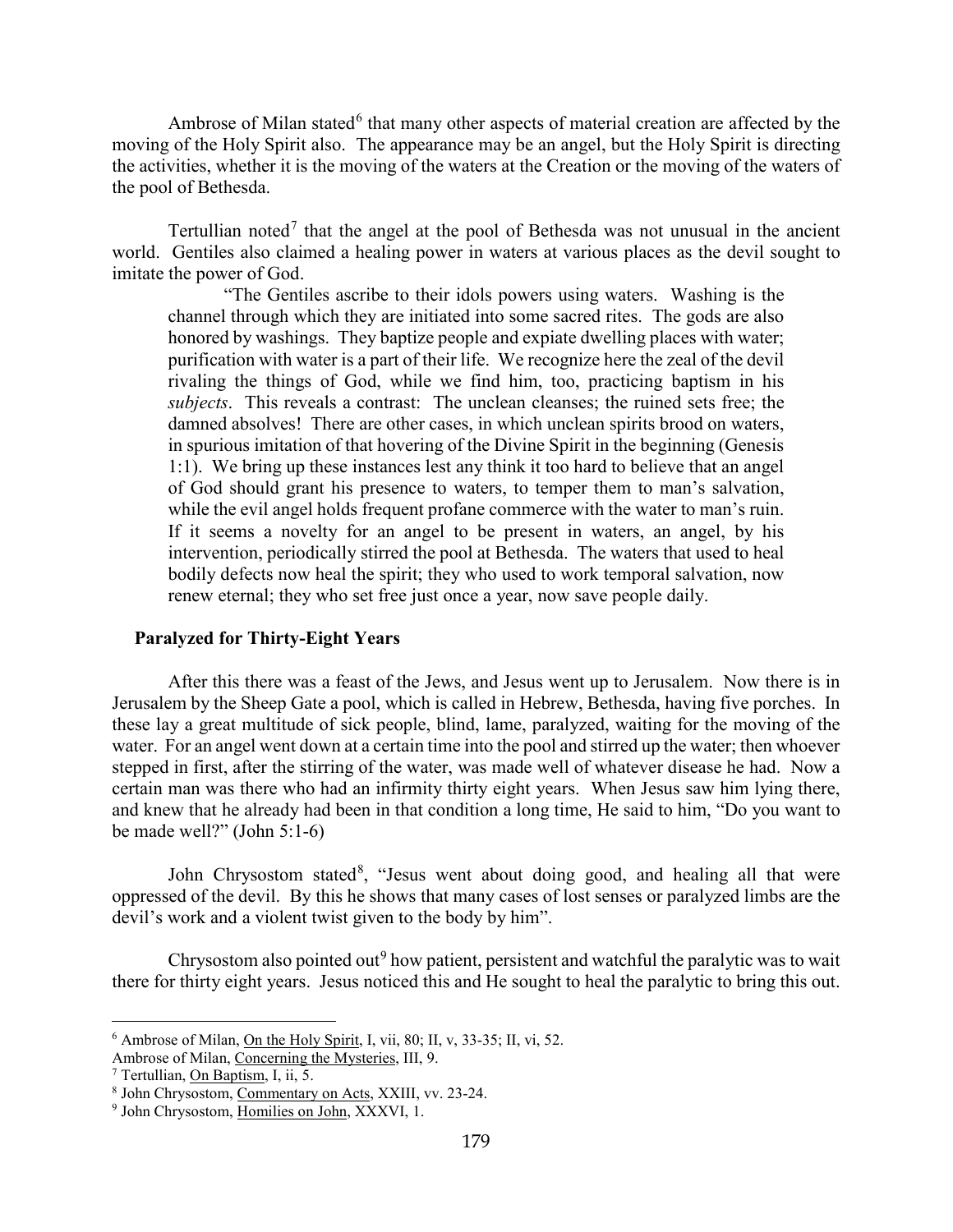"Why did Jesus leave the rest and go to a man who had been paralyzed for thirty-eight years? Why did He ask him, 'Do you want to be made well?' (John 5:6) Not that He might learn; but that He might show the man's perseverance, and that we might know that it was on this account that He left the others and came to him. The paralytic responded to Jesus, 'Yes Lord', but 'I have no man to put me into the pool when the water is stirred up; but while I am coming, another steps down before me' (John 5:7). It was that we might learn these circumstances that Jesus asked, 'Do you want to be made well?' and didn't say, 'Do you want Me to heal you?' Astonishing was the perseverance of the paralytic! He had been paralyzed for thirty-eight years, and each year he hoped to be freed from his paralysis; he continued to stay there and didn't withdraw. Had he not been persistent, would not the past have been sufficient to lead him to give up? Consider how watchful it was likely that the other sick men there would be since the time when the water was troubled was uncertain. The lame and crippled might observe it, but how did the blind see it? Perhaps they learned it from the clamor which arose."

John Cassian stated<sup>[10](#page-4-1)</sup> that the paralytic was ignorant of who Jesus was, and therefore he was living in unbelief.

"When the paralytic lamented of his lack of human assistance, 'I have no man to put me into the pool when the water is troubled' (John 5:7), the Lord in His pity granted pardon to his unbelief and ignorance, and restored him to his former health. Jesus didn't do it in the way which he expected, but in the way which He Himself willed, saying: 'Rise, take up your bed and walk'" (John 5:8).

Cyril of Jerusalem stated<sup>[11](#page-4-2)</sup> that His body was paralyzed for the sin of the soul; therefore Jesus ministered first to the soul that He might extend the healing to the body. If, therefore, anyone is suffering in soul from sins, there is the Physician for him.

#### **The Hand of God in Punishment for Sin**

<span id="page-4-0"></span>In our generation, we are uncomfortable speaking of the helpless as being sinful, even if it is truly the case. We are ingrained to show mercy to the less fortunate, and this example cuts against the grain of our thinking. However we need to take a close look at what Jesus really said and what the reality is behind it.

John Chrysostom introduced<sup>[12](#page-4-3)</sup> the subject of punishment for sin in this life by reviewing the punishment for sin that will be a part of the age to come. To remind us of this, God has given us examples of individuals and nations who were punished in this life. If we don't believe His words, and if we think that it is just idle talk, we can see concrete examples of great suffering and punishment for sin.

"When we see someone sinning, instead of encouraging them on, let us pull them back from the pit of iniquity that we may not have to be punished for the ruin

<span id="page-4-1"></span><sup>&</sup>lt;sup>10</sup> John Cassian, Third Conference of Abbot Chaeremon, II, xiii, 16.

<span id="page-4-2"></span><sup>&</sup>lt;sup>11</sup> Cyril of Jerusalem, Catechetical Lectures, X, 13.

<span id="page-4-3"></span><sup>&</sup>lt;sup>12</sup> John Chrysostom, Homilies on Romans, XXV, v. 13.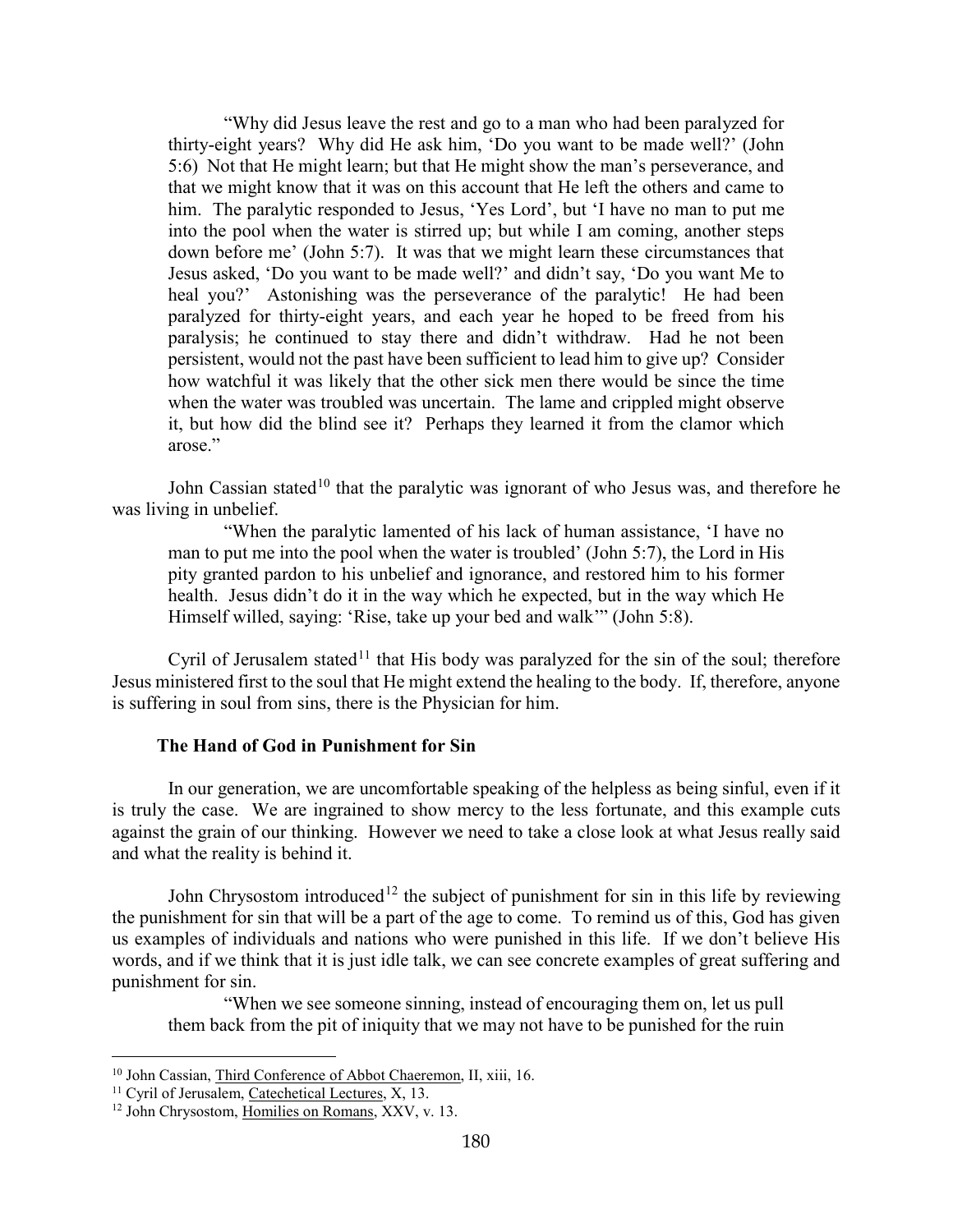of others. Let us keep continually in mind the awesome judgment-seat and the stream of fire (Daniel 7:9-10), the chains never to be loosened and the darkness with no light (Jude 1:6), the gnashing of teeth (Matthew 22:13), and the venomous worm (Mark 9:44). 'Ah, but God is merciful'! How do we perceive this? Was not that rich man punished for despising Lazarus? Are not the foolish  $13$  virgins cast out of the Bride-chamber? (Matthew 25:12) Do not they who did not feed Him go away into 'the fire prepared for the devil?' (Matthew 25:41). Will not someone that has dirty garments be 'bound hand and foot' (Matthew 22:13), and be taken away? Will, not he that demanded the hundred denarii, be given over to the tormentors? (Matthew 18:28-34) Is not what is said of the adulterers<sup>[14](#page-5-1)</sup> true, that 'their worm shall not die, nor their fire be quenched?' (Mark 9:43) Are these mere threats?"

"If we will not believe by hearing the punishments that are to come, at least we can believe by noticing those punishments that have happened already. The things that have already happened surely are not mere threats and words. Who was it that flooded the earth! (Genesis 7) Who was it after this hurled that thunder and lightning on the land of Sodom? (Genesis 19:28) Who drowned the Egyptian army in the sea? (Exodus 14) Who consumed the six hundred thousand men in the wilderness? (Exodus 12:37, Numbers 26:65) Who ordered the earth to open her mouth for the company of Korah, Dathan and Abiram, and swallowed them up? (Numbers 16) Who carried off the seventy thousand at one sweep in David's time? (2 Samuel 24:15) Shall I mention also those that were punished individually? Cain was given up to a continual vengeance! (Genesis 4:12-14) Achan was stoned with his whole family (Joshua 7). A man suffered the same thing for gathering sticks on the Sabbath (Numbers 15:32-36). The forty children who mocked Elisha were mauled by those bears, and obtained no pardon even because of their age (2 Kings 2:24). Consider what great suffering the Jews had during the siege of Jerusalem; how the women ate their children, some roasting them, and some consuming them in other ways<sup>[15](#page-5-2)</sup>. After being given up to incredible famine, they threw all previous catastrophes into the shade by the exceeding greatness of their own calamities. It was Christ, Who did these things; listen to Him declaring as much clearly and explicitly. In a parable He said, 'Bring here those enemies of mine, who did not want me to reign over them, and slay them before me'" (Luke 19:27).

Chrysostom continued<sup>[16](#page-5-3)</sup> to note that God doesn't punish everyone in order to give some an opportunity for repentance. The one being punished may not be the worst sinner; but he might serve as an example to others of a need for repentance. The paralytic by the pool of Bethesda was punished for thirty-eight years for his sins; but he finally obtained release from punishment. This is a warning to all of us: the punishments of the age to come have no release.

"We all know what a punishment Ananias and Sapphira suffered for the theft of a few pieces of money (Acts 5:1-10). We notice men that are wasting away

<span id="page-5-0"></span><sup>&</sup>lt;sup>13</sup> The oil that the virgins carried represents deeds of mercy.

<span id="page-5-1"></span><sup>&</sup>lt;sup>14</sup> That is, looking at a woman to lust after her (Matthew 5:28), and having eyes full of adultery to lead others astray (2 Peter 2:14).

<span id="page-5-2"></span><sup>&</sup>lt;sup>15</sup> Josephus, Wars of the Jews, VI, iii, 4:201-5:219; Eusebius, Church History, iii, 6.

<span id="page-5-3"></span><sup>&</sup>lt;sup>16</sup> John Chrysostom, Homilies on Romans, XXV, v. 13.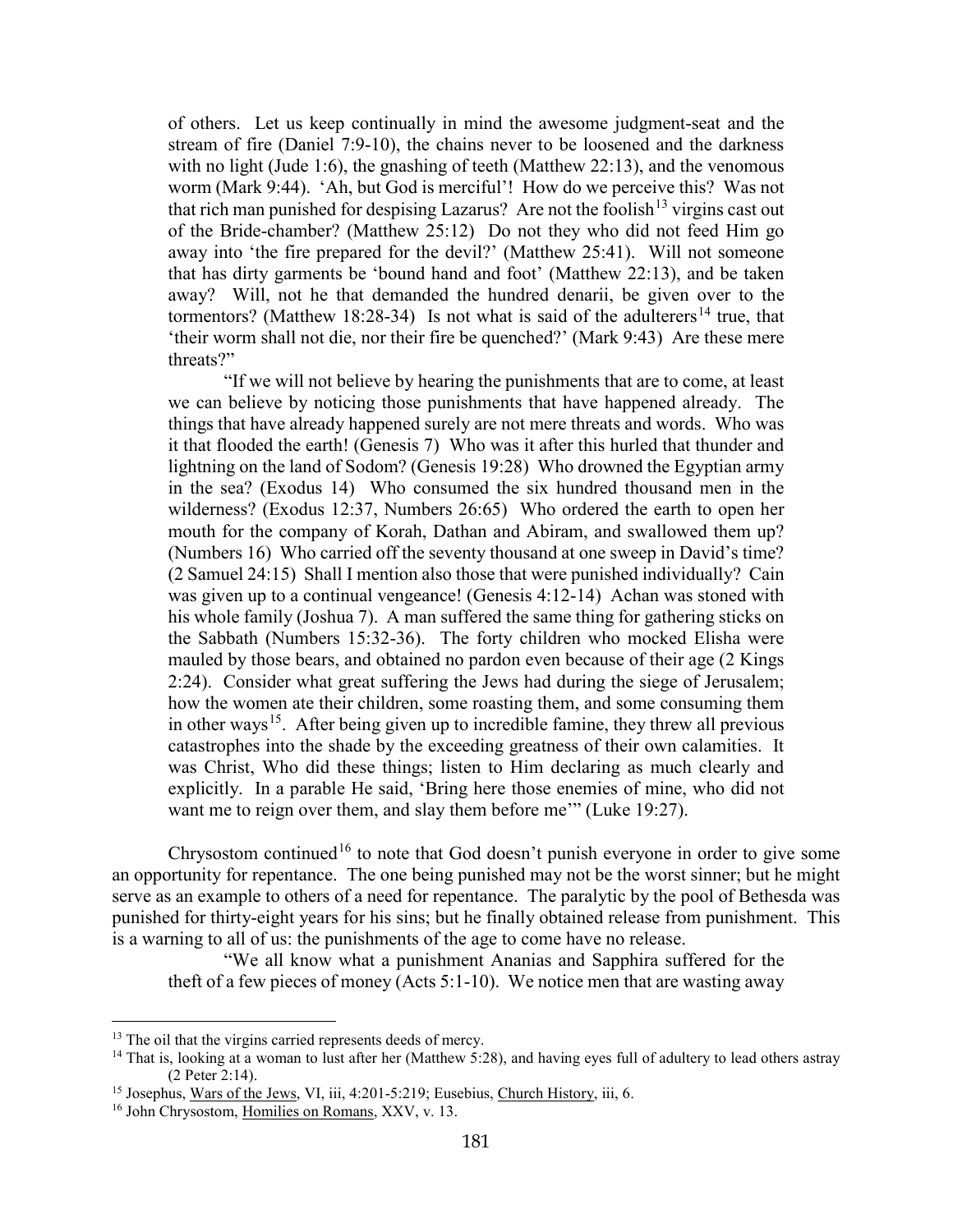with famine, suffering from elephantiasis, maimed in body, living in constant poverty, suffering countless irreparable evils. Is it reasonable for some to be punished, and some not? God is just; we also will assuredly suffer punishment, if we sin. God even here punishes many, that when we don't believe the words of the threatening, we may at least believe the deeds of vengeance. Since the things of old don't frighten us so much, by things which happen in every generation, He corrects those in that generation that are growing listless. Why doesn't He punish everyone here? That He may give the others an interval for repentance. Why doesn't He just take vengeance on everyone in the next world? If He did, some might not believe in His providence. How many robbers are there who have been caught; how many have left this life unpunished? Where is the mercy of God then? If no one at all had vengeance taken upon him, then we might have taken refuge in this. But now that some are punished, and some are not, though they are worse sinners, how can it be reasonable that there is not the same punishment for the same sins? What reason is there that all are not punished here?"

"Listen to His defense for these things. Those eighteen on whom the tower in Siloam fell and killed them, do you think that they were worse sinners than all *other* men who dwelt in Jerusalem? 'I tell you, no; but unless you repent you will all likewise perish' (Luke 13:4-5). He exhorts us not to feel confident when others suffer punishment, and we ourselves, though we have committed many transgressions, do not. Unless we change our conduct, we assuredly shall suffer. How is it that we are to be punished without end for short-duration sins here? Those, who in a short moment of time have committed one murder, are condemned to constant punishment in the mines. Some may say, 'It is not God that does this'. How then did He keep the paralyzed man for thirty-eight years in so great punishment? It was for sins that He punished him; listen to what He says, 'See, you are made well, sin no more' (John 5:14). The paralytic found a release from his punishment; but the case is not so with the next life. There will never be any release from that; 'their worm will not die, nor will their fire be quenched' (Mark 9:44); also 'these shall go into everlasting life, but these into everlasting punishment' (Matthew 25:46). If the life is eternal, the punishment is eternal. Notice how severely He threatened the Jews! Have the things threatened come to pass, or were the things He told them just talk? Jesus said, 'The days will come in which not *one* stone shall be left upon another that shall not be thrown down' (Luke 21:6). Have these stones remained on top of each other? No! He said, 'There shall be tribulation, such as has not been since the beginning of the world until this time, no, nor ever shall be' (Matthew 24:21). This has come to pass also! Reading the history of Josephus, we gasp just hearing what they suffered for what they did. I don't say this to cause us pain, but that I may make us secure; I don't want to paint a rosy picture lest I should pave a path to worse punishments. We all deserve to be punished for sinning. He has told us beforehand; He has threatened us; He has come to our aid; He has done things without number for our salvation's sake. He gave us the laver of Regeneration; He forgave all our former sins; after this forgiveness He gave us the aid of repentance if we sin. He has made the way to forgiveness easy for us. Listen to what He has decreed: 'If you forgive men their trespasses, your heavenly Father will also forgive you' (Matthew 6:14). What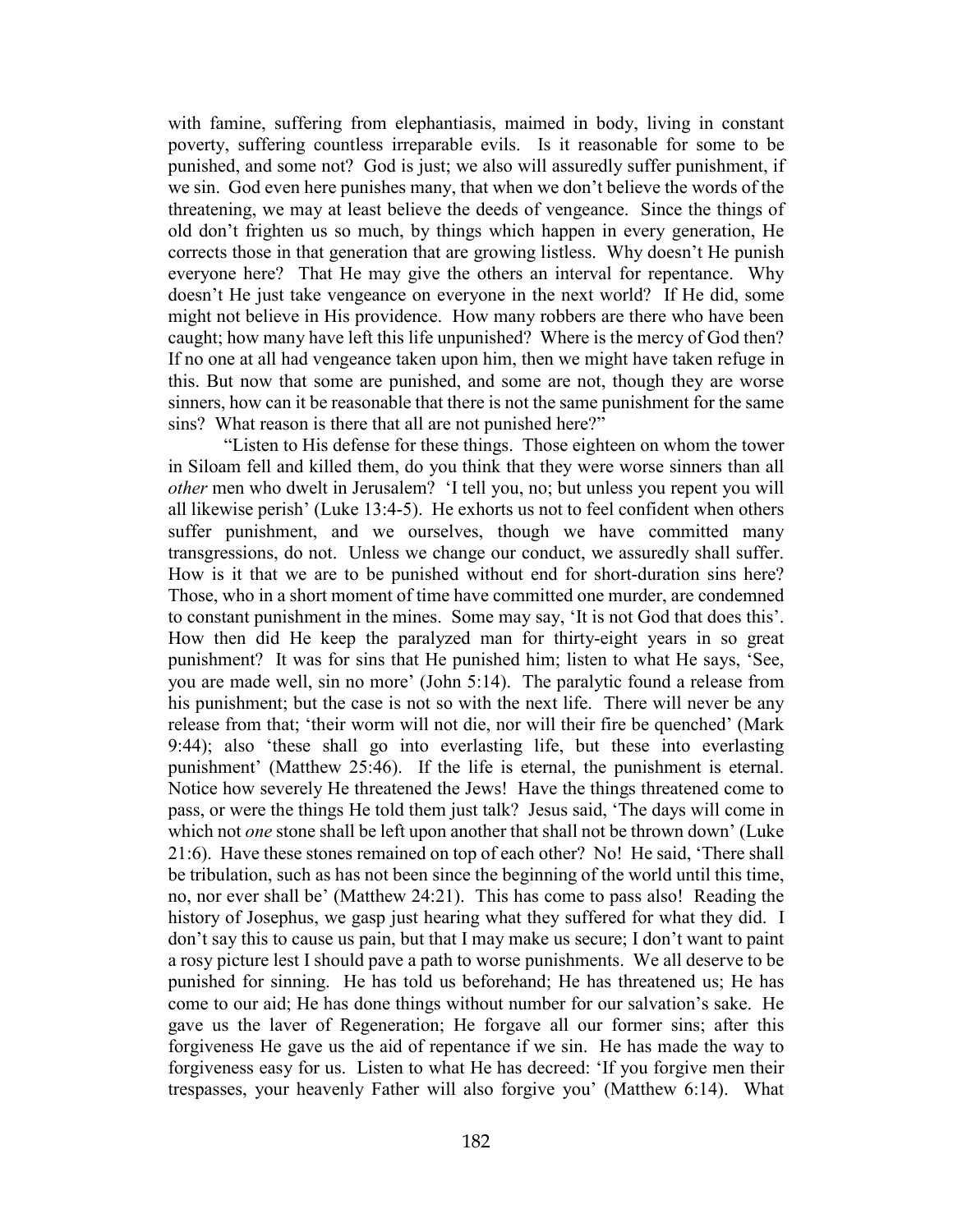hardship is there in this? 'If you defend the fatherless, plead for the widow, though your sins be as scarlet, I will make them white as snow' (Isaiah 1:17-18). What labor is there here? 'Confess your sins, that you may be justified' (Isaiah 43:26) LXX). What hardship is there in this? 'Atone for your sins by alms' (Daniel 4:24 LXX). What fatigue is there in this? The Publican said, 'God be merciful to me a sinner' and 'went home justified' (Luke 18:13-14). How hard is it to imitate the Publican? Is this enough to persuade us that there is punishment and vengeance? If we aren't convinced by this, we will deny that even the devil is punished. Jesus said, 'depart into the fire prepared for the devil and his angels' (Matthew 25:41). If there is no hell, then neither is he punished; but if he is punished, it is plain that we shall be also punished."

Chrysostom also stated<sup>[17](#page-7-1)</sup> that living righteously is the best way to live; but even if we are disciplined by the Lord, it is useful to us. At the very least it will lessen our punishment in the age to come. If we don't understand why some things happen, let us count on the wisdom of God in all things.

"God does not desert someone who is suffering evil; He desires to crown him, and make him more distinguished. If we see a sinner punished, we should remember the paralytic who spent thirty-eight years on his bed. That man was delivered over to his paralysis through sin; listen to Christ saying, 'See, you have been made well. Sin no more, lest a worse thing come upon you' (John 5:14). We pay the penalty of our sins when we are disciplined. If we live righteously, and suffer for it, we are crowned for doing so. Whether we live in righteousness, or in sin, discipline is a useful thing for us. Sometimes it makes us more distinguished; sometimes it renders us more self-controlled, and lightens our punishment in the age to come. It is possible for someone chastened here, and bearing it thankfully to experience milder punishment there. Listen to Paul, 'For this reason many *are*  weak and sick among you, and many sleep. If we would judge ourselves, we would not be judged. But when we are judged, we are corrected by the Lord, that we should not be condemned with the world' (1 Corinthians 11:30-32). If we don't understand some of the events that happen, God is still in control. We can perceive His providence in part; in things incomprehensible let us yield to the unsearchableness of His wisdom. If it is not possible to understand a man's heart if one is not familiar with it, much rather is it impossible for the human understanding to comprehend the infinity of the providence of God. 'How unsearchable *are* His judgments and His ways past finding out!' (Romans 11:33) Nevertheless from small portions we gain a clear faith about the whole, and we give thanks to him for all that happens."

#### <span id="page-7-0"></span>**Do You Want to be Made Well?**

 $\overline{a}$ 

Jesus' first remarks to the paralytic of our Gospel lesson are puzzling. The Lord asked him simply, "Do you want to be made well or healthy?" (John 5:6) The man had been there for 38 years waiting for an opportunity to be the first one in the water after the angel stirred it. But every time the stirring occurred, someone else beat him into the water. Since he was laying on a bed as

<span id="page-7-1"></span><sup>&</sup>lt;sup>17</sup> John Chrysostom, Homily against Those Who Say that Demons Govern Human Affairs, 8.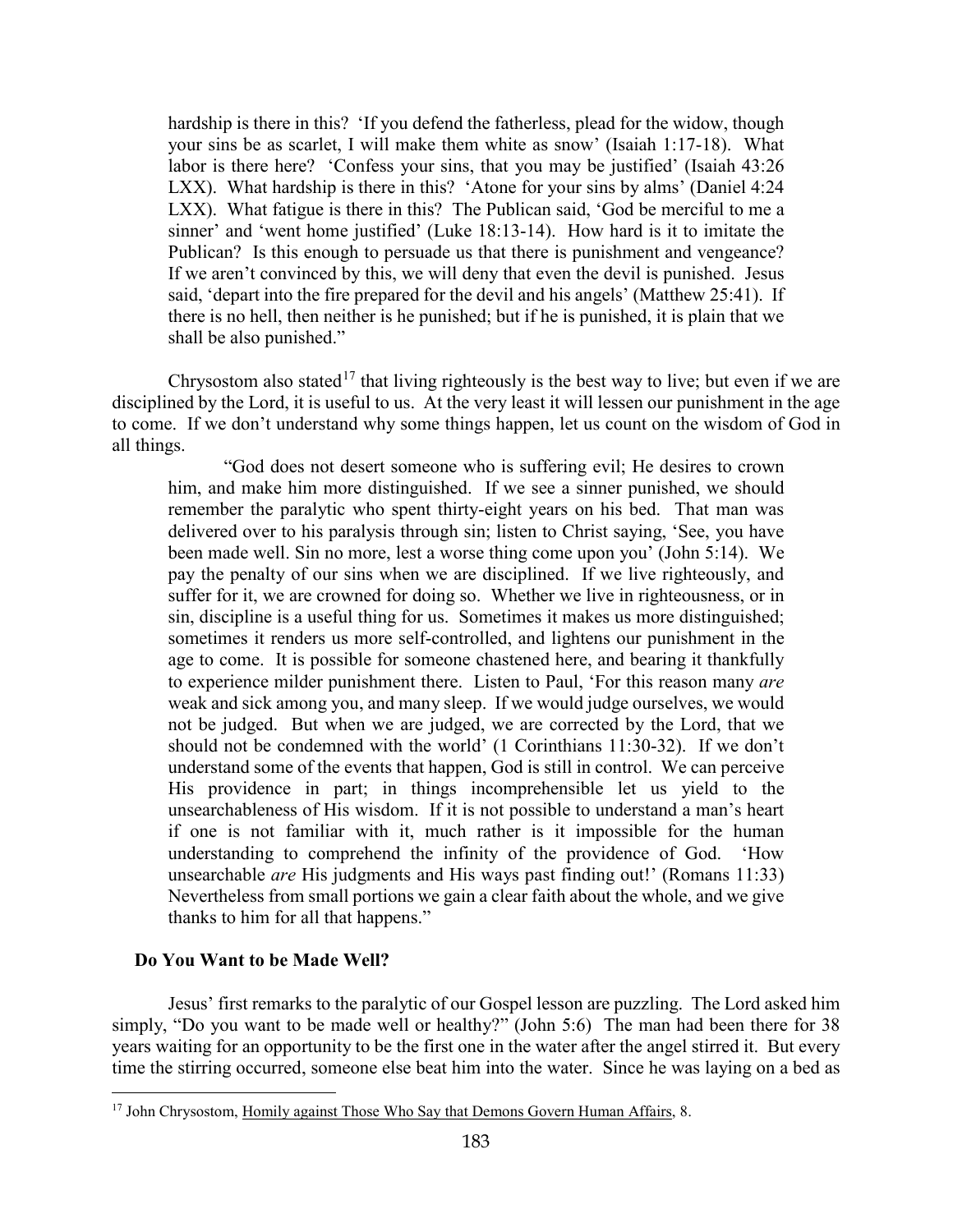opposed to sitting up, he may have been a quadriplegic as opposed to a paraplegic (i.e. paralyzed from the neck down versus paralyzed from the waist down). In other words, he may not have been able to move at all since he needed "a man to put me into the pool" (John 5:7).

The Lord did not necessarily ask a dumb question, "Do you want to be made well?" Some people prefer to be infirm in some way so that others will take care of them, or so that they can avoid their responsibilities. It's a little like staying home "sick" on the day of a big final exam or on the day of a big confrontation at work.

#### <span id="page-8-0"></span>**A Look at the Character of the Paralytic**

What was the paralytic like? What can we see about him from John's account?

John Chrysostom had great praise<sup>[18](#page-8-1)</sup> for the paralytic for having struggled bravely for thirtyeight years with his paralysis without complaining or blaspheming God for having put him in this condition. He had accepted his condition meekly; in his meekness he had acquired a measure of wisdom.

"We find a treasure in great abundance stored in the soul of the paralytic. It did not contain silver, gold and precious stones, but endurance, philosophy, patience and much hope towards God, which is more valuable than any kind of jewel. You are witnesses who with great zeal drew up drafts of this treasure yet without exhausting it. Such is the nature of spiritual wealth; it resembles fountains of water, or rather exceeds their plenteousness, being most abundant when it has many to draw upon it. For when it enters into any man's soul it is not divided or diminished, but coming in its entireness to each remains continually unconsumed, being incapable of ever failing: which was just what took place at that time."

"The paralytic had been struggling for thirty eight years with an incurable infirmity, yet he did not complain; he did not utter a blasphemous word; he did not accuse his Maker, but endured his calamity bravely and with much meekness. How is this clear? Scripture has not told us anything clearly concerning his former life, only that he had been paralyzed thirty eight years; it doesn't say anything about discontentment, anger or insolence. Yet it has made something plain also. On the approach of Christ, who was a stranger to the paralytic, and he regarded Him as merely a man, he spoke to Him with such great meekness, that we may be able to perceive his former wisdom. Jesus said to him, 'Do you want to be made well?' (John 5:6); he did not make the natural reply: 'You see me who have been lying paralyzed for this long time, and do you ask me if I wish to be made well? Have you come to insult my distress, to rebuke me, to laugh at me and to mock my calamity? He did not say or conceive anything of this kind but meekly replied<sup>[19](#page-8-2)</sup>, 'Yes Lord'. If after thirty eight years he was meek and gentle, when all the strength of his reasoning faculties was broken down, consider what he is likely to have been at the outset of his trouble. Invalids are easier to please at the beginning of their disorder than they are after a long lapse of time; they become more intolerable when the malady is prolonged. But after so many years, he was so wise, and replied with

<span id="page-8-1"></span><sup>&</sup>lt;sup>18</sup> John Chrysostom, Homily on the Paralytic Let Down through the Roof, 1.

<span id="page-8-2"></span><sup>&</sup>lt;sup>19</sup> The paralytic is not recorded to have said these exact words, but he implied the equivalent.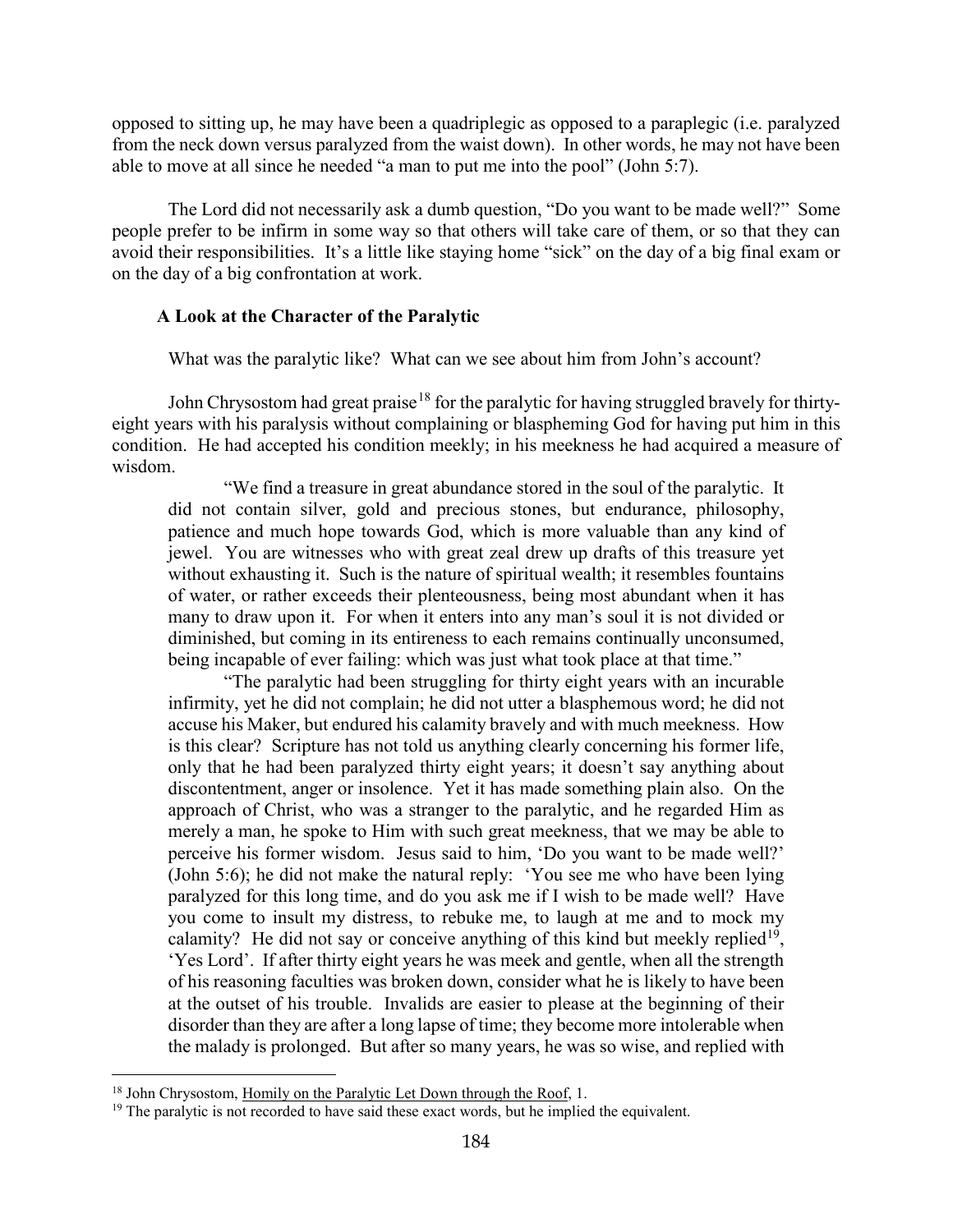so much forbearance, it is quite clear that during the previous time also he had been bearing that calamity with much thankfulness."

#### **The Paralytic Teaches Us about Perseverance**

<span id="page-9-0"></span>We can all learn some lessons from the paralytic about patience and waiting on God, even after we have sinned and see ourselves worse off for having done what we did. There are things that we can do while we wait that are important and beneficial.

John Chrysostom pointed out<sup>[20](#page-9-1)</sup> how diligent the paralytic was in waiting for an opportunity to be healed. On the other hand, we can't stand to wait even a little while for anything

"Let us be ashamed and groan over our excessive sloth. The paralytic had been waiting for thirty-eight years without obtaining what he desired, but he didn't leave. He had failed not through any carelessness of his own, but through being oppressed and suffering violence from others, who stepped down ahead of him; not even thus did he give up. On the other hand, if we have persisted for ten days to pray for anything and have not obtained it, we are too slothful afterwards to employ the same zeal. We wait on men in this world for so long a time, battling, enduring hardships, performing service, and often at last failing in our expectation. But on our Master, from whom we are sure to obtain a recompense greater than our labors -- for, Paul says, 'Hope does not disappoint' (Romans 5:5) -- on Him we can't stand to wait with due diligence. What chastisement does this deserve! Even if we couldn't receive anything from Him, shouldn't we consider that conversing with Him continually is the cause of many blessings? Our reaction is often that continual prayer is hard and we can't do it!"

Chrysostom also noted<sup>[21](#page-9-2)</sup> that the paralytic could have easily become despondent over his condition, but instead he was remarkably accepting of his lot. Some people get angry, curse and even despair when some small misfortune comes their way; the paralytic didn't do this.

"Those who struggle with long poverty or who are nailed to a gruesome disease will receive much comfort from Paul's words, 'Whatsoever things were written aforetime, were written aforetime for our admonition upon whom the ends of the world are come, that we through patience and comfort of the Scriptures might have hope' (Romans 15:4, and 1 Corinthians 10:11). The paralytic by the pool had been paralyzed for thirty eight years, saw others delivered each year, yet he was bound by his condition. Yet not even so did he fall back and despair, though not merely despondency for the past, but also hopelessness for the future, was sufficient to overpower him. Listen to what he says, and learn the greatness of his sufferings. Christ had said, 'Do you want to be made well?' He replied, 'Yes, Lord, but I have no man, when the water is troubled, to put me into the pool' (John 5:7). What can be more pitiful than these words? What more sad than these circumstances? Do you see a heart crushed through long sickness? Do you see all violence subdued? He uttered no blasphemous word; he didn't say what we hear many use during bad times. He didn't curse his birthday; he was not angry at the question. He didn't

<span id="page-9-1"></span><sup>20</sup> John Chrysostom, Homilies on John, XXXVI, 2.

<span id="page-9-2"></span><sup>21</sup> John Chrysostom, Homilies on John, XXXVII, 1.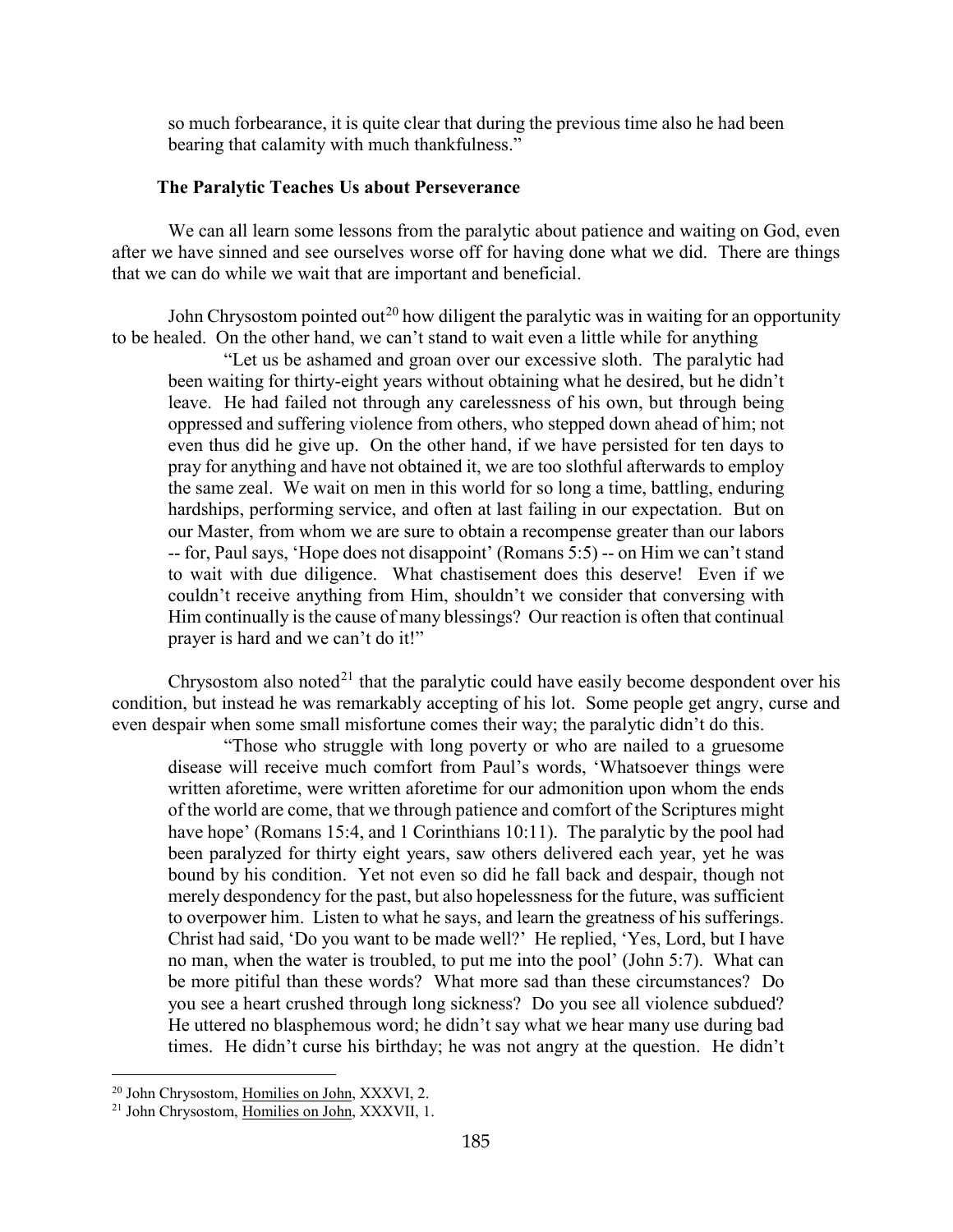say, 'Have You come to mock us, that You ask whether I desire to be made well?' But he replied gently, and with great mildness, 'Yes, Lord'; yet he didn't know who it was that asked him, nor that He would heal him. But still he mildly relates all the circumstances and asks nothing further, as though he were speaking to a physician, and desired just to tell the story of his sufferings. Perhaps he hoped that Christ might be useful to him as to put him into the water, and desired to attract Him by these words."

Chrysostom also pointed out<sup>[22](#page-10-0)</sup> how understanding the struggle of the paralytic can be a great benefit to us. He was like gold being refined by fire. When the refiner sees that the gold has been sufficiently refined, he removes it from the fire. Similarly, when the Lord sees that our trials have made us better, the trials end.

"His soundness and also his sickness has become a cause of the greatest benefit to us. His cure has stimulated the souls of the listeners to speak the praise of the Lord, and his infirmity has encouraged us to patience, and urged us to match his zeal. It has also exhibited to us the loving kindness of God. The actual deliverance from such a malady, and the protracted duration of his infirmity is a sign of the greatest care for his welfare. A gold refiner casts a piece of gold into the furnace to allow it to be proved by the fire until such time as he sees it has become purer. So God permits the souls of men to be tested by troubles until they become pure and transparent and have reaped much profit from this process of sifting; this is very beneficial."

"Let us not be disturbed or dismayed, when trials come. If the gold refiner sees how long he ought to leave the piece of gold in the furnace, and when he ought to draw it out, and does not allow it to remain in the fire until it is destroyed and burnt up, much more does God understand this. When He sees that we have become more pure, He releases us from our trials so that we may not be overthrown and cast down by the multiplication of our evils. Let us not complain, or be fainthearted, when some unexpected thing befalls us; but let us allow Him who knows these things accurately, to prove our hearts by fire as long as He pleases. He does this for a useful purpose and with a view to the profit of those who are tried."

Chrysostom further stated<sup>[23](#page-10-1)</sup> that some people don't have a smooth and easy path; but no matter what path we have God is present with us at every step along the path. Just as Satan demanded the opportunity to sift Peter, he demands the opportunity to sift us also. Without the Lord's help, Peter would have fallen from the Faith when he was being sifted; and so would we. The Lord sees to it that we are not given any trial beyond our strength; but we do need to add our own effort and zeal.

"Let us follow wherever He asks us, and let us not too carefully consider whether He commands us to go by a smooth and easy path, or by a difficult and rugged one, as in the case of this paralytic. It was one species of benefit indeed that his soul should be purged by the long duration of his suffering, being delivered to the fiery trial of affliction as to a kind of furnace. But it was another benefit no less than this that God was present with him in the midst of the trials, and gave him

<span id="page-10-0"></span><sup>&</sup>lt;sup>22</sup> John Chrysostom, Homily on the Paralytic Let Down through the Roof, 1-2

<span id="page-10-1"></span><sup>&</sup>lt;sup>23</sup> John Chrysostom, Homily on the Paralytic Let Down through the Roof, 2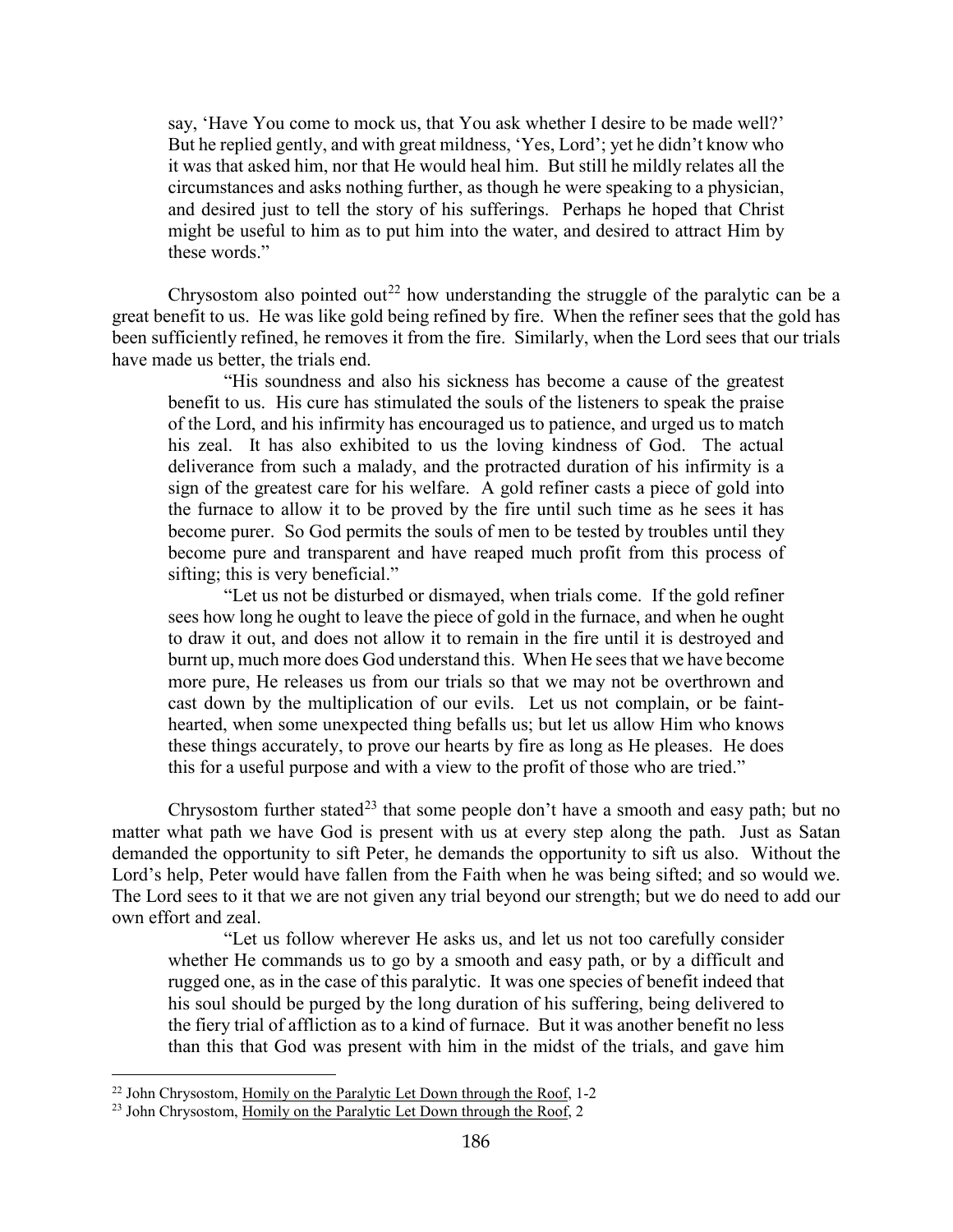great consolation. He it was who strengthened him, upheld him, stretched forth a hand to him, and didn't allow him to fall. When we hear that it was God Himself, we should not deprive the paralytic of his need of praise, just like any other man who is tried and yet steadfastly endures. Even if we are infinitely wise, even if we are stronger than all men, yet in the absence of His grace we shall not be able to withstand even the most ordinary temptation. Even if one were a Paul, a Peter, a James, or a John, yet if he should be deprived of divine help he would easily be put to shame, overthrown, and laid prostrate. On behalf of these I will read you the words of Christ Himself; He says to Peter, 'Simon! Satan has asked for you, that he may sift *you* as wheat. But I have prayed for you, that your faith should not fail' (Luke 22:31-32). The meaning of 'sift' is to turn and twist, to shake, stir, shatter and worry, which is the process of separating grain from chaff. But Jesus said, 'I have restrained him', knowing that you are not able to endure the trial, for the expression 'that your faith should not fail' is the utterance of one who signifies that if he had permitted it his faith would have failed. Peter was such a fervent lover of Christ, exposed his life for Him countless times, sprang into the foremost rank in the Apostolic band, was pronounced blessed by his Master, and was called 'Peter' on this account because he kept a firm and inflexible hold of the faith. If Peter would have fallen from the Faith if Christ had permitted the devil to try him as much as he desired, what other man will be able to stand apart from His help? Therefore Paul says, 'God *is* faithful, who will not allow you to be tempted beyond what you are able, but with the temptation will also make the way of escape, that you may be able to bear *it*' (1 Corinthians 10:13). He does not allow a trial to be inflicted beyond our strength; even in that which is proportioned to our strength He is present carrying us through it, if only we ourselves contribute the means at our disposal, such as zeal, hope in Him, thanksgiving, endurance, patience."

## **After the Perseverance Ends**

<span id="page-11-0"></span>After we have struggled with something for a while, we are often delivered from it. Is there anything special that we should do then, besides give thanks? One special thing that would be good to do to remember what we have been through. If we let our deliverance from it serve as a reminder for sin in our life, we will draw closer to God.

John Chrysostom noted<sup>[24](#page-11-1)</sup> how Jesus, like a good shepherd, sought out the former paralytic afterward to remind him that his struggle is not over, but that he needs to continually guard his heart. The dread of the last thirty eight years will serve as a reminder about his sin.

"He who comforted the paralytic is the same who permitted the trial to be inflicted on him. Observe after the cure what tenderness He displays. He did not leave him and depart, but having found him in the temple he says 'See, you have been made well. Sin no more, lest a worse thing come upon you' (John 5:14). Had He permitted the punishment because He hated him, He would not have released him, He would not have provided for his future safety. The expression 'lest some worse thing happen to you' is the utterance of one who would check coming evils

<span id="page-11-1"></span> <sup>24</sup> John Chrysostom, Homily on the Paralytic Let Down through the Roof, 2.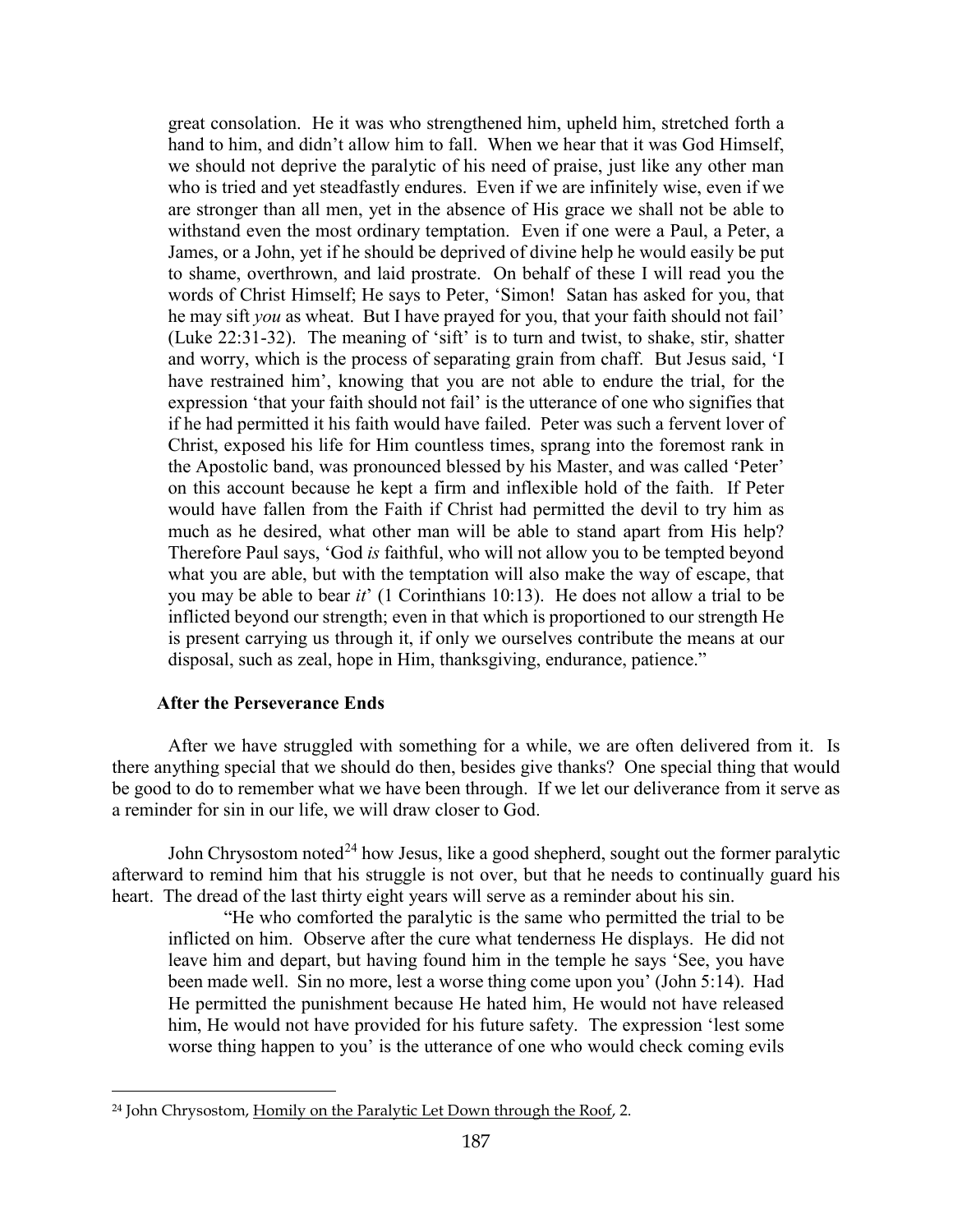beforehand. He put an end to the disease, but did not put an end to the struggle. He expelled the infirmity but did not expel the dread of it, so that the benefit which had been wrought might remain unmoved. This is the part of a tender-hearted physician, not only to put an end to present pains, but to provide for future security, which also Christ did, bracing up his soul by the recollection of past events. Seeing that when the things which distress us have departed, the recollection of them oftentimes departs with them; Christ, wishing it to remain continually, says 'sin no more lest some worse thing happen to you'".

#### <span id="page-12-0"></span>**Sin No More**

Let us look more deeply into what the Lord meant by, "Sin no more". What does this imply in our lives today? First the Lord asked: "Do you want to be made well?" Later He said: "See, you have been made well. Sin no more, lest a worse thing come upon you!" (John 5:14) Jesus had also said to another paralytic who lay on a bed, "Son, be of good cheer, your sins are forgiven you" (Matthew 9:2). At another time Jesus was recorded as using a similar phrase in His final words to the woman caught in the act of adultery by the Scribes and Pharisees: "Neither do I condemn you; go and sin no more" (John 8:10-11). In the case of the paralytic by the pool, we don't usually think of a poor helpless cripple as being a sinner, but perhaps there was more to it than that. Everything depended on the condition of his heart which the Lord can see and we can't.

The "worse thing" that Jesus referred to is illustrated in Luke 11:24-26. There, Jesus described what happens when someone is healed and cleaned out. Once cleaned out, if a man does not have the Holy Spirit guarding his dwelling (i.e., his heart and soul) someone stronger than he (i.e., the demons) will overcome him (Luke 11:21-22). When they do, they will bring with them other demons that are stronger and even more evil such that the last state of the man will be worse than the first.

John Chrysostom pointed out<sup>[25](#page-12-2)</sup> that pain or suffering in our physical bodies is often used by God to accomplish some healing in our souls.

"When the soul is diseased we often feel no pain; but if the body receives just a small hurt, we make every exertion to free it from its infirmity, because we feel the infirmity. Therefore God often punishes the body for the transgressions of the soul; by means of the scourging of the inferior part, the better part also may receive some healing. Among the Corinthians Paul restored the adulterer, checking the disease of the soul by the destruction of the flesh (1 Corinthians 5:5). This also Christ did in the case of the paralytic; He showed this when He said, 'See, you have been made well. Sin no more, lest a worse thing come upon you'" (John 5:14).

#### **What Does "Sin No More" Mean?**

<span id="page-12-1"></span>We all sin and no one is without sin. We are told to aim to "Be perfect just as your Father in heaven is perfect" (Matthew 5:48). But few people actually come close to attaining such a state. The Lord's words, "Sin no more" seem to be referring to a life of sin and not to one individual shortcoming.

<span id="page-12-2"></span><sup>25</sup> John Chrysostom, Homilies on John, XXXVIII, 1.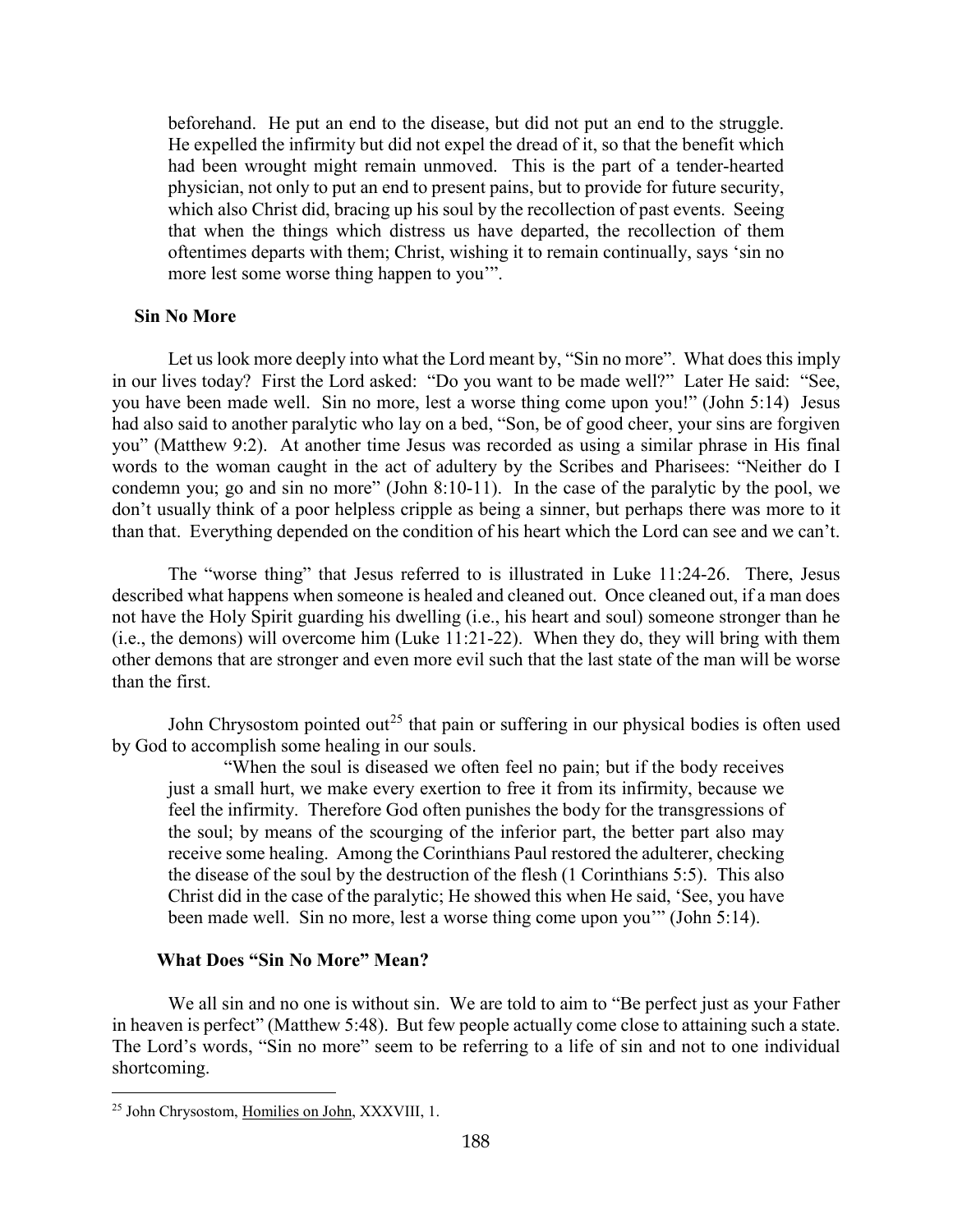Irenaeus of Lyons stated<sup>[26](#page-13-0)</sup> that it is common for men to have infirmities and to be weak because of sin in their lives.

"The Lord plainly revealed Himself and the Father to His disciples, lest they might seek another God besides Him who formed man, and who gave him the breath of life. It is madness to pretend that there is another Father above the Creator. Thus also He healed, by a word, all the others who were in a weak condition because of sin. He said to them, 'See, you have been made well. Sin no more, lest a worse thing come upon you' (John 5:14), pointing out that, because of the sin of disobedience, infirmities have come upon men. To that man, who had been blind from his birth (John 9:1), He gave sight, not by means of a word, but by an outward action. He did this for a purpose, that He might demonstrate the hand of God, which at the beginning had molded man. Therefore, when His disciples asked Him for what cause the man had been born blind, whether for his own or his parents' fault, He replied, 'Neither this man nor his parents sinned, but that the works of God should be revealed in him' (John 9:3). Now the work of God is the fashioning of man."

Clement of Alexandria outlined<sup>[27](#page-13-1)</sup> two aspects of "sin no more". When we come to the Faith, we receive forgiveness and we are told to "sin no more". But if we keep falling back into our old life of sin, and need to keep coming back to repentance, we are exhibiting the semblance of repentance and not repentance itself.

"He, who has received the forgiveness of sins, ought to sin no more. In addition to repentance from sins from the heathen life, done in ignorance, there is the repentance which cleanses the seat of the soul from transgressions, that faith may be established. The Lord, foreknowing the future, foresaw both the fickleness of man and the craft and subtlety of the devil from the beginning. Envying man for the forgiveness of sins, he presents to the servants of God certain causes of sins, skillfully working temptation that they might fall just like he did. Being very merciful, God has granted a second repentance in the case of those who fall into any transgression. Should anyone be tempted after his calling, overcome by force and fraud, he may still receive repentance. 'If we sin willfully after we have received the knowledge of the truth, there no longer remains a sacrifice for sins, but a certain fearful expectation of judgment, and fiery indignation which will devour the adversaries' (Hebrews 10:26-27). But continual and successive repenting for sins is no different from the case of those who have not believed at all, except the unbelievers are not conscious of their sin. I don't know which of the two is worst, a man who sins knowingly, or one who repents of his sins, and transgresses again. Sin appears in both cases — the sin in the first case is condemned by the worker of the iniquity; in the second case, the man foresees what is about to be done, yet does it anyway. The one gratifies himself in pleasure knowingly; the other, repenting of that in which he gratified himself, by rushing back into pleasure, is near neighbor to him who has sinned willfully."

<span id="page-13-0"></span><sup>&</sup>lt;sup>26</sup> Irenaeus, **Against Heresies**, V, xv, 2.

<span id="page-13-1"></span><sup>27</sup> Clement of Alexandria, Stromata, II, 13.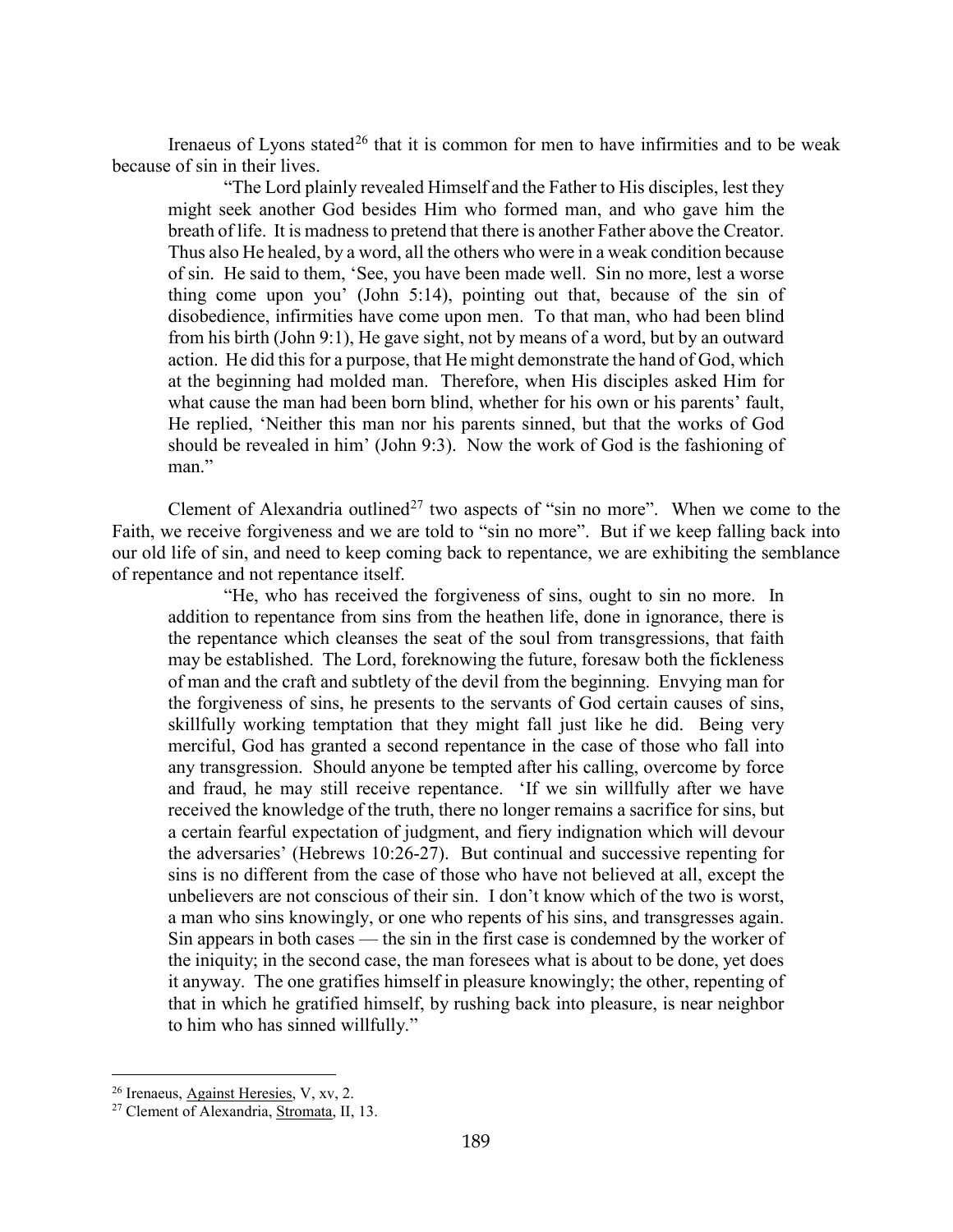"He, then, who from among the Gentiles and from that old life has come to faith, has obtained forgiveness of sins. But the frequent asking of forgiveness, for those same things in which we often transgress, is the semblance of repentance, not repentance itself."

Cyprian of Carthage stated<sup>[28](#page-14-0)</sup> that we need to preserve the temple of our body with an anxious fear. We are both the worshipper and the priest of this temple, and we have begun to be a member of Christ. Because of this, our instruction from our Master is to sin no more.

"In the Scriptures, discipline is prescribed everywhere, and the whole foundation of the Faith proceeds from obedience and fear. When purged from all the filth of the old contagion by the sanctification of the laver of life, our members are God's temples, and must not be violated or polluted, since he who does violence to them is himself injured. We are the worshippers and priests of those temples; let us obey Him whose members we have already begun to be. Paul tells us, 'You are not your own, were bought at a price; therefore glorify God in your body' (1 Corinthians 6:19-20). Let us glorify God in a pure and chaste body, that nothing impure or profane may be brought into the temple of God, lest He should be offended, and abandon the temple which He inhabits. The words of the Lord are, 'See, you have been made well. Sin no more, lest a worse thing come upon you' (John 5:14). He directs the course of life after He has conferred health, but doesn't allow us afterwards to wander with free reins. Instead He more severely threatens us if we are again enslaved by those same things that we had been healed from. It is a smaller fault to have sinned before we had known God's discipline; but there is no further pardon for sinning after you have begun to know God. Let men as well as women, boys as well as girls take care in this respect, that what is received holy and pure from the Lord should be preserved with an anxious fear."

John Chrysostom noted<sup>[29](#page-14-1)</sup> that the paralytic's condition was caused by his sins, and that his punishment was out of the mercy of God. If we refuse to be corrected by our suffering, we can expect something worse. Some people aren't punished immediately for their sins because they are not correctable, and will have to wait for the age to come for their punishment.

"We learn from the paralytic (1) that his disease had been produced by his sins. (2) We also learn that the accounts of hell fire are real; and also (3) that the punishment is long, even endless. Some might say, 'If I murdered in just one hour, or if I committed adultery in a little moment of time, why will I be eternally punished?' The paralytic had not sinned for as many years as he suffered, for he had spent a whole lifetime in the length of his punishment. Sins are not judged by time, but by the nature of the transgressions. Taking this one step further, even though we have suffered severely for former sins, if we afterwards fall into the same, we shall suffer much more severely. He, who is not made better even by punishment, is afterwards led as a despiser to still heavier chastisement. Even in this world when we fall into the same sins after we've been punished, we are chastised yet more severely than before. If we have sinned and we have not been

<span id="page-14-0"></span><sup>28</sup> Cyprian of Carthage, Treatises, II, 2.

<span id="page-14-1"></span><sup>29</sup> John Chrysostom, Homilies on John, XXXVIII, 1.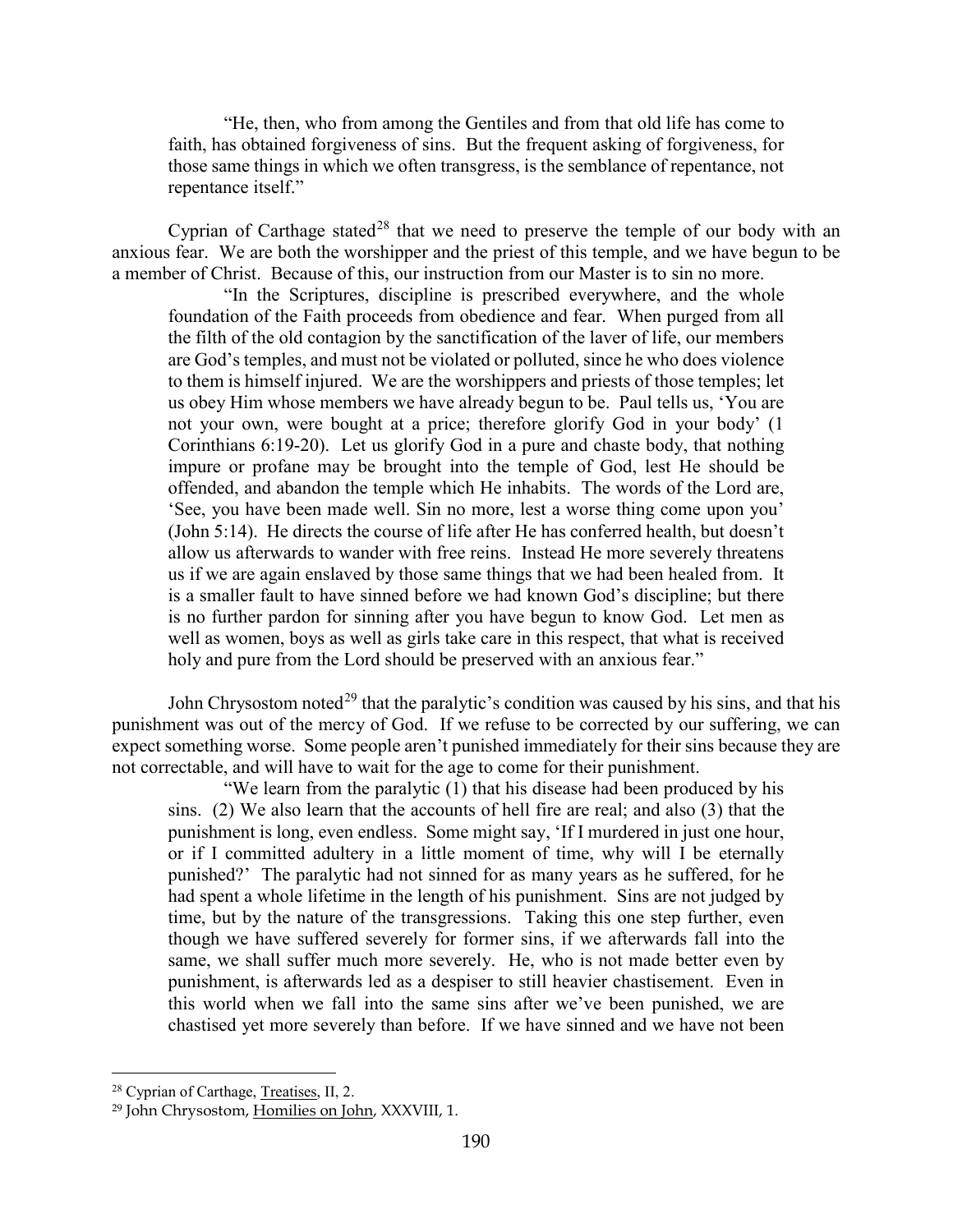punished at all, shouldn't we then be very anxious, as being about to endure something really bad?"

"Someone might say, 'Why isn't everyone punished immediately? We see many bad men healthy in body, vigorous, and enjoying great prosperity'. Let us not be confident; let us mourn for them most of all, since their having suffered nothing here, means that they will suffer a severer vengeance hereafter. Paul says, 'But now that we are judged, we are chastened of the Lord, that we should not be condemned with the world' (1 Corinthians 11:32 ); for the punishments here are for warning, there for vengeance. Some might say, 'Do all diseases come from sin?' Not all, but most of them; and some proceed from different kinds of loose living, since gluttony, intemperance and sloth produce such like sufferings. The one rule we have to observe is to bear every stroke thankfully; for they are sent because of our sins. Asa, King of Judah was struck with gout in his old age (1 Kings 15:23). They are sent also to make us approved, as the Lord says to Job, 'Do you think that I have dealt with you in any other way, than that you might appear to be righteous?'" (Job 40:8, LXX)

Chrysostom also stated<sup>[30](#page-15-0)</sup> that to have peace means to sin no more and to cease war with God. Acquiring this peace has been done for us by Christ; He also helps us to maintain it.

"What does 'Let us have peace' mean? Some say it means, 'Let us not disagree about bringing in the Law'. But to me Paul seems to be saying, 'let us sin no more'. Paul set faith before righteousness by works, to prevent anyone from supposing what he said was a ground for listlessness. When he said, 'let us have peace', he means, let us sin no more, or go back to our former estate. This would be making war with God. But 'how is it possible', one might say, 'to sin no more?' When we were liable for so many sins, we were freed from them all. By Christ, much more shall we be able through Him to remain in the estate where we are. It is not the same thing to receive peace when there had been none, versus to keep it when it has been given. To acquire peace surely is harder than to keep it. Yet nevertheless the more difficult has been made easy, and carried into effect."

Cyprian of Carthage noted $31$  in the Lord's Prayer that we ask that the Name of God may be holy in us even though we daily fall away. We need daily sanctification in order that we may sin no more.

"In the Lord's Prayer we say, 'Hallowed be Your name' (Matthew 6:9); not that we wish that God may be holy by our prayers, but that we ask that His name may be holy in us. By whom is God sanctified, since He Himself sanctifies? Because He says, 'Be holy, for I the Lord your God *am* holy' (Leviticus 20:7 LXX), we ask that we who were sanctified in baptism may continue in that which we have begun to be. This we pray for daily; for we have need of daily sanctification that we who daily fall away may wash out our sins by continual sanctification. What the sanctification is, which is conferred on us by the condescension of God, Paul declares, 'fornicators, idolaters, adulterers, homosexuals, sodomites, thieves, covetous, drunkards, revilers, or extortionists will not inherit the kingdom of God.

<span id="page-15-0"></span><sup>&</sup>lt;sup>30</sup> John Chrysostom, Homilies on Romans, IX, v. 1.

<span id="page-15-1"></span><sup>&</sup>lt;sup>31</sup> Cyprian, Treatises, IV, 12.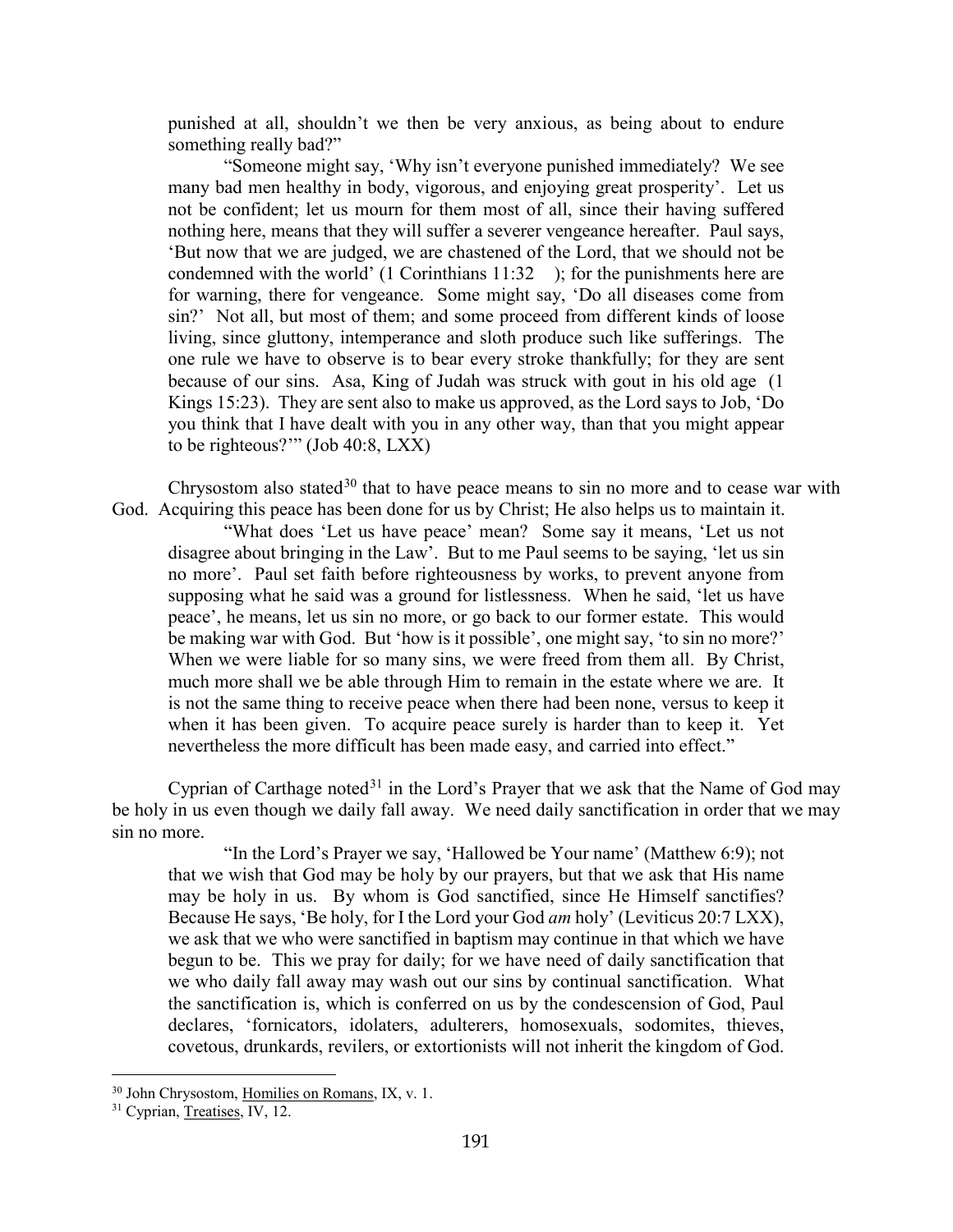Such were some of you; but you were washed, but you were sanctified, but you were justified in the name of the Lord Jesus and by the Spirit of our God' (1 Corinthians 6:9-11). We pray that this sanctification may remain in us. Because our Lord and Judge warns the man that was healed and quickened by Him to sin no more lest a worse thing happen unto him, we make this supplication in our constant prayers. We ask this day and night, that the sanctification and quickening which is received from the grace of God may be preserved by His protection."

Gregory the Theologian likened<sup>[32](#page-16-0)</sup> Baptism to the woman with a hemorrhage, the paralytic by the pool and Lazarus in the tomb. If we return to our hemorrhage, our paralysis or our death, we may find it impossible to return to health, since a worse thing may happen to us because of the bonds of our own sins.

"Yesterday you were bent over by sin (Luke 13:11); today you have been made straight by the Word. Do not be bent gain, and condemned to the earth, as if weighed down by the Devil with a wooden collar, nor get an incurable curvature of the back. Yesterday you were bleeding from an abundant hemorrhage, for you were pouring out crimson sin; today stanched and flourishing again, you have touched the hem of Christ and your issue has been stopped (Matthew 9:20-22). Guard the cleansing lest you should again have a hemorrhage, and not be able to lay hold of Christ to steal salvation; for Christ does not like to be stolen from often, though He is very merciful. Yesterday you were flung on a bed, exhausted and paralyzed, and you had no one to put you into the pool when the water should be troubled. Today you have Him, Who is in one Person God and Man. You were raised up from your bed, and even carried your bed, publicly acknowledging the benefit. Do not again be thrown on your bed by sinning, in the evil of a body paralyzed by its pleasures. As you now are, so walk, mindful of the command, 'See, you have been made well. Sin no more, lest a worse thing come upon you' (John 5:14), if you prove yourself bad after the blessing you have received. You have heard the loud voice, 'Lazarus, come out' (John 11:43), as you lay in the tomb; not after four days, but after many days; and you were loosed from the bonds of your grave clothes. Do not again become dead, live with those who dwell in the tombs, or bind yourself with the bonds of your own sins. It is uncertain whether you will rise again from the tomb till the last and universal resurrection; that event will bring every work into judgment, not to be healed, but to be judged, and to give account of all which for good or evil it has treasured up."

Clement of Alexandria outlined<sup>[33](#page-16-1)</sup> three reasons why God corrects us when we sin: it is not to undo the sin, but that we may sin no more.

"If we are punished for voluntary sins, we are not punished that the sins may be undone, but because they were done. Punishment does not profit him who has sinned, to undo his sin, but that he may sin no more, and that no one else may fall into his sin. Therefore the good God corrects sin for these three reasons":

1. "That he who is corrected may become better than his former self."

<span id="page-16-0"></span><sup>&</sup>lt;sup>32</sup> Gregory Nazianzen, Oration on Holy Baptism, XL, 33.

<span id="page-16-1"></span><sup>&</sup>lt;sup>33</sup> Clement of Alexandria, Stromata, IV, 24.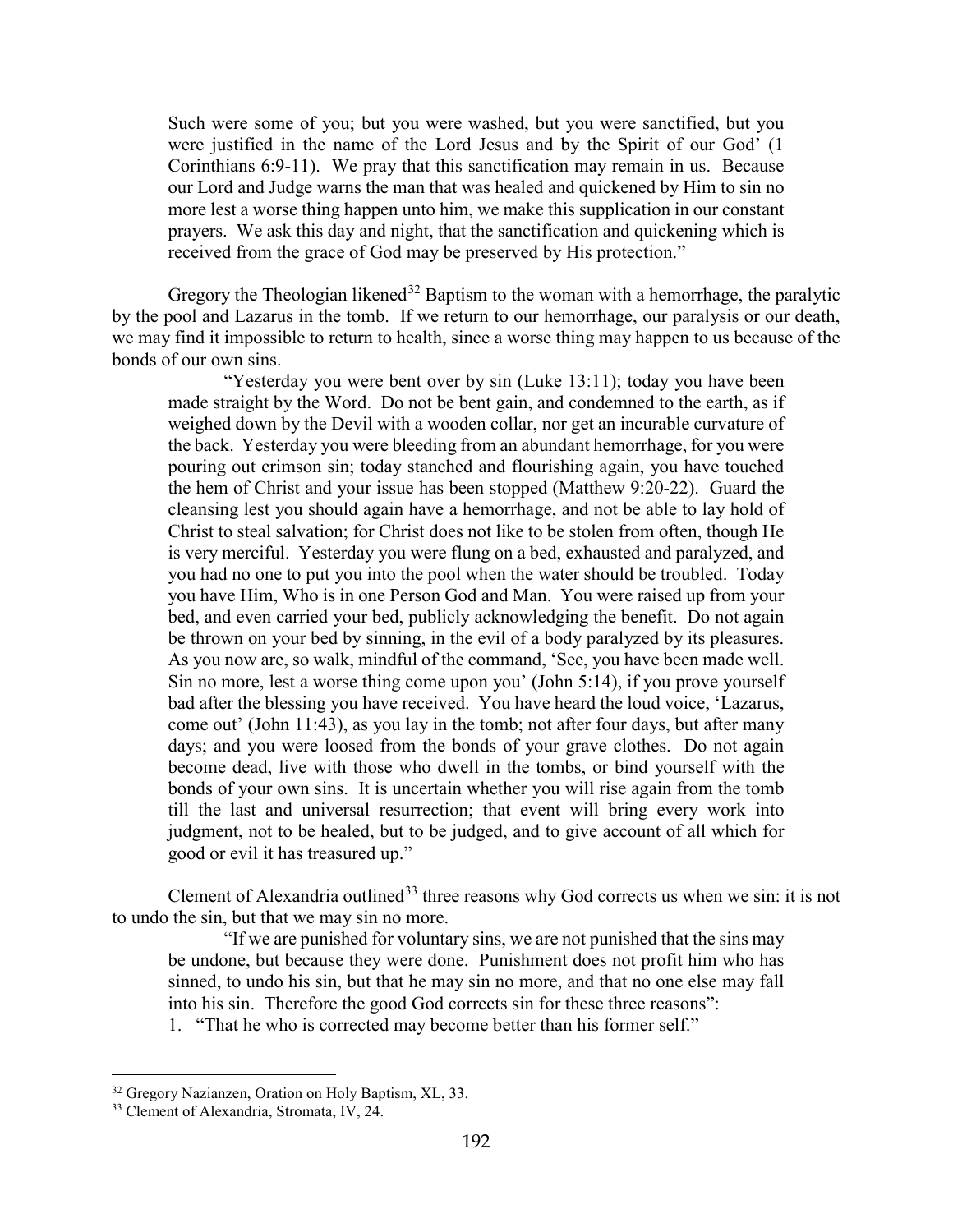- 2. "That those who are capable of being saved by examples may be driven back, being admonished."
- 3. "That he who is injured may not be readily despised, and receive further injury."

John Cassian stated<sup>[34](#page-17-0)</sup> that keeping what we have attained as we daily fight for our lives is the main thing that we do as we seek perfection. If we abandon the discipline of the Lord, grace abandons us.

"We are still in the world; we are still placed on the battlefield; we fight daily for our lives. Care must be taken, that after such beginnings as these, an increase should come; what you have begun to be should be consummated in you. It is a small thing to have been able to attain anything; it is more to be able to keep what you have attained. Faith itself and saving birth makes alive, not by being received, but by being preserved. It is not actually the attainment, but the perfecting, that keeps a man for God. The Lord taught this when He said, 'See, you have been made well. Sin no more, lest a worse thing come upon you' (John 5:14). Think of Him as saying this also to His confessor, 'Lo you have been made a confessor; sin no more, lest a worse thing come unto you'. Solomon, Saul, and many others, as long as they walked in the Lord's ways, they were able to keep the grace given to them. When they abandoned the discipline of the Lord, grace also abandoned them."

John Chrysostom made<sup>[35](#page-17-1)</sup> a play on words between the pool of Bethesda and the Baptismal Font; both do similar things. Sin is our paralysis, but there are many examples where the Baptismal Font cured it.

"To the paralytic Jesus says, 'See, you have been made well. Sin no more, lest a worse thing come upon you' (John 5:14); but to others, 'Will you be made well? Arise, take up your bed, and go to your house' (Matthew 9:6). A dreadful paralysis is sin; or rather it is not paralysis only, but also something worse. Such a person is not only inactive regarding good works, but also actively doing evil works. But nevertheless, if you are so inclined, and are willing to rouse yourself a little, all the terrors are at an end."

"Though you have been this way 'thirty eight years', and are eager to become well, there is no one to hinder you. Christ is present now also, and says, 'Take up your bed'; only be willing to rouse yourself; don't despair. You may 'have no man', but you have God. You may have no one to put you into the pool, but you have Him who allows you not to need the pool. You may have no one to put you in there, but you have Him that commands you to take up your bed."

"You do not need to say, 'While I am coming, another steps down before me' (John 5:7). If it is your will to go down into the fountain, there is no one to hinder you. Grace is not consumed; it is not spent; it is a kind of fountain springing up constantly. By His fullness we are all healed in both soul and body. Let us come to it then now. Rahab was a harlot, yet she was saved (Joshua 2, 6); the thief on a cross was a murderer, yet he became a citizen of Paradise (Luke 23:39-43). Judas was with his Master but perished (John 17:12). Such are the wonderful works of

<span id="page-17-0"></span><sup>&</sup>lt;sup>34</sup> Cyprian of Carthage, Epistle to Rogatianus the Presbyter, VI, 2.

<span id="page-17-1"></span><sup>35</sup> John Chrysostom, Homilies on Matthew, LXVII, 4.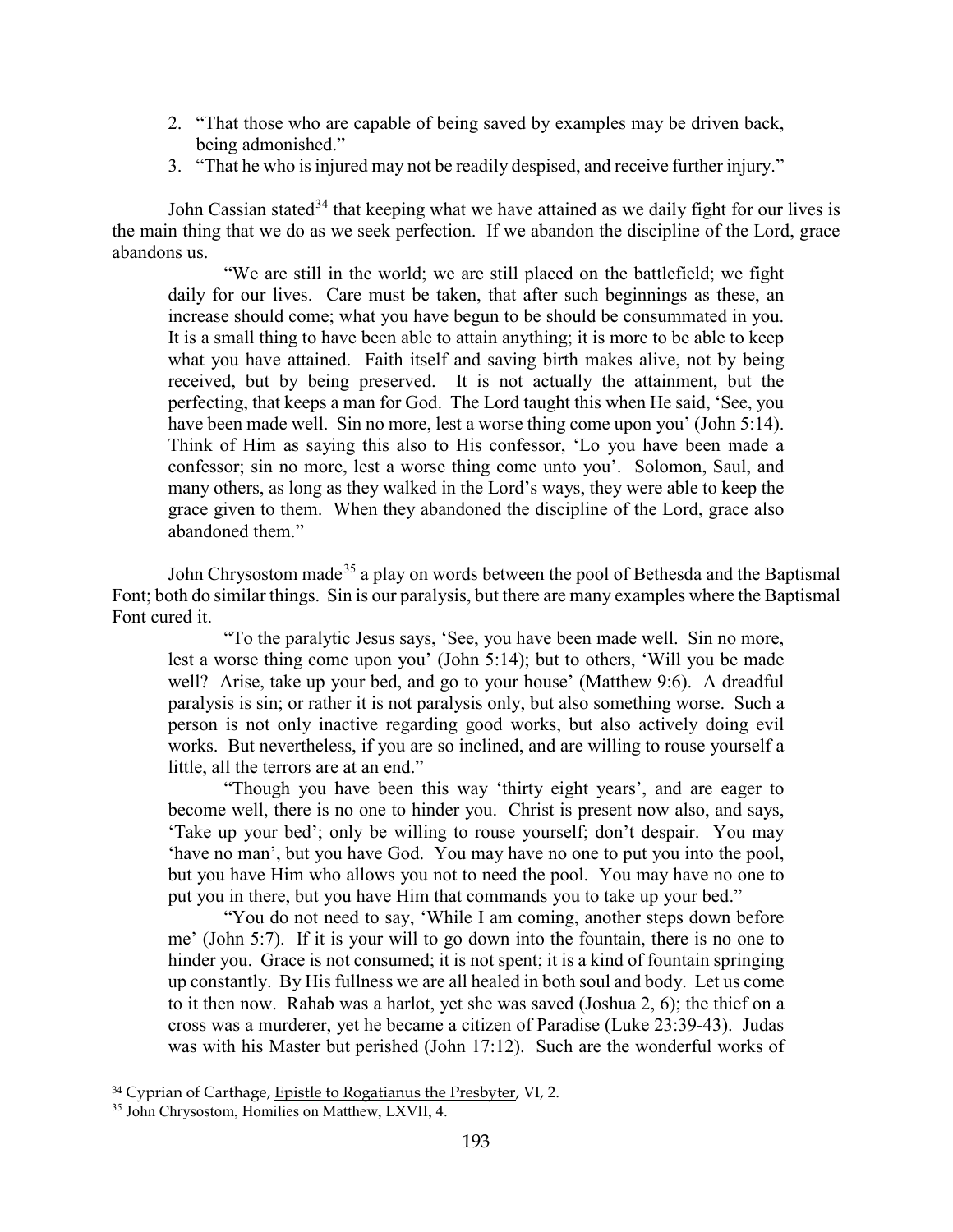God. Thus the Magi approved themselves (Matthew 2); thus the publican became an evangelist (Matthew 9:9); thus the blasphemer Paul became an apostle" (Acts 9).

John Chrysostom compared<sup>[36](#page-18-1)</sup> the healing of the man born blind (John 9) with the healing of the paralytic at the Pool of Bethesda. Jesus said that the paralytic was in this condition because of sin; about 18 months later, the Twelve assumed that the man born blind was also, but this is not the case.

"Jesus' disciples asked Him, 'Who sinned, this man, or his parents?' This is a mistaken question, for how could he sin before he was born? How, if his parents had sinned, would he have been punished? Why did they ask this question? When Jesus healed the paralytic, He said, 'See, you have been made well. Sin no more' (John 5:14). They understood that he was paralyzed because of sin; so they said, 'Well, the other was paralyzed because of his sins; but concerning this man, what would You say? Has he sinned? It is not possible to say so, for he was blind from his birth. Have his parents sinned? Neither can one say this, for the child is not punished for the sins of the father (Deuteronomy 24:16). The disciples spoke, not so much asking for information, as being perplexed."

#### **Christ Does Not Expose Our Sin Unless We Are Indifferent to It**

<span id="page-18-0"></span>John Chrysostom stated<sup>[37](#page-18-2)</sup> that Jesus' final words to the former paralytic were not a rebuke but a reminder that the last thirty-eight years were the result of sin. Jesus healed him publicly, but He did not expose his sins publicly, just as those who are baptized are not exposed publicly. The only time when Christ exposes our sins is when we become indifferent to them.

"Moreover it is possible to discern Christ's forethought and consideration not only from this, but also from that which seems to be a rebuke. He did not make a public exposure of his sins, but yet He told him that he suffered what he did on account of his sins. Having reminded him of it, He put him more on the alert against future events. At the same time He made clear to us all his patience, courage and wisdom, having reduced him to the necessity of publicly lamenting his calamity. The paralytic displayed his own earnestness, 'for while I am coming', he says, 'another steps down before me'".

"Just as we ourselves desire to draw a veil over our sins, so does God much more than we; on this account He the cured him in the presence of all, but He gives the exhortation privately. He never makes a public display of our sins, except when He sees men indifferent to them. When He says, 'you saw me hungry, and fed me not: and thirsty and gave me no drink' (Matthew 25:42), He speaks in order that we may not hear these words in time to come. He threatens; He exposes us in this world that He may not have to expose us in the next, even as He threatened to overthrow Nineveh for the very reason that He might not overthrow it. This also is what takes place in the case of baptism; He conducts the catechumen to the pool of water without disclosing his sins to anyone. He publicly presents the blessing and makes it clear to all at the font, while the sins of the man are known to no one except

<span id="page-18-1"></span><sup>&</sup>lt;sup>36</sup> John Chrysostom, Homilies on John, LVI, 1.

<span id="page-18-2"></span><sup>&</sup>lt;sup>37</sup> John Chrysostom, Homily on the Paralytic Let Down through the Roof, 3.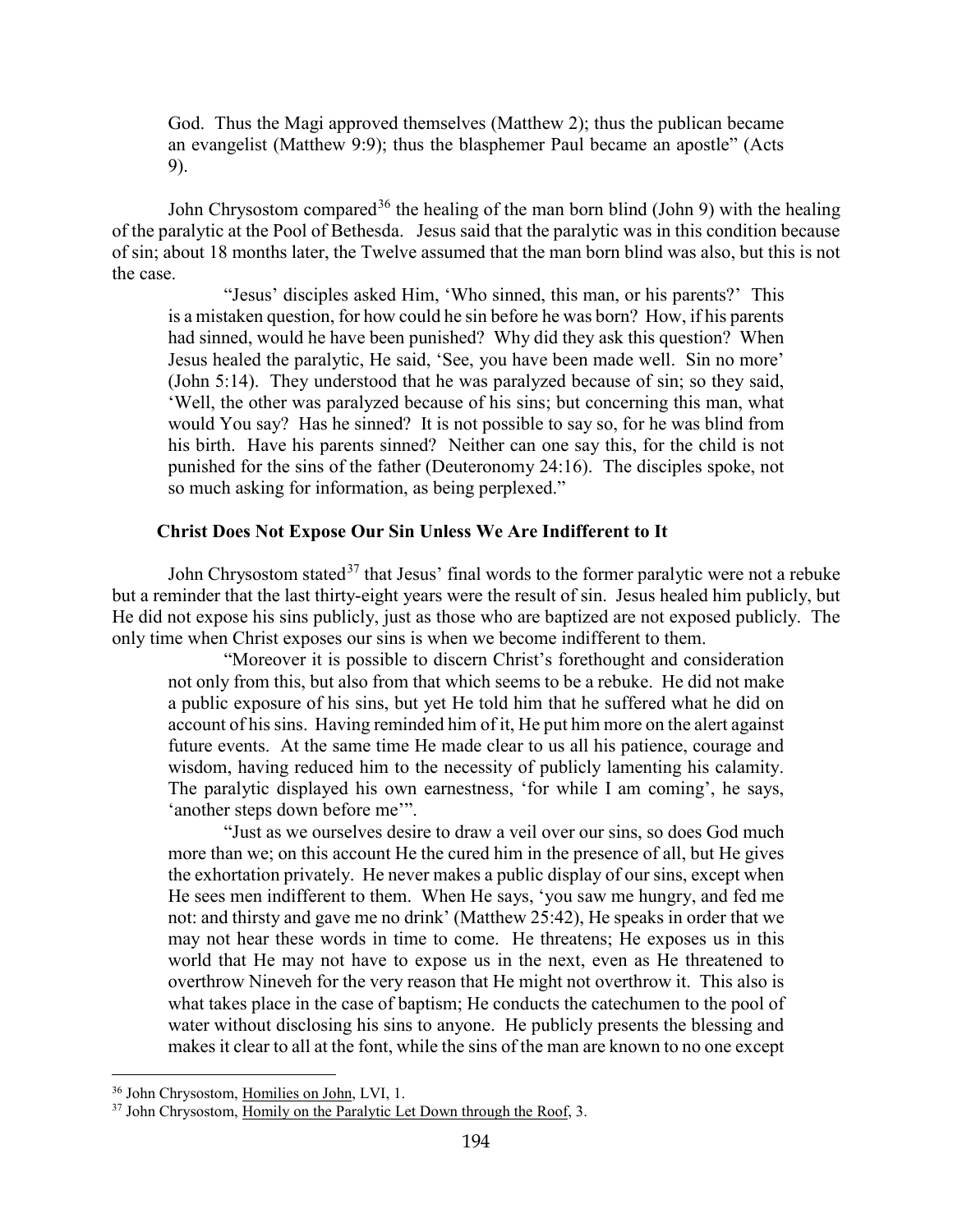God Himself and the man, who receives the forgiveness of them. This also was what took place in the case of this paralytic; He makes the reproof without the presence of witnesses; the utterance is not merely a reproof but also a justification. He proves to the paralytic that it was not without cause and purpose that He had allowed him to be so long afflicted, for He reminded him of his sins, and declared the cause of his infirmity. Afterward Jesus found him in the temple, and said to him, 'Sin no more, lest a worse thing come upon you'" (John 5:14).

John Chrysostom stated<sup>[38](#page-19-1)</sup> that there are some people who have committed sins too great for repentance. For example Chrysostom mentioned Esau, who Paul called a "profane person, who for one morsel of food sold his birthright". Later Esau wanted to inherit the blessing of the birthright, but he was rejected even though he sought it diligently with tears (Hebrews 12:16-17). Esau's tears were not really repentance. He had intended to murder his brother Jacob as soon as the days of mourning the death of his father Isaac were complete (Genesis 27:41). Cain was another example, where the murder of Abel proved that Cain was not repentant for offering a second-rate sacrifice to God. Chrysostom also mentions Zimri and the Midianite prostitute Cozbi, where Zimri and Cozbi were fornicating at midday during a time when God had called the people to repentance (Numbers 25:13-15).

#### <span id="page-19-0"></span>**What Are the Worse Things that Can Come?**

Afterward Jesus found him in the temple, and said to him, "See, you have been made well. Sin no more, lest a worse thing come upon you" (John 5:14)

John Chrysostom pointed out<sup>[39](#page-19-2)</sup> what are some of the worse things that result from sin: we become conditioned to it as a habit, and it leaves a kind of venom in our soul.

"Those who are punished here in this life, if they bear it thankfully, may naturally be supposed to eliminate many of their sins. The mischief resulting from sin is twofold: (1) that we offend; (2) that we become worse. This is not the only injury we get from sin, that we commit a sin; but another and a worse one is that our soul receives a habit. This will be plainer when put in the form of a bodily example. He who contracts a fever is harmed not only in this respect, that he is sick, but also after the sickness he becomes weaker, even though he may return to health after a long disease. In the case of sin, though, we may regain health, yet we are far from having the strength we need. Take the case of one who has been insolently abusive; does he not suffer what he deserves for his abusive conduct? Yes, but there is another and a worse thing to regret: his soul has become more conditioned to shame. From each sin that is committed, even after the sin has been done and has ceased, there remains a kind of venom instilled in our souls. Do you ever hear people saying, when they have recovered from sickness, 'I don't dare drink water now?' They have regained their health, yes, but the disease has harmed them by giving them phobias about things that are OK.

<span id="page-19-1"></span><sup>&</sup>lt;sup>38</sup> John Chrysostom, Homilies on Hebrews, XXXI, 3.

<span id="page-19-2"></span><sup>39</sup> John Chrysostom, Commentary on Acts, XLI, v. 15.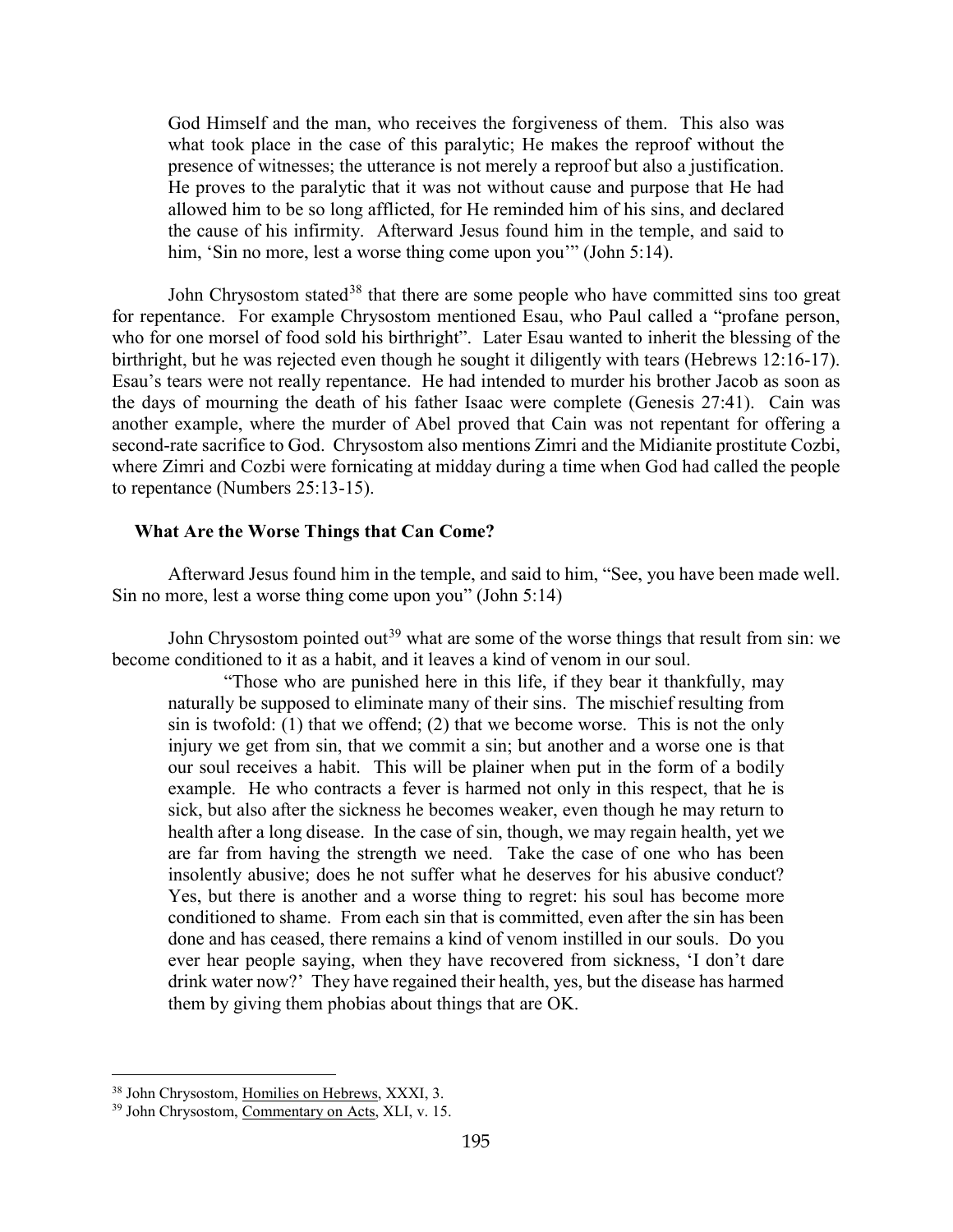John Chrysostom gave $40$  some examples of how the "worse thing" develops through negligence and ingratitude. All our sins are forgiven at our Baptism; but if we return to these sins afterward, we are just asking for a worse punishment by our ingratitude, for we have trampled the Son of God underfoot.

"A man who is desires to enter some temporal government, prepares himself all his life, and that he may obtain some dignity, lays out his money, spends his time, and submits to endless troubles. What shall we deserve, who draw near to the kingdom of heaven with such negligence, and both show no earnestness before we have received, and after having received are again negligent? This is the reason why we are negligent after having received, that we did not watch before we had received. Therefore many, after they have received, immediately return to their former vomit, and become more evil, and draw upon themselves a more severe punishment. Having been delivered from their former sins, they have really provoked the Judge, that having been delivered from so great a disease, still they did not learn sobriety. That has happened to them, which Christ threatened to the paralytic, 'See, you have been made well. Sin no more, lest a worse thing come upon you' (John 5:14). He also predicted this of the Jews, that 'the last state shall be worse than the first' (Matthew 12:45). They showed by their ingratitude they should bring upon them the worst of evils, 'if I had not come, and spoken to them, they had not had sin' (John 15:22 ). So that the guilt of sins committed after these benefits is doubled and quadrupled, in that, after the honor put upon us, we show ourselves ungrateful and wicked. The Laver of Baptism does not help to procure for us a milder punishment. Consider: a man has committed serious sins by committing murder or adultery; *these* were remitted through Baptism. There is no sin, no impiety, which is not forgiven by this gift; for the Grace is Divine. If a man again commits adultery and murder; the former adultery is indeed done away, the murder forgiven, and not brought up again to his charge, 'for the gifts and calling of God are irrevocable' (Romans 11:29). But those committed after Baptism he allows a punishment as great as he would if both the former sins were brought up again, and many worse than these. The guilt is no longer simply equal, but doubled and tripled. Listen to what Paul says: 'He who has rejected Moses' law dies without mercy on the testimony of two or three witnesses. Of how much worse punishment, do you suppose, will he be thought worthy who has trampled the Son of God underfoot, counted the blood of the covenant by which he was sanctified a common thing, and insulted the Spirit of grace?'" (Hebrews 10:28-29)

In dealing with the Scribes and Pharisees, Jesus describes one aspect of what can be worse than a thirty-eight-year paralysis. He called them an evil and adulterous generation that doesn't believe; but they still seek a sign – which they wouldn't believe if they saw it. Jesus compared this worse state to demonic possession:

"When an unclean spirit goes out of a man, he goes through dry places, seeking rest, and finds none. Then he says, 'I will return to my house from which I came'. And when he comes, he finds *it* empty, swept, and put in order. Then he goes and takes with him seven other spirits more wicked than himself, and they

<span id="page-20-0"></span><sup>40</sup> John Chrysostom, Commentary on Acts, I, 1.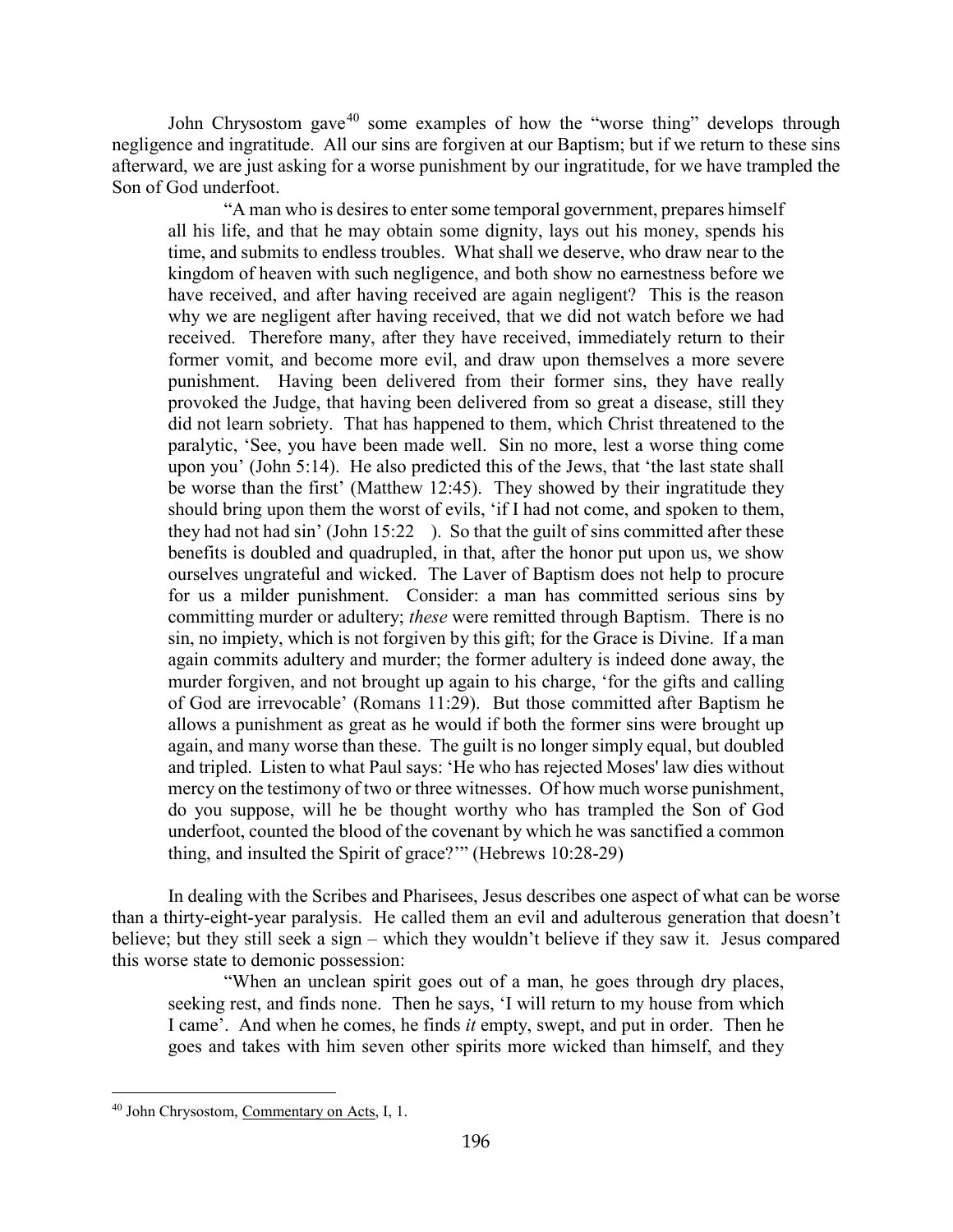enter and dwell there; and the last *state* of that man is worse than the first. So shall it also be with this wicked generation" (Matthew 12:43-45)

John Chrysostom stated<sup>[41](#page-21-1)</sup> that the "worse thing" might be said about us also. After being enlightened, if we cling to our former evil, we will see something worse. If we abuse those who work for us, we need to remember that river of fire that we will need to cross. There will be no one to rescue us when Christ returns on Judgment Day. It will be like those who are condemned to work in the mines, except worse, with demons instead of taskmasters.

"After having been enlightened, and delivered from our former sins, if we again cling to the same wickedness, far more distressing will be the punishment of our subsequent sins. Therefore to the thirty-eight-year paralytic Christ said, 'See, you have been made well. Sin no more, lest a worse thing come upon you' (John 5:14). What, one might ask, could he possibly suffer worse than this? There is something far worse!"

"Consider many, who like Pharaoh say, 'I don't know God', and make those that are in their power cling to the clay and to the bricks (Exodus 5). How many, though God asks them to reduce their 'threatening', cannot bear so much as to relax the whip! While we have no Red Sea to cross we do have a river of fire, far greater and fiercer (Daniel 7:10), having its waves of some strange and horrible fire. A great abyss is there, of most intolerable flame, where fire may be seen moving quickly around, like some savage wild beast. If here this material fire leaped like a wild beast out of the furnace, and sprang on those who were outside (Daniel), what will not that other fire do to such as have fallen into it?"

"Listen to Isaiah, 'The day of the Lord is coming which cannot be escaped, *a day* of wrath and anger' (Isaiah 13:9 LXX). There will be no one to rescue; the face of Christ will not be available, so mild and calm. But like those who work in the mines are delivered over to certain cruel men, and see only those who are set over them; so will it be then also, but far more distressing. Here it is possible to go to the king, and beg, and free the condemned person; but there, no longer. He doesn't permit this, but they continue in the scorching torment, in so great anguish, it is not possible for words to tell."

#### <span id="page-21-0"></span>**Healing on the Sabbath**

 $\overline{a}$ 

This healing of the paralytic had some major repercussions since it was done on the Sabbath (John 5:1, 9). John Chrysostom stated<sup>[42](#page-21-2)</sup> that the occasion was not just a weekly Sabbath, but the Pentecost Sabbath<sup>43</sup>. For a more detailed discussion of the Sabbath Laws, see the Gospel lesson

<span id="page-21-1"></span><sup>&</sup>lt;sup>41</sup> John Chrysostom, Homilies on Matthew, XLIII, 5.

<span id="page-21-2"></span><sup>42</sup> John Chrysostom, Homilies on John, XXXVI, 1.

Irenaeus of Lyons, Against Heresies, II, xxii, 3 also stated that the occasion was not an ordinary Sabbath but he described it as the First Sabbath of the Feast of Unleavened Bread.

<span id="page-21-3"></span><sup>&</sup>lt;sup>43</sup> There is some uncertainty about this. The Orthodox Synaxarion for this Sunday states, "According to the expounders of the Gospels, the Lord Jesus healed this paralytic during the days of the Passover, when He had gone to Jerusalem for the Feast". Whether it was Pentecost or Passover, it was still a major Feast Day.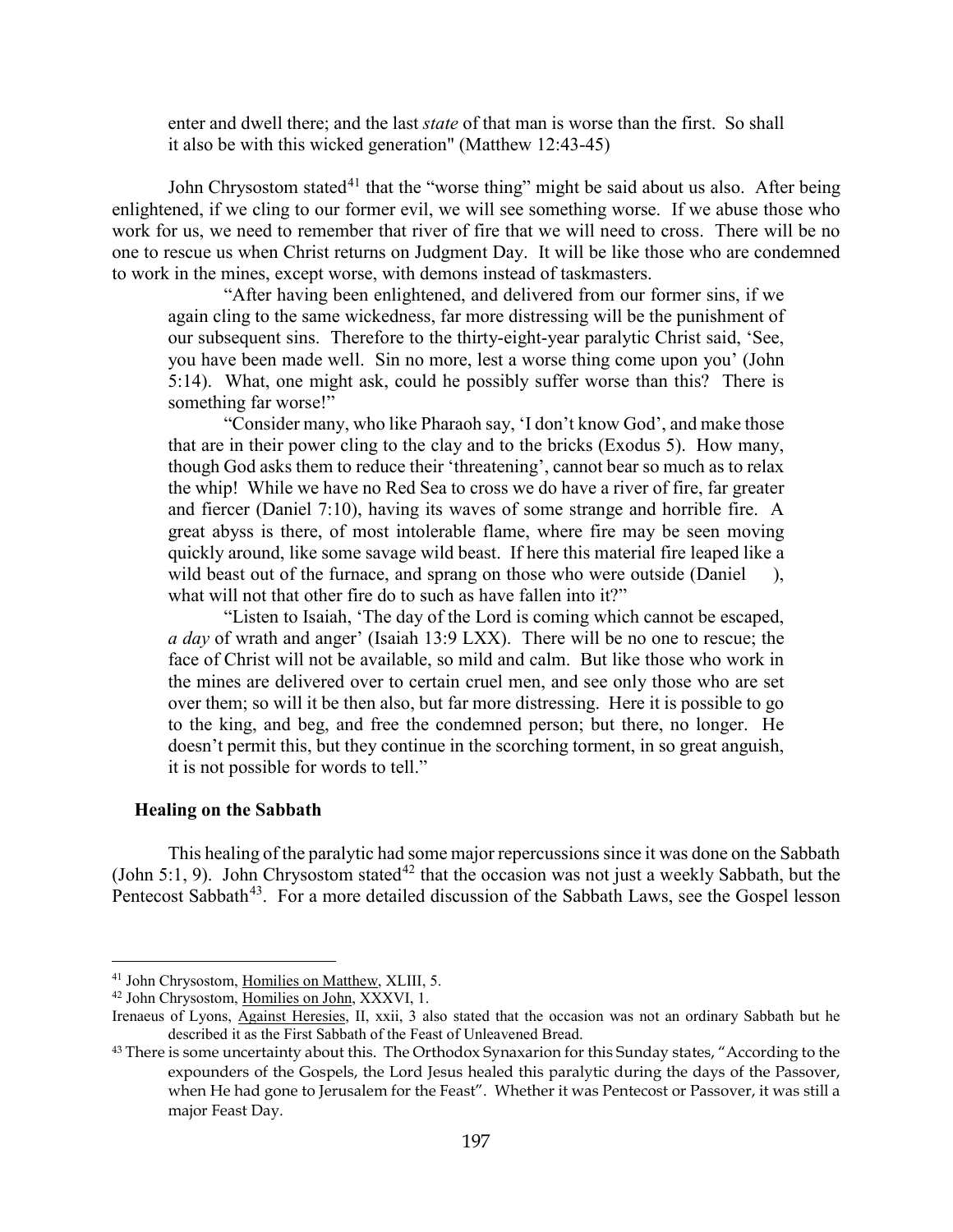for the 10<sup>th</sup> Sunday of Luke. The Laws concerning the Sabbath were very strict and had teeth in them. For example:

| <b>Sabbath Laws</b>                                              | <b>Reference</b>            |
|------------------------------------------------------------------|-----------------------------|
| Complete rest was required                                       | Exodus 23:12; 31:15; 35:2   |
| One could not even kindle a fire (to cook a meal)                | Exodus 35:3                 |
| No gathering of wood for the day after the Sabbath was allowed   | Numbers 15:32-36            |
| This was one of the Ten Commandments                             | Exodus 20:9-11, Deuteronomy |
|                                                                  | $5:13-15$                   |
| The death penalty was prescribed for anyone breaking the Sabbath | Exodus 31:15; 35:2          |

But also tied to the Sabbath observation was a recalling of the time Israel was being "worked to death" in Egypt (Deuteronomy 5:15). Thus, the Sabbath was made for man, not man for the Sabbath (Mark 2:27). But it was also a holy day (Exodus 16:23; 20:11; 31:15), and a day of gladness (Numbers 10:10). On this day, the daily offering was doubled (four lambs versus two Numbers 28:3-15) and the showbread was set out in the Holy Place (Leviticus 24:8) before the Lord. The Sabbaths were also to be a sign (or omen) between Israel and God "that they might know that I am the Lord who sanctifies them" (Ezekiel 20:12, 20).

In the true spirit of the Sabbath, Jesus did a number of healings on the Sabbath. For example:

| <b>Jesus' Healings on the Sabbath</b>                            | Reference                         |
|------------------------------------------------------------------|-----------------------------------|
| The paralytic (today's Gospel)                                   | John $5:9$                        |
| A man with a withered hand                                       | Matthew 12:10; Mark 3:2; Luke 6:7 |
| The man born blind (Gospel for $6th$ Sunday of Pascha)           | John 9:14                         |
| A woman's hunchback (Gospel for 10 <sup>th</sup> Sunday of Luke) | Luke 13:14                        |
| A man with dropsy                                                | Luke $14:3$                       |

When the Scribes and Pharisees criticized Jesus for these things -- saying that He was working on the Sabbath -- Jesus replied: that mercy, not sacrifice was to be the spirit of the Sabbath (Matthew 12:7, Hosea 6:6).

After Jesus healed the paralytic, He withdrew (John 5:13). John Chrysostom stated<sup>[44](#page-22-0)</sup> that this was for two reasons: (1) "While He was absent, the testimony of the man might be unsuspected, for he who now felt himself whole was a credible witness of the benefit. Jesus left the deed to plead its own cause among them that He might not say anything in person respecting Himself, but that the paralytic who had been healed might do so in facing His accusers." (2) "Jesus did not want the fury of the Jews to be yet more inflamed, for the very sight of one whom they envy tends to kindle not a small spark in malicious persons. The Jewish leaders testify to the miracle, for they didn't say, 'Why have you commanded these things to be done on the Sabbath day?' but, 'Wherefore do you do these things on the Sabbath day?' not being displeased at the breaking of the Sabbath, but envious at the restoration of the paralytic."

<span id="page-22-0"></span><sup>44</sup> John Chrysostom, Homilies on John, XXXVII, 2.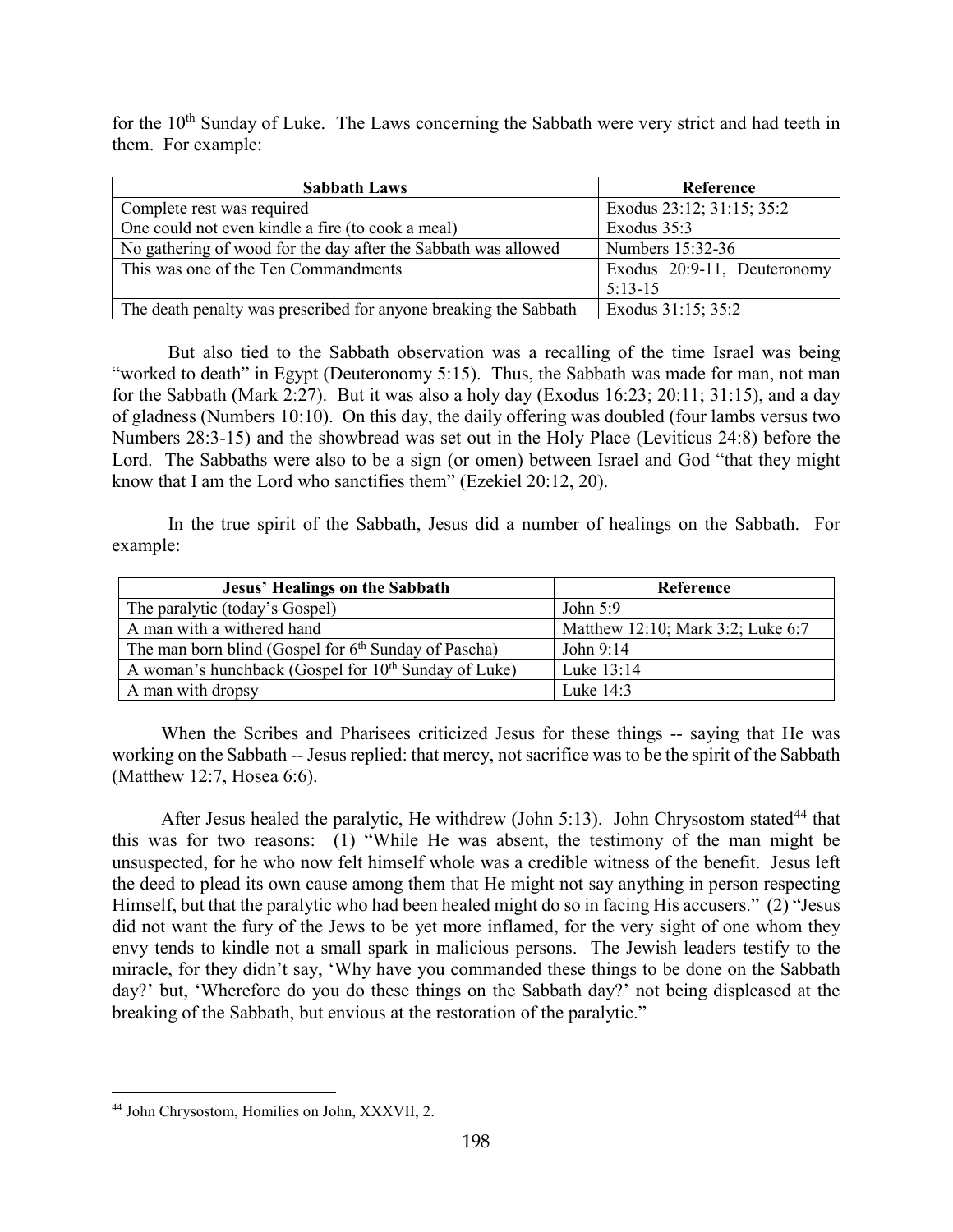#### <span id="page-23-0"></span>**Jesus Was Doing the Work of the Father**

Following today's Gospel lesson, Jesus had some discussions with the Jewish leaders where He spoke to them about how He was just doing His Father's work (John 5:17; 19-47). Therefore, the Jewish leaders had two counts against Him: one for breaking the Sabbath and another for making Himself equal with God (John 5:18). Both were capital offenses under Mosaic Law (Leviticus 24:10-23).

Jesus illustrated this to the former paralytic when He met him in the Temple. John Chrysostom pointed out<sup>[45](#page-23-1)</sup>, "Not only by strengthening the paralytic's body, but also in another way, He gave a strong proof of His Divinity. By saying, "Sin no more," He showed that He knew all the transgressions that had formerly been committed by him; and by this He would gain his belief as to the future."

Chrysostom also stated<sup>[46](#page-23-2)</sup> that Jesus intentionally brought up His relationship to the Father at this point. He had previously spoken to the Jewish leaders just as a man; now He desired to lead them to a higher train of thought, and to reveal that He is not of a created nature.

"Jesus led up His discourse to something greater, desiring to awe them more by reference to the dignity of the Father, and to lead them up to higher thought. Therefore when He spoke concerning the Sabbath, He didn't make His defense as man only, or as God only, but sometimes in one way, sometimes in the other. He desired to persuade them both of the condescension of the Dispensation, and the Dignity of His Godhead. Therefore He now defends Himself as God; if He had always spoken with them merely as a man, they would have continued in the same low condition. In order that this may not be the case, He brings forward the Father. Yet creation itself 'works' on the Sabbath, for the sun moves, rivers flow, fountains bubble, women bear; but that we may learn that He is not of creation, He didn't say, 'Yes, I work, for creation works', but, 'Yes, I work, for My Father work'".

Chrysostom continued to  $\text{say}^{47}$  $\text{say}^{47}$  $\text{say}^{47}$  that Jesus was clearly declaring Himself absolutely equal to the Father. If Christ's statements had been said one way and understood by the Jewish leaders another way, the Evangelist John would have said so, as he did elsewhere.

"One may see clearly the working of the Father from what Jesus said, for 'My Father works and I work' (John 5:17), is the expression of One declaring Himself equal to God. In these words He has marked no difference. He didn't say, 'He works and I serve', but, 'As He works, so I work'; and has declared absolute equality. If He had not wished to establish this, and the Jews had supposed so without reason, He would not have allowed their minds to be deceived, but would have corrected this. Besides, the Evangelist John would not have been silent on the subject, but would have plainly said that the Jews supposed so, but that Jesus did not make Himself equal to God. In another place John does this very thing, when he perceives that something was said in one way, and understood in another. Jesus said, 'Destroy this Temple and in three days I will raise It up' (John 2:19), speaking

<span id="page-23-1"></span><sup>45</sup> John Chrysostom, Homilies on John, XXXVIII, 2.

<span id="page-23-2"></span><sup>&</sup>lt;sup>46</sup> John Chrysostom, Homilies on John, XXXVIII, 3.

<span id="page-23-3"></span><sup>47</sup> John Chrysostom, Homilies on John, XXXVIII, 3.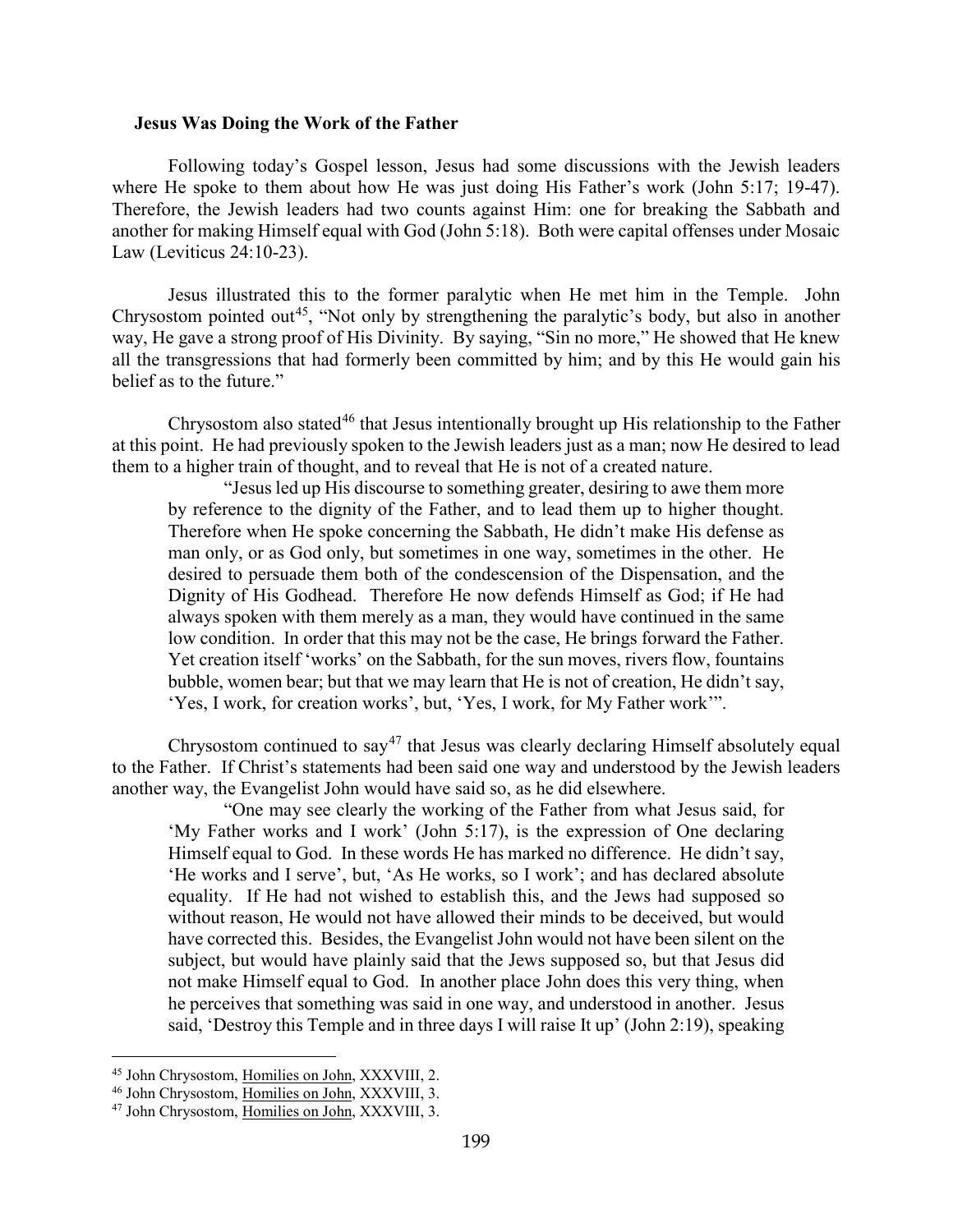of His Flesh. But the Jews, not understanding this, and supposing that the words were spoken of the Jewish Temple, said, 'It took forty-six years to build this temple, and will You raise it up in three days?' (John 2:20) Since He said one thing, and they imagined another, the Evangelist John corrected their imagination by saying, 'But He spoke of the Temple of His Body'. If Christ had not made Himself equal with God, had not wished to establish this, and yet the Jews had imagined that He did, John would also have corrected their supposition, and would have said, 'The Jews thought that He made Himself equal to God, but He wasn't speaking of equality'. This was done elsewhere also. Christ warned His disciples, 'Beware of the leaven of the Pharisees and the Sadducees' (Matthew 16:6). They reasoned among themselves, 'It is because we have taken no bread'; He spoke one thing, calling their doctrine 'leaven', but the disciples imagined another, supposing that the words were said of bread. Christ, not the evangelist, then set them right, 'How is it that you do not understand, that I spoke not to you concerning bread?'" (Matthew 16:8-12)

There are two paradoxes in all this: First, the Jewish leaders had such heartache with Jesus doing good on the Sabbath, when that was what the Sabbath was for. Second, they accused Jesus of blasphemy for (1) claiming to be equal with God (John 5:18; 10:33; 19:7) and (2) forgiving sins which only God can do (Matthew 9:2-3; Luke 5:20-21). Yet they themselves were the real blasphemers when they claimed Jesus cast out demons by the ruler of the demons (Mark 3:20-30; Matthew 12:24-37).

Hilary of Poitiers stated<sup>[48](#page-24-0)</sup> that the jealousy of the Jewish leaders had been inflamed at Jesus for referring to God as His Father. Therefore they thought He was worthy of death for telling the former paralytic to carry his bed and "break the Sabbath". Just to assure everyone that He had been born as a man, Jesus also said, "The Son can do nothing of Himself, but what He sees the Father do" (John 5:19).

"The chief reason why the Jews wished to kill Jesus was that, in calling God His Father, He had made Himself equal with God. Therefore He put His answer, in which He reproved their evil passion, into the form of an exposition of the whole mystery of our faith. Before this, when He had healed the paralytic, they had passed their judgment on Him saying that He was worthy of death for breaking the Sabbath. He said, 'My Father has been working until now, and I have been working' (John 5:17). Their jealousy had been inflamed by Jesus raising Himself to the level of God, by referring to His Father. Now He wishes to assert His birth and to reveal the powers of His nature; so He says, 'I say to you, the Son can do nothing of Himself, but what He sees the Father do'. These opening words of His reply are aimed at that wicked zeal of the Jews, which hurried them on to want to kill Him. It is in reference to the charge of breaking the Sabbath that He says, 'My Father has been working until now, and I have been working'. He wished them to understand that His practice was justified by Divine authority; He taught them by the same words that His work must be regarded as the work of the Father, Who was working in Him in all that He did. It was to subdue the jealousy awakened by His

<span id="page-24-0"></span><sup>&</sup>lt;sup>48</sup> Hilary of Poitiers, On the Trinity, VII, 17.

Also Hilary of Poitiers, On the Trinity, XII, 11.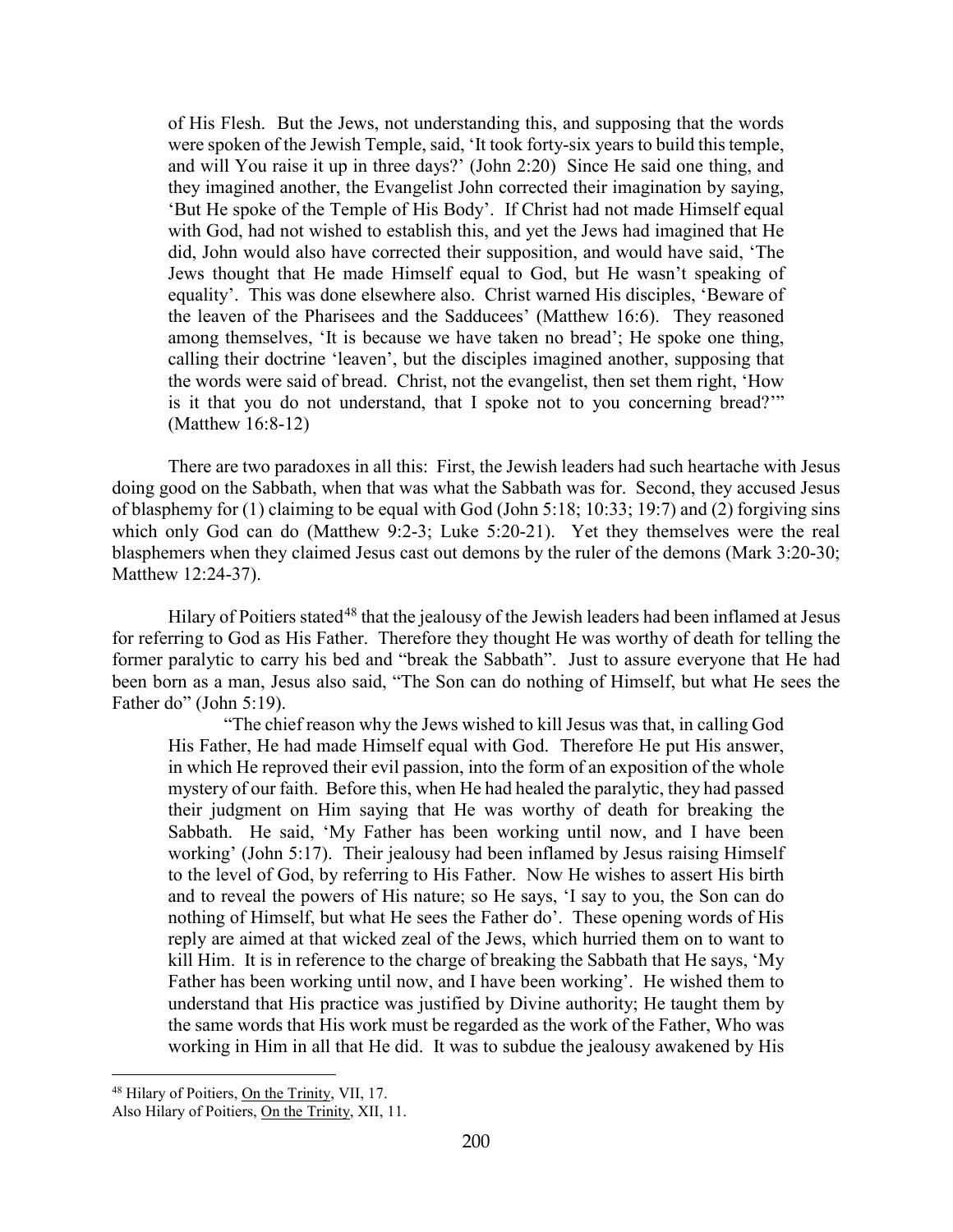speaking of God as His Father that He uttered those words, 'Verily, verily, I say to you, the Son can do nothing of Himself, but what He sees the Father do'. Just in case this making of Himself equal to God should withdraw men's faith from the truth that He had been born, He says that the Son can do nothing but what He sees the Father do."

Just to show that the healing of the paralytic was no fluke and that He was really God, Jesus continued to say, "The Father loves the Son, and shows Him all things that He Himself does; and He will show Him greater works than these. As the Father raises the dead and gives life to *them,*  even so the Son gives life to whom He will." (John 5:21). From there Jesus went on within a short time to raise Lazarus from being dead for four days.

#### <span id="page-25-0"></span>**The Lesson that the Paralytic Teaches Us**

There are some details in this Gospel lesson that are worth considering: sin had been the cause of the Paralytic's condition, for Jesus said, "See, you have been made well (or healthy). Sin no more, lest a worse thing come upon you" (John 5:14). Earlier, Jesus began by asking the Paralytic, "Do you want to be made whole (or healthy)?" Yet the Paralytic did not even know Who Jesus was (John 5:13), never mind believe that He could perform the miracle. On other occasions, Jesus had asked other recipients of His healing if they believed He could work the cure (Matthew 9:28). In this case, He healed the Paralytic before he exhibited any faith.

Once cured, however, John Chrysostom pointed out<sup>[49](#page-25-1)</sup> that the former Paralytic showed evidence of a rekindled faith. For example: (1) He immediately got up and walked without mocking, questioning or doubting. (2) He obeyed Jesus in carrying his bed, even though in violation of the Sabbath Laws. (3) When challenged by the Jewish leaders about breaking the Sabbath Laws, he referred to an obviously higher authority, Who told him to do so. (4) In spite of the harassment of the Jewish leaders, the former Paralytic went straight to the Temple, "which is an indication of his great piety. He departed not into the market places, nor gave himself up to luxury and ease, but remained in the Temple although about to sustain a violent attack and to be harassed by all there." (5) When he found out<sup>[50](#page-25-2)</sup> who Jesus was, he proclaimed this to the Jewish leaders, just like the man who was blind from birth did (John 9:11-34).

"That the paralytic believed<sup>[51](#page-25-3)</sup> at first, when no one troubled him, was not so marvelous. However afterwards was different, when the Jews were pressing upon him on all sides, accusing him, 'It is not lawful for you to take up your bed'. The paralytic paid no attention to their madness, but boldly in the midst of the assembly proclaimed his Benefactor and silenced their shameless tongues, "He who made me well said to me, 'Take up your bed and walk'" (John 5:11). This was an act of great courage! He was all but saying, 'You are silly and mad who ask me not to take Him for my Teacher who has delivered me from a long and gruesome condition, and not to obey whatever He may command."

"The paralytic could have spoken differently, 'I'm not doing this of my own will, but at the command of another; if you are blaming me for this, blame him who

<span id="page-25-1"></span><sup>49</sup> John Chrysostom, Homilies on John, XXXVIII, 1.

<span id="page-25-2"></span><sup>&</sup>lt;sup>50</sup> John Chrysostom, Homilies on John, XXXVIII, 2.

<span id="page-25-3"></span><sup>51</sup> John Chrysostom, Homilies on John, XXXVII, 2.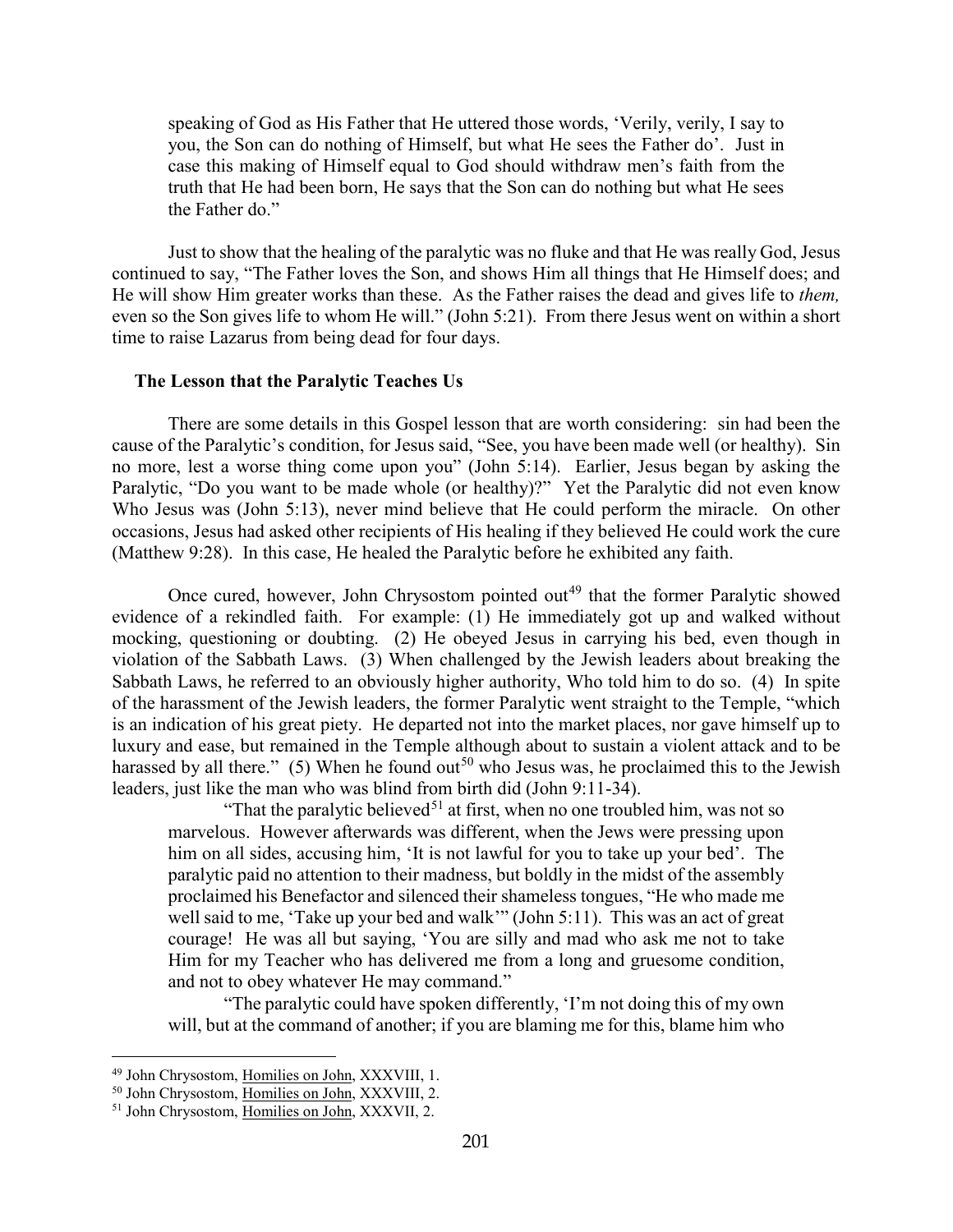gave the order, and I will set down the bed'. He might have concealed the cure, pretending nothing happened; for he well knew that they were bothered not so much at the breaking of the Sabbath, as at the curing of his condition. Yet he didn't conceal anything; he didn't blame Jesus; and he didn't ask for pardon; but with loud voice he confessed and proclaimed the benefit. Notice how the Jewish leaders acted. They didn't say, 'Who is it that has made you whole?' On this point they were silent; they kept bringing forward the seeming transgression."

Chrysostom noted the envy of the Jewish leaders and went on to say<sup>[52](#page-26-0)</sup> that envy disables the eyes of the soul and endangers the salvation of him who is possessed by it. The envious are worse than madmen and demons; even demons don't attack their fellow demons. If we are commanded to love our enemies, what shall be our lot if we hate our friends? The bottom line is that the envious don't fight against their brother but with Him whom he serves.

"Let us consider how great an evil is envy, how it disables the eyes of the soul to the endangering of the salvation of him who is possessed by it. As madmen often thrust their swords against their own bodies, so also malicious persons looking only to one thing, the injury of him they envy, care not for their own salvation. Men like these are worse than wild beasts; wild beasts looking for food, or having first been provoked by us, arm themselves against us. But the envious, when they have received kindness, have often repaid their benefactors as though they had wronged them. They are worse than wild beasts and worse than demons; the demons have unceasing hostility against us, but they do not plot against those of their own nature. The envious neither respect their common nature, nor spare their own selves. Why should one be distressed at the prosperity of his neighbor? We ought to be distressed at the evils we suffer, not because we see others doing well. If we are commanded to love our enemies, what punishment shall we suffer if we hate our friends? If he who loves those that love him will be in no better a state than the heathen, what excuse shall he have who injures those that have done him no wrong? Paul says, 'Though I give my body to be burned, but have not love, it profits me nothing' (1 Corinthians 13:3); now it is clear to everyone that where envy and malice are, love is absent."

"The envious do not war with their brother, but with Him whom he serves; Him you insult when you prefer your glory to His. What is worst of all is that this sin seems to be an unimportant one, while in fact it is worse than any other. Though you show mercy, watch and fast, you are more accursed than any if you envy your brother. The Corinthian man was once guilty of adultery, yet he was charged with his sin and soon restored to righteousness (1 Corinthians 5:1-5, 2 Corinthians 2:5- 11). Cain envied Abel, but he was not healed; even though God Himself continually counseled him (Genesis 4:5-8), he became more pained and wavetossed, and was hurried on to murder. Thus envy is worse than murder, and does not easily permit itself to be cured except we pay close attention. Let us tear it up by the roots, considering this, just as we offend God when we waste with envy at other men's blessings, so when we rejoice with them we are well pleasing to Him, and render ourselves partakers of the good things laid up for the righteous. Paul exhorts us, 'Rejoice with those who rejoice, and weep with those who weep'

<span id="page-26-0"></span><sup>52</sup> John Chrysostom, Homilies on John, XXXVII, 3.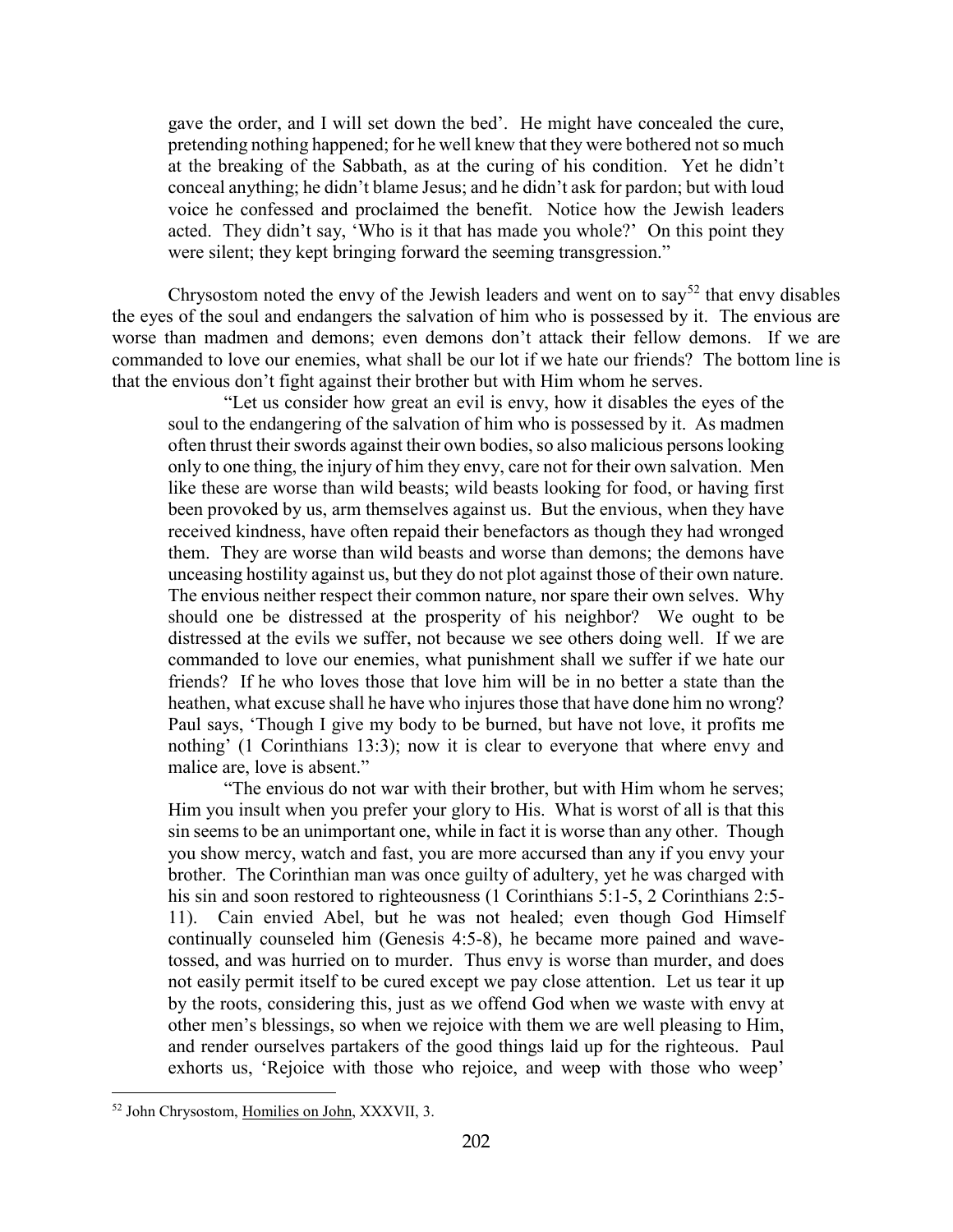(Romans 12:15), that on either hand we may reap great profit. Even when we don't labor, by rejoicing with him that labors, we become sharers of his crown. Let us applaud those of our brethren who are well pleasing to God, we may obtain both present and future good things, through the grace of God."

Chrysostom addressed<sup>[53](#page-27-0)</sup> questionings that might arise because of His words to the paralytic:

"'What then', says one, 'do all diseases proceed from sin?' Not all, but most of them; and some proceed from different kinds of loose living since gluttony, intemperance and sloth produce such like sufferings. But the one rule we have to observe is to bear every stroke thankfully, for they are sent because of our sins."

Chrysostom also pointed out<sup>[54](#page-27-1)</sup> that Jesus did not say, "See, you have suffered a sufficient punishment for your sins"; but, "See, you have been made well. Sin no more" (John 5:14). He did not speak to the paralytic after he had suffered the deserved amount of punishment, but that through loving kindness he was made whole. Also, by saying "sin no more", He revealed His Divinity and showed that He knew all the transgressions that had been formerly committed by him. On the other hand if we don't suffer punishment though continuing in the same courses, let us use for our charm Paul's words, "The goodness of God leads us to repentance. But in accordance with our hardness and our impenitent heart we are treasuring up for ourselves wrath in the Day of Wrath" (Romans 2:4-5).

Many people today are in the same condition as the paralytic. We are all paralyzed by sin to varying degrees; but the lesson here is that we should never give up hope. The Lord is aware of our own unique situations. If even the hairs of our head are all numbered (Matthew 10:29-31) and not one of them falls without our Father's knowledge (Luke 21:16-19), certainly He is aware of our infirmities and has allowed them in order to strengthen our faith. It is by our patience that we possess our souls (Luke 21:19; 1 Corinthians 9:24; Hebrews 12:1).

<span id="page-27-0"></span><sup>&</sup>lt;sup>53</sup> John Chrysostom, Homilies on John, XXXVIII, 1.

<span id="page-27-1"></span><sup>54</sup> John Chrysostom, Homilies on John, XXXVIII, 2.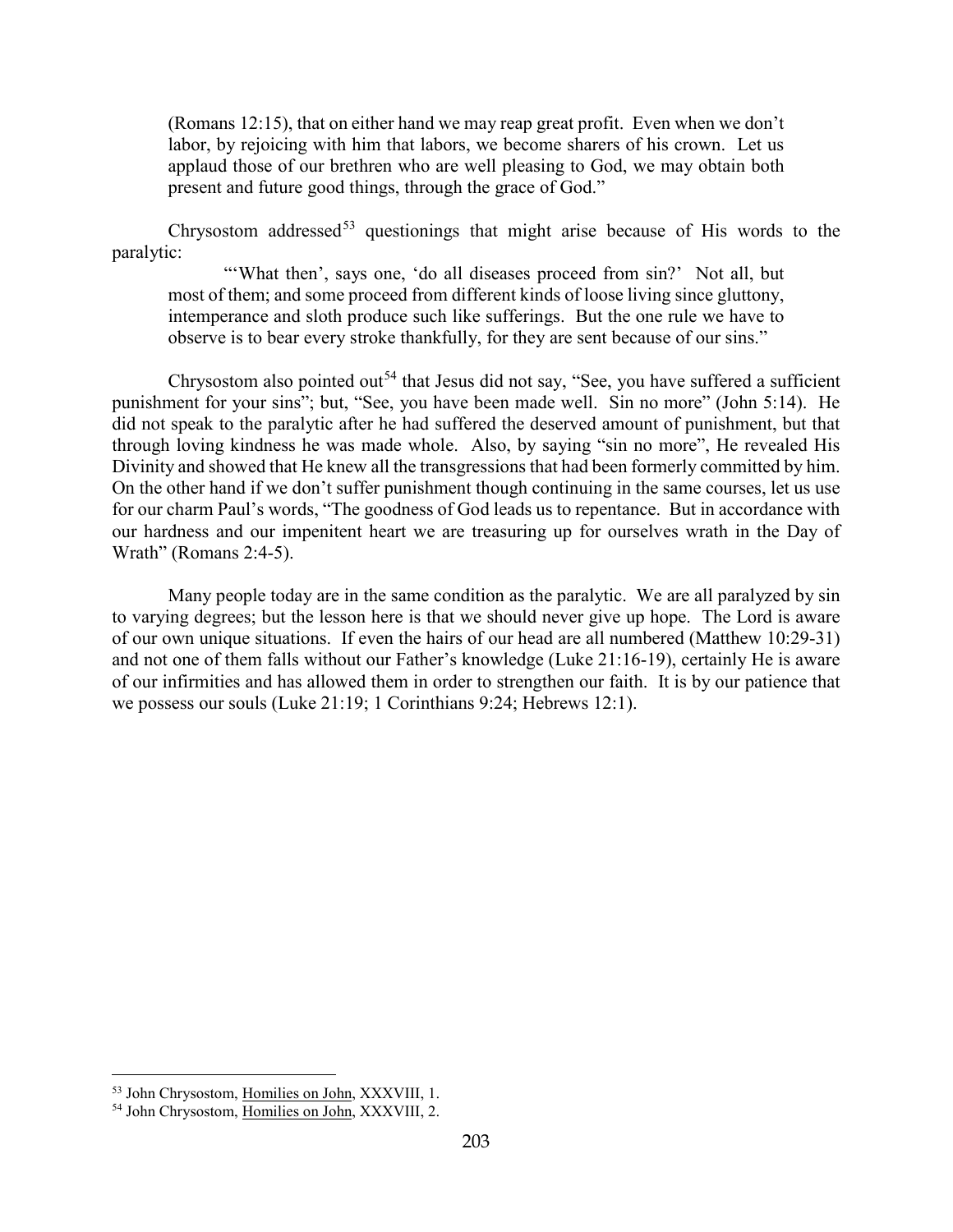# *Tabitha and the Samaritans*

**May 19, 2019 4th Sunday of Pascha Revision D**

#### <span id="page-28-0"></span>**Epistle: Acts 9:32-42**

Today's Epistle lesson is the third in a seven part series describing the development of Christianity after the Resurrection. This Reading is not used in the West.

In our Epistle lesson, we begin with some of Peter's early missionary journeys. He was not far from home here: Lydda, Joppa, Caesarea, and the Plain of Sharon (see the map in Figure 1). But later on Peter traveled extensively: Asia Minor, Italy, Egypt, Africa, even Britain, never staying too long in one place.

The setting for the events of this Epistle lesson is the extremely fertile Plain of Sharon. Christ is described as "the rose of Sharon" (Song of Solomon 2:1), which is not the "Rose of Sharon" known in Western culture, but the [Pancratium maritimum,](http://en.wikipedia.org/wiki/Pancratium_maritimum) which blooms in the late summer just above the high-tide mark along the Mediterranean shore in Israel. It is also called sand daffodil or sand lily, and creates a beautiful display along the sea shore. At the Eastern side of the Plain of Sharon, due East of Joppa (not shown in Figure 1), is the traditional site for the city of Arimathea, home of Joseph of Arimathea, who performed the burial rite for Jesus (John 19:38- 42)

The date of the Epistle lesson is sometime between 31 AD (the martyrdom of Stephen in Acts 7) and 44 AD (the famine in the days of Claudius and the martyrdom of James Zebedee in Acts 11:28; 12:2). During this period, the Apostle Paul was converted c. 34 AD (Acts 9:1-18), went to Arabia (Galatians 1:17), returned to Jerusalem three years later c. 37 AD (Galatians 1:18), and finally was sent to Tarsus (Acts 9:30). With Paul the Jewish zealot pacified, "the churches throughout Judea, Galilee and Samaria had peace and were edified" (Acts 9:31). Thus, the setting for the Epistle lesson must be the mid to late 30's AD. For more discussion of these dates, see the Epistle lesson for the  $20<sup>th</sup>$  Sunday after Pentecost (Galatians 1:11-19).

As Peter traveled around, he healed the paralytic Aeneas, telling him to take up his bed and walk, just like the Lord had told the paralytic by the pool of Bethesda in today's Gospel lesson. This happened in Lydda, which is at the Southern end of the 50 mile long Plain of Sharon. Thus the Twelve, the foundation of the Church and ultimately the New Jerusalem (Revelation 21:14), have begun acting in the place of the Lord at the direction of the Head of the Body.

Copyright © Mark Kern 2010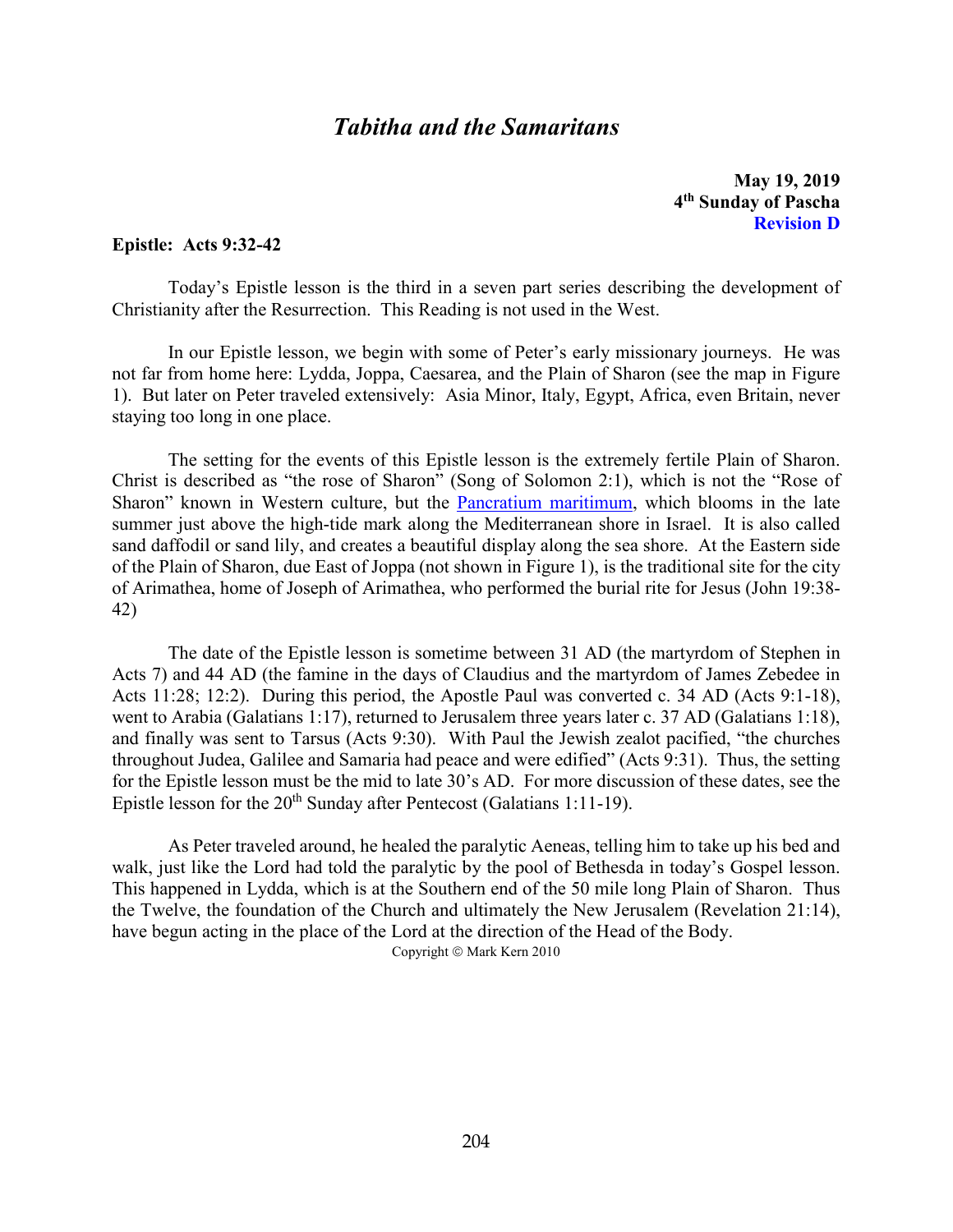#### <span id="page-29-0"></span>**The Healing of Aeneas**

Aeneas may have been well known, because people from considerable distances came to see Peter and turned to the Lord (Acts 9:35). Since the Plain of Sharon is located in Samaria, many of these new converts may have been Gentiles, thus setting up the "Gentile Pentecost" of Acts 10 in Caesarea at the Northern end of the Plain of Sharon.

John Chrysostom noted<sup>[55](#page-29-3)</sup> that Peter did not speak to Aeneas in his own name but in the Name of Christ.

"When Peter healed Aeneas, he said, 'Aeneas, Jesus the Christ heals you. Arise and make your bed' (Acts 9:34). He did not speak in his own name, but in the Name of Christ. But 'rise' is a command. On the other hand, it is an instance of confidence in one's right, not an arrogant claim to power; and the command had authority because of the effective influence of the Name, not because of its own might."

Similarly Paul said to the spirit of python (Greek *pneuma puthona*), 'I charge you in the Name of Jesus Christ come out of her' (Acts 16:16), and the demon came out of her. Even the Jewish exorcists used the Name of Jesus Christ<sup>[56](#page-29-4)</sup> to cast out some demons (Acts 19:13-16), until they met a stronger demon who challenged their unbelief.

John Chrysostom noted<sup>[57](#page-29-5)</sup> that the circumstances of the healing of Aeneas were similar to that of the Paralytic in the Gospel lesson. Peter did not wait for an expression of faith on the part of Aeneas just as the Lord did not wait with the Paralytic. And the results were similar: the miracle served as an exhortation to many. "So all who dwelt at Lydda and Sharon saw him and turned to the Lord" (Acts 9:35).

#### <span id="page-29-1"></span>**The Raising of Tabitha**

 $\overline{a}$ 

In our Epistle lesson, while Peter was in Lydda after healing Aeneas, Tabitha died in Joppa. The disciples in Joppa therefore sent two men to get Peter in nearby Lydda. When Peter arrived, he again imitated His Master in raising Tabitha as he had in healing Aeneas. Peter remembered how the Lord had raised Jairus' daughter: first He had everybody leave the room except Jairus, his wife and Peter, James and John. With the tumult, commotion and ridicule outside, Jesus taught Peter to seek the Lord in the quietness of prayer (Mark 5:37-42). In our Epistle lesson, Peter did the same thing (Acts 9:40-41) after putting all the weeping widows out of the room.

## **The Benefit of Tabitha's Work with the Poor**

<span id="page-29-2"></span>Paul stated, "Whatever a man sows, that he will also reap. For he who sows to his flesh will of the flesh reap corruption, but he who sows to the Spirit will of the Spirit reap everlasting life" (Galatians 6:7-8). We tend to think of these words more along the lines of sowing to the

<span id="page-29-3"></span><sup>55</sup> Ambrose of Milan, Exposition of the Christian Faith, III, iv, 31.

<span id="page-29-4"></span><sup>&</sup>lt;sup>56</sup> There are many other references to the use of the Name of Jesus Christ in the New Testament. See for example Acts 3:6; 4:10, 18, 30; 8:12-16; 1 Corinthians 1:2, 10; 5:4; 6:11; Philippians 2:10; Colossians 3:17.

<span id="page-29-5"></span><sup>57</sup> John Chrysostom, Commentary on Acts, XXI, vv. 26-27.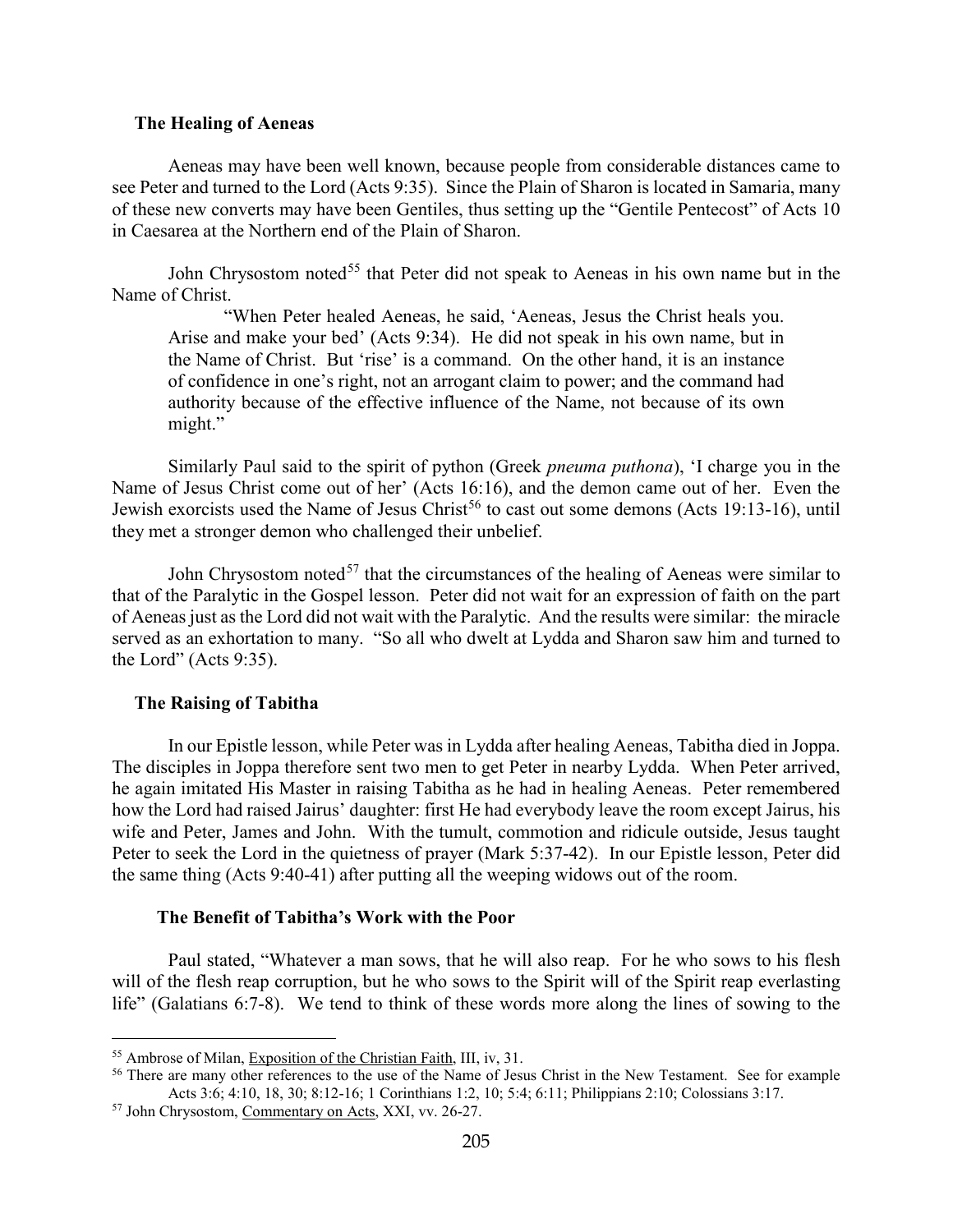flesh; but the words apply equally to sowing to the Spirit. Tabitha sowed to the Spirit considerably in making clothes for the poor; and it benefitted her a great deal.

Cyprian of Carthage pointed out<sup>[58](#page-30-0)</sup> a strong link between almsgiving and the mercy of God; the more mercy we show, the more we receive. This was illustrated in the raising of Tabitha due to her long record of almsgiving in making clothing for the poor widows.

"God has taught sinners what to do; by works of righteousness God is satisfied, and sins are cleansed by works of mercy. Solomon said, 'Lay up your treasure according to the commandments of the Most High, and it will profit you more than gold. Store up almsgiving in your storerooms, and it will rescue you from all affliction; more than a mighty shield and more than a heavy spear, almsgiving will fight on your behalf against your enemy' (Ecclesiasticus 29:11-13 LXX). Again: 'Whoever shuts his ears to the cry of the poor will also cry himself and not be heard' (Proverbs 21:13). He shall not be able to deserve the mercy of the Lord, who himself shall not have been merciful; nor shall he obtain anything from divine pity in his prayers, who shall not have been humane towards the poor man's prayer. The Holy Spirit declares this, 'Blessed *is* he who considers the poor; The Lord will deliver him in time of trouble' (Psalm 41:1). When king Nebuchadnezzar was anxious, being frightened by an adverse dream, Daniel gave him a remedy to obtain divine help for the turning away of evil. 'Therefore, O king, let my counsel please you and atone for your sins by alms, and your iniquities by compassion on the poor; perhaps God will be long-suffering to your trespasses' (Daniel 4:27 LXX). Since the king did not obey him, he underwent the misfortunes which he had seen, and which he might have escaped had he redeemed his sins by almsgiving. Raphael the archangel says, 'Prayer is good when accompanied by fasting, almsgiving, and righteousness. A few prayers with righteousness are better than much with wrongdoing. It is better to give alms than to treasure up gold. Almsgiving rescues one from death and it will wash away every sin. Those who perform almsgiving and are righteous will be full of life' (Tobit 12:8-9 LXX). He shows that our prayers and fasting are less helpful, unless they are aided by almsgiving; that entreaties alone are of little force to obtain what they seek, unless they are filled up with deeds and good works. The angel reveals that our petitions become effective by almsgiving, that life is redeemed from dangers by almsgiving and that souls are delivered from death by almsgiving."

"We are bringing forward these things so that we might prove what Raphael the angel said. Souls are delivered by almsgiving not only from the second, but from the first death. When Tabitha, being greatly given to good works and to bestowing alms, fell sick and died, Peter was summoned to her lifeless body. When he had come in haste, there stood around him widows weeping and begging, showing the cloaks, and coats, and all the garments which they had received, and praying for the deceased not by their words, but by her own deeds. Peter felt that what was asked might be obtained, and that Christ's aid would not be lacking to the petitioners; He Himself was clothed in the clothing of the widows. Falling on his knees, he prayed, as a fit advocate for the widows and poor. He brought to the Lord the prayers entrusted to him, and turning to the body, he said, 'Tabitha, in the name

<span id="page-30-0"></span><sup>58</sup> Cyprian of Carthage, Treatises, VIII, 5-6.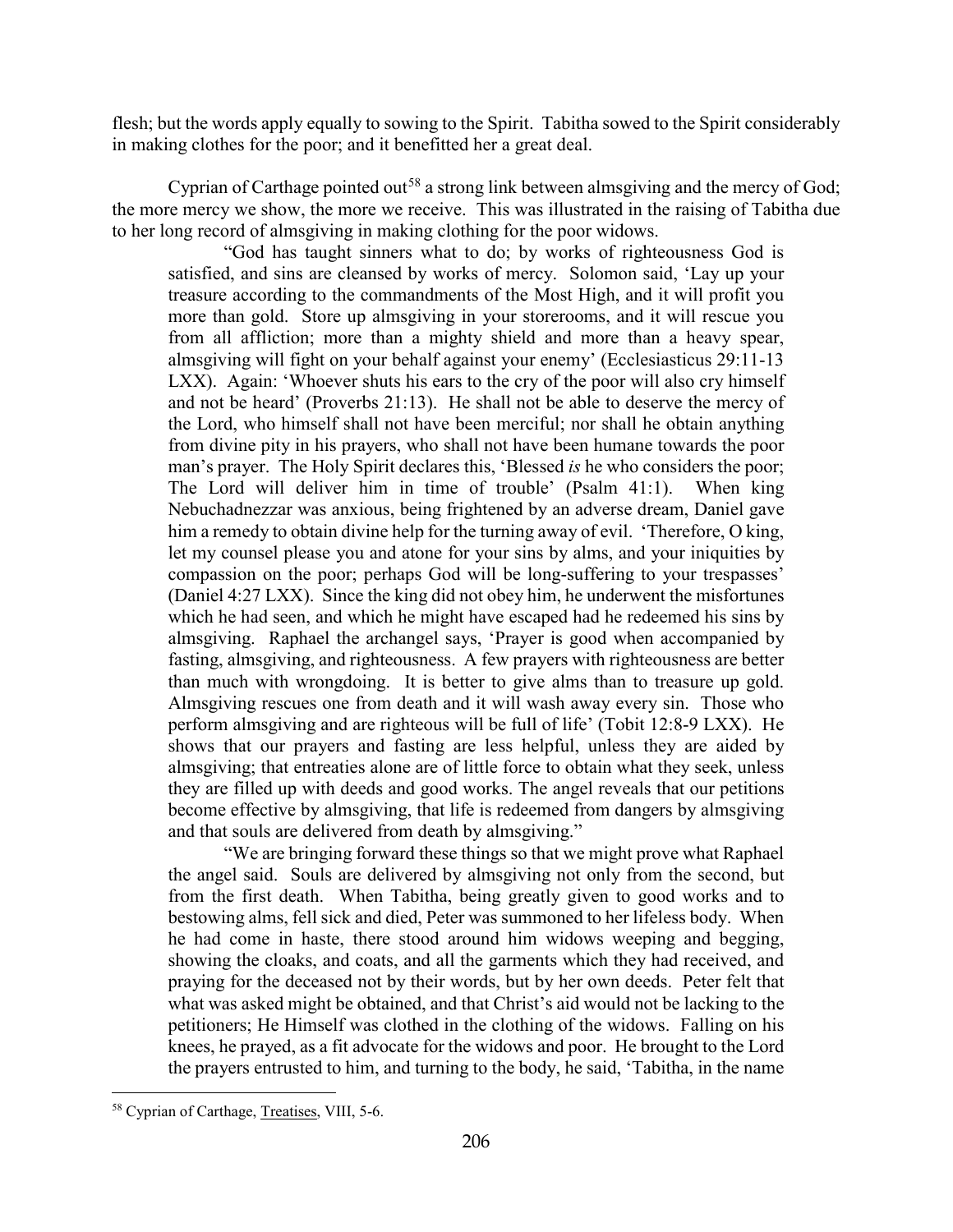of Jesus Christ, arise!' (Acts 9:40 ) Therefore death is suspended, and the spirit is restored; so effectual were the merits of mercy, so much did righteous works help! She who had conferred the help needful to live on suffering widows, deserved to be recalled to life by the widows' petition."

John Chrysostom stated<sup>[59](#page-31-0)</sup> that we can imitate by including the poor in our wills when we depart this life. In so doing, we are in essence leaving some of our possessions to Christ Himself in feeding and clothing the least of His brethren (Matthew 25:34-40).

"What excuse can we have, when we adorn a body, which is consumed by corruption and worms, and neglect Christ when thirsting, going about naked, and a stranger? Let us perform the funeral services for the departed, as is good both for us and them, to the glory of God. Let us give alms for their sake; let us send with them the best provision for the way. The memory of admirable men, though dead, has protected the living. God said, 'I will defend this city, to save it For My own sake and for My servant David's sake' (2 Kings 19:34); much more will alms-doing effect this. This has even raised the dead, as when the widows stood around showing what things Tabitha had made, while she was with them (Acts 9:39). Therefore when one is about to die, let the friend of that dying person prepare the funeral, and persuade the departing one to leave something to the needy. With these garments of compassion let him be sent to the grave, leaving Christ as his heir. If those who write kings among their heirs leave a safe portion to their relations, when one leaves Christ as heir with his children, consider how great good he will draw down upon himself. These are the right sort of funerals; these profit both those who remain and those who depart. If we are buried like this, we shall be glorious at the Resurrection. But if caring for the body we neglect the soul, we then shall suffer many terrible things, and incur much ridicule. It is a good thing to depart being clothed with virtue. Let us wrap this around us; it is best to do so during all our lifetime; but if we have in this life been negligent, let us at least in our end be sober, and charge our relations to help us when we depart by alms-doing. In this way we can assist each other to attain confidence at Judgment Day."

Chrysostom also stated<sup>[60](#page-31-1)</sup> that not everyone has the opportunity in martyrdom to offer their body to be burned in the fire (1 Corinthians 13:3). But we all can do the equivalent by living in voluntary poverty instead of in luxury and free spending. When the love of wealth possesses us, it is a trap (1 Timothy 6:10); but the fire of voluntary poverty is an acceptable offering to God. Tabitha had been doing this for a long time, making clothing for the poor. These poor widows were now the ones begging Peter to help Tabitha out – and God heard their pleas.

"Such were the offerings of Cornelius. 'His prayers and his alms came up for a memorial before God' (Acts 10:4). This was a most excellent combination. Then we are heard, when we ourselves also hear the poor who come to us. 'He that stops his ears from hearing the poor, himself also shall cry, and there shall be none to hear him' (Proverbs 21:13 LXX); God will not listen to him. 'Blessed is the man that considers the poor and needy: the Lord will deliver him in the evil day' (Psalm 41:1 LXX). But what day is evil except that one which is evil to sinners?"

<span id="page-31-0"></span><sup>59</sup> John Chrysostom, Homilies on John, LXXXV, 6.

<span id="page-31-1"></span><sup>60</sup> John Chrysostom, Homilies on Hebrews, XI, 6-7.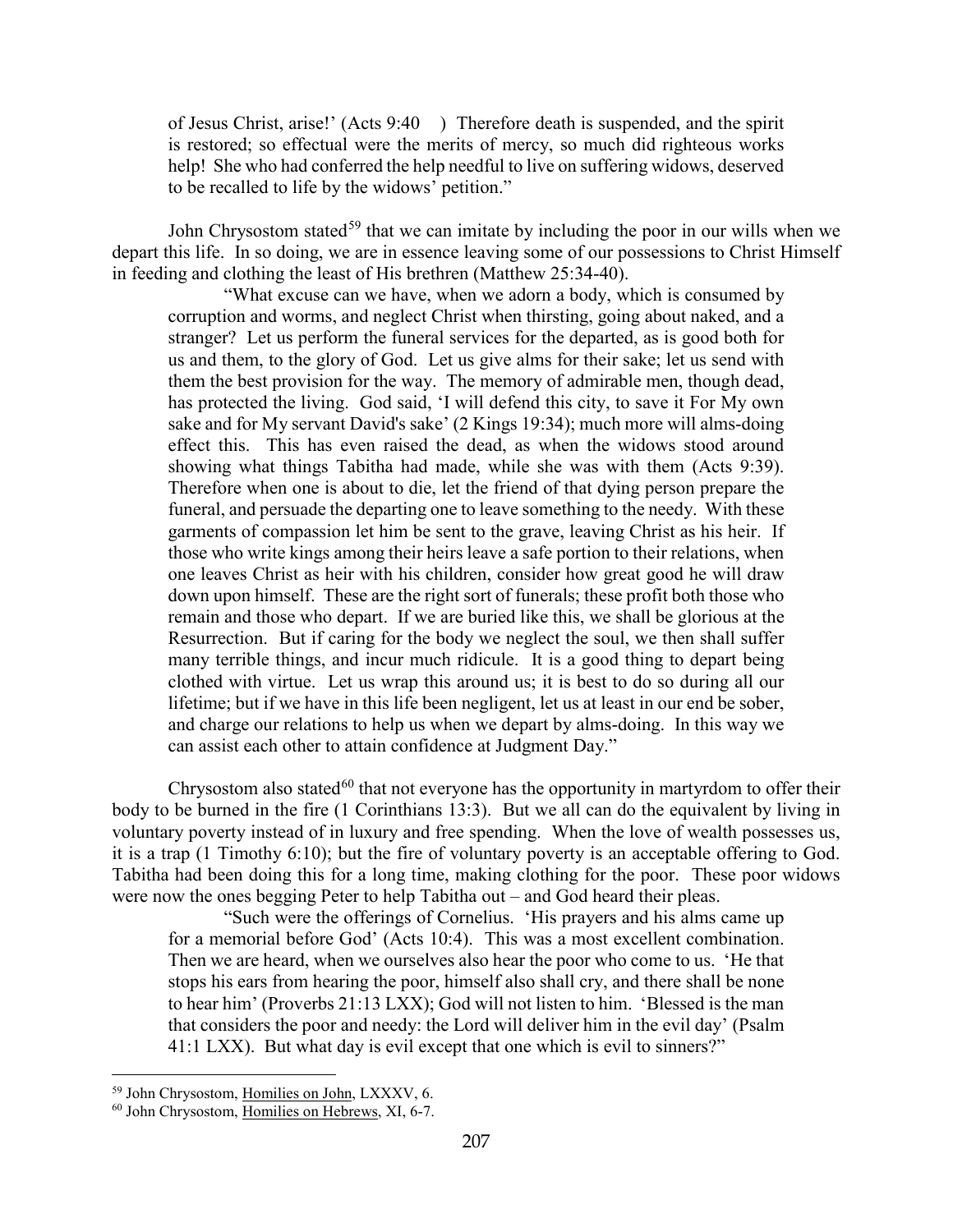"What is meant by the words, 'He that considers the poor'? He understands what it is to be a poor man; he that has thoroughly learned his affliction will certainly have compassion on him. When we see a poor man, we should not hurry by, but we should immediately reflect what we would have been, if we had been he. What would we have wished that people should do for us? Reflect that he is a free-man like us, shares the same noble birth with us, and possesses all things in common with us; and yet often he is not even on the same level as our dogs. While our dogs are satiated, he often goes to sleep hungry."

"The poor man performs necessary services for us that are far greater than dogs or servants. He will stand by us in the Day of Judgment, and will deliver us from the fire. Our servants don't do this! When Tabitha died, who raised her up? It was not the servants who stood around, but the poor who begged Peter! The frost is hard to bear, and the poor man is an outcast in rags, near dead, with his teeth chattering. By his looks and his demeanor, he is fit to move us. If we pass by, warm and well-fed; how do we expect God to deliver us when we are in misfortune? Sometimes we say, 'If it had been me, and I had found one that had done many wrong things, I would have forgiven him; does not God forgive me?' Don't say this; this is not the point. He that has done us no wrong, whom we are able to deliver, him we neglect. How shall He forgive us, who are sinning against Him? Is not this deserving of hell? How amazing! Often we adorn a dead body for burial with nice clothing, even inlaid with gold; while that which is in pain, lamenting, tormented, racked by hunger and frost, we neglect; in doing so, we give more to vainglory than to the fear of God."

#### **Raising the Dead is Easier than Converting the Soul**

<span id="page-32-0"></span>John Chrysostom put<sup>[61](#page-32-1)</sup> the raising of Tabitha in perspective: it is easier to do this than to influence peoples' choice to become Christians. We may think that this is strange to say, since we see people becoming Christians all the time, but rarely do we see the dead rise. The point is to understand "the hope of His calling" and "the riches of the glory of His inheritance". This implies more than nominal Christianity, and going to Church once in a while.

"Paul encouraged us to have, 'the eyes of our understanding enlightened' (Ephesians 1:18). He who has learned what God is will have no misgiving about His promises, and no disbelief about what has been already brought to pass. He prays that there may be given them 'a spirit of wisdom and revelation' (Ephesians 1:17). Yet still he also establishes it, as far as he can himself, by arguments, and from already existing facts. Paul was about to mention some things which had already come to pass, and others which had not as yet happened; he makes those which have been brought to pass, a pledge of those which have not. For example, Paul said, 'That you may know what the hope of His calling is'. It is as yet hidden, but not so to the faithful. Again, 'what are the riches of the glory of His inheritance in the saints' (Ephesians 1:18). This too is as yet hidden."

"But what is clear? Through His power, we have believed that He has raised Christ. To persuade souls, is a thing far more miraculous than to raise a dead body. I will try to make this clear. Christ said to the dead, 'Lazarus, come out' (John

<span id="page-32-1"></span><sup>61</sup> John Chrysostom, Homilies on Ephesians, III, vv. 21-22.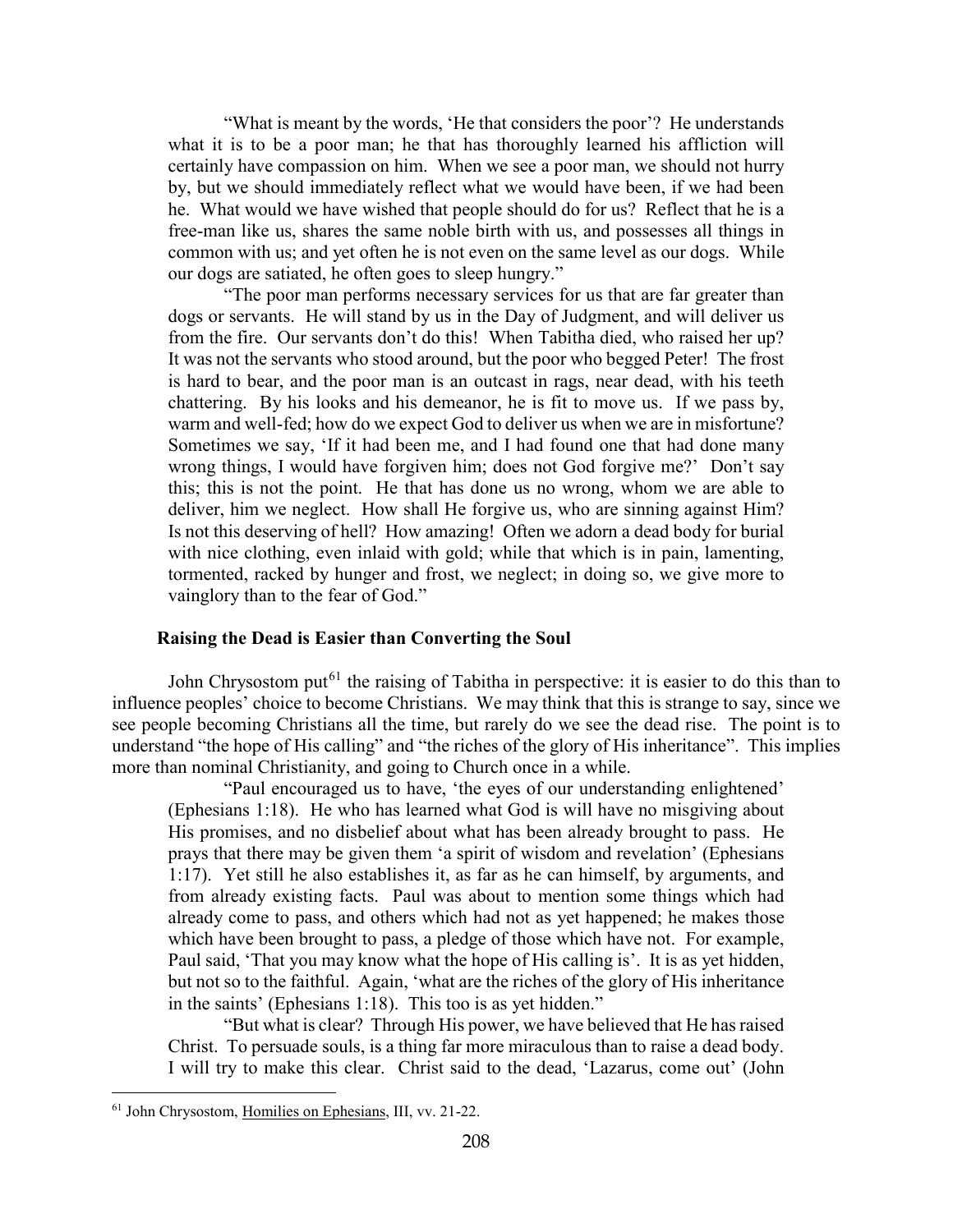11:43), and immediately he obeyed. Peter said, 'Tabitha, arise' (Acts 9:40), and she did not refuse. He Himself shall speak the word at the last day, and all shall rise quickly, that 'we who are alive and remain until the coming of the Lord will by no means precede those who are asleep' (1 Thessalonians 4:15). All shall come to pass; all shall run together 'in a moment, in the twinkling of an eye, at the last trumpet' (1 Corinthians 15:52). But in the matter of believing, it is not so. Listen to Him again, 'How often I wanted to gather your children together, as a hen gathers her chicks under her wings, but you were not willing!' (Matthew 23:37) You perceive that this last is the more difficult. Accordingly, it is upon this that he builds up the whole argument; by human calculations it is far more difficult to influence peoples' choice, than to work upon nature. The reason is because He wants us to become good of our own free will. Thus with good reason does he say, 'The exceeding greatness of His power toward us who believe'" (Ephesians 1:19).

#### <span id="page-33-0"></span>**Other Events in Samaria about This Time**

This was not the first time Peter had been to Samaria. He and John had been sent to Samaria earlier by James (and the Apostles in Jerusalem) in response to the preaching of Deacon Philip in c. 32-33 AD (Acts 8:14). On their return to Jerusalem, Peter and John had preached in many Samaritan villages (Acts 8:25). However, Deacon Philip's preaching took place in the city of Samaria (or Sebaste), which is about 15 miles East of the Plain of Sharon. Peter and John had laid hands on Deacon Philip's converts then such that they received the Holy Spirit in what is sometimes called "The Samaritan Pentecost" (Acts 8:17); today we call this receiving of the Holy Spirit "chrismation." Most of these people were probably "half-Jews" as Samaritans were called.

Peter stayed quite a while in Joppa (Acts 9:43) as a result of the large number of converts from the healing of Aeneas and the raising of Tabitha (9:36-42).

Another prominent resident of Lydda around this time was Joseph of Arimathea. After he and Nicodemus, both members of the Sanhedrin, performed the burial service for Jesus, they became persona-non-grata in Jerusalem and had to leave town. Joseph settled in Lydda and helped start the church there before going to Gaul and Britain. Later bishops of Lydda were Amplias and Zenas who worked with the Apostle Paul (Romans 16:8; Titus 3:13) and who were two of the original members of the Seventy (Luke 10:1-17).

Next week we will pick this up again with Photini, the Samaritan woman Jesus met at the well in Sychar, and with the men from Cyprus and Cyrene who started preaching to Gentiles in Antioch.

#### <span id="page-33-1"></span>**Prayers for the Dead**

 $\overline{a}$ 

Regarding Tabitha, besides comparing her to Jairus' daughter, Chrysostom notes<sup>[62](#page-33-2)</sup> the faith of the disciples in Joppa. Why did they wait until she was dead? Why wasn't Peter solicited earlier? So right-minded were they, they did not think it proper to trouble the disciples about such matters and to take them away from the preaching.

<span id="page-33-2"></span><sup>62</sup> John Chrysostom, Commentary on Acts, XXI, vv. 36-37.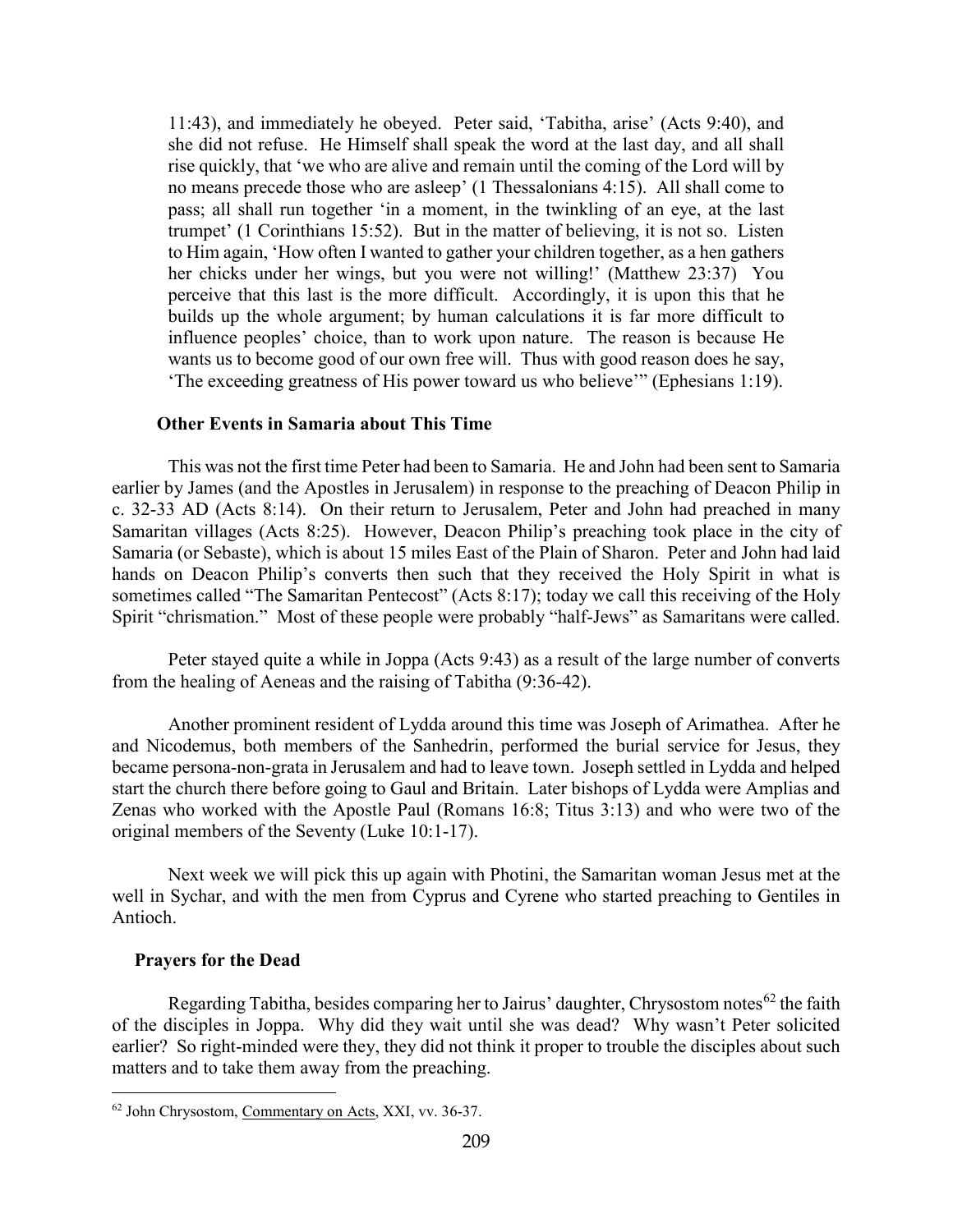Chrysostom went of  $f^{63}$  $f^{63}$  $f^{63}$  on a bit of a tangent in commenting on this. He began with how inappropriate the tears were in Joppa.

"If the Emperor were to invite one of us to the palace, would it be right, I ask, to weep and mourn? Angels are present, commissioned from heaven, sent from the King Himself to call their fellow servant (Tabitha); and do you weep? Do you not know what a mystery it is that is taking place, how awesome, how dread, and worthy of hymns and praise?...Like the spectacle of the Emperor as he comes in state to take possession of the city is the soul having left the body and departing in company with angels. Think what the soul must then be! In what amazement, what wonder, what delight! Why do you mourn?"

On the other hand, given "a man who has lost all the labor of a whole life: not one day has he lived for himself, but only to luxury, to debauchery, to covetousness, to sin, to the devil. Shall we not bewail this man? Shall we not try to snatch him from his perils? For it is, yes, it is possible, if we will, to mitigate his punishment, if we make continual prayers for him; if for him we give alms. Has he no alms-deeds of his own to exhibit? Let him have at least those of his kindred, which are done for him. The more sins he has to answer for, the greater need he has of alms; not only for this reason, but because the alms have not the same virtue now, but far less. For it is not all the same to have done it himself, and to have another do it for him. Even this pertains to the mercy of God: widows (like the widows in Joppa) standing around and weeping know how to rescue, not indeed from the present death, but from that which is to come. Many have profited even by the alms done by others on their behalf.

Something we often overlook is Jesus' reply to the Sadducees when they tested Him regarding the Resurrection. Quoting a very much used passage from the Old Testament, "I am the God of Abraham, the God of Isaac, and the God of Jacob", He said, God is not the God of the dead, but of the living" (Matthew 22:32). When He said this, Abraham, Isaac and Jacob had been "dead" c. 1800 years. If they're not really "dead", but living somewhere, it behooves us to get in touch with the abode where they are and see things from their point of view.

<span id="page-34-0"></span><sup>63</sup> John Chrysostom, Commentary on Acts, XXI, v. 42.